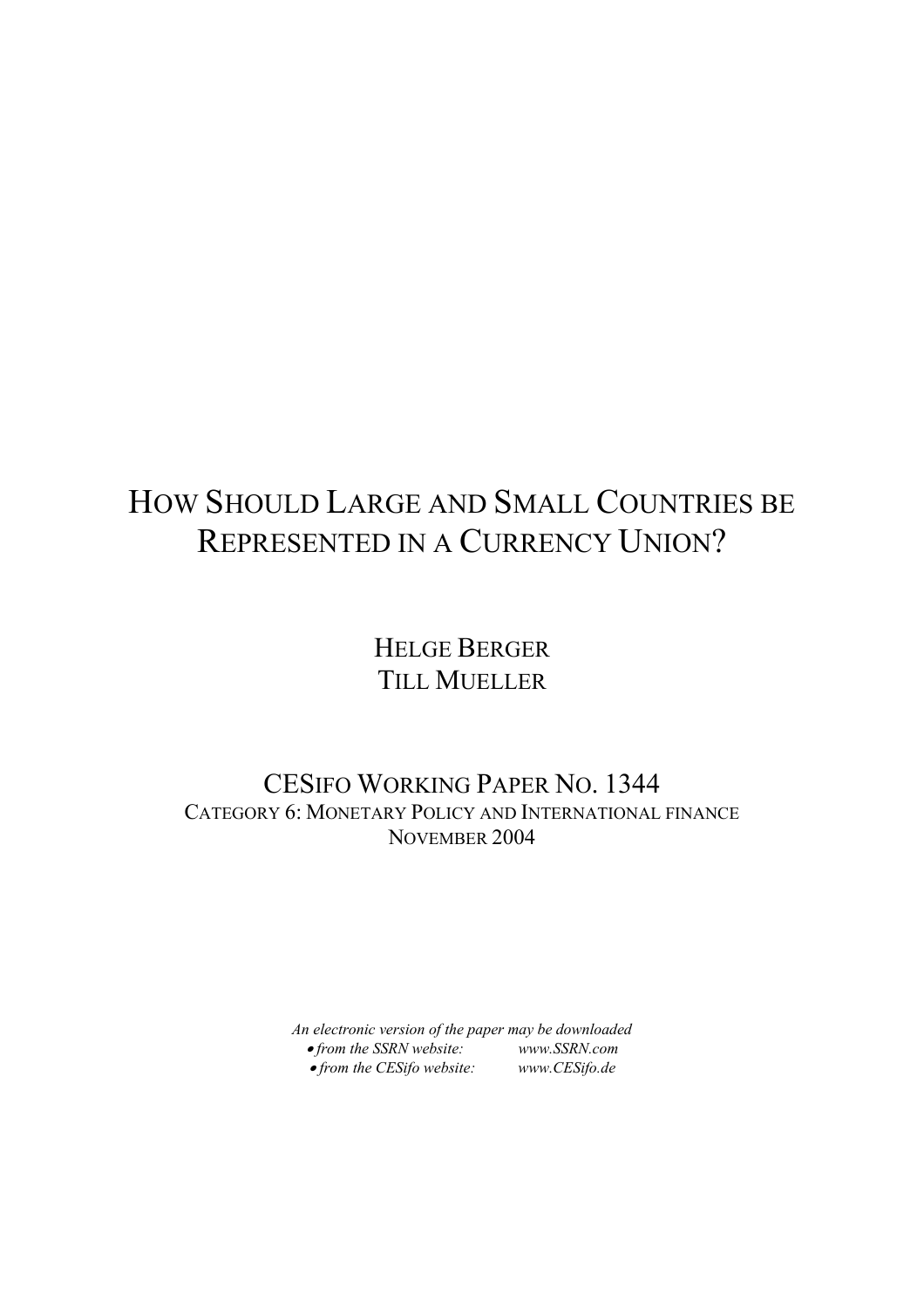# HOW SHOULD LARGE AND SMALL COUNTRIES BE REPRESENTED IN A CURRENCY UNION?

# Abstract

The likely extension of the euro area has triggered a debate on the organization of the ECB, in particular on the apparent mismatch between relative economic size and voting rights in the Council. We present a simple model of optimal representation in a federal central bank addressing this question. Optimal voting weights reflect two opposing forces: the wish to insulate common monetary policy from changing preferences at the national level, and the attempt to avoid an overly active or passive reaction to idiosyncratic national economic shocks. A perfect match between economic size and voting rights is rarely optimal, and neither is the "one country, one vote principle". Empirically, there are indications that the pattern of over- and under-representation of member countries in the ECB Council might be extreme by the standards of the US Fed and German Bundesbank and not always optimal.

JEL Code: D72, E52, E58, F33.

Keywords: Central Bank, Federal Central Bank, Currency Union, optimal representation, voting, ECB.

*Helge Berger Free University Berlin Department of Economics Boltzmannstr. 20 14195 Berlin Germany hberger@wiwiss.fu-berlin.de* 

*Till Mueller Free University Berlin Department of Economics Boltzmannstr. 20 14195 Berlin Germany till.mueller@wiwiss.fu-berlin.de* 

We thank seminar participants in Berlin and at the Bundesbank in Frankfurt for helpful comments. Anne-Kristin Koch provided able research assistance.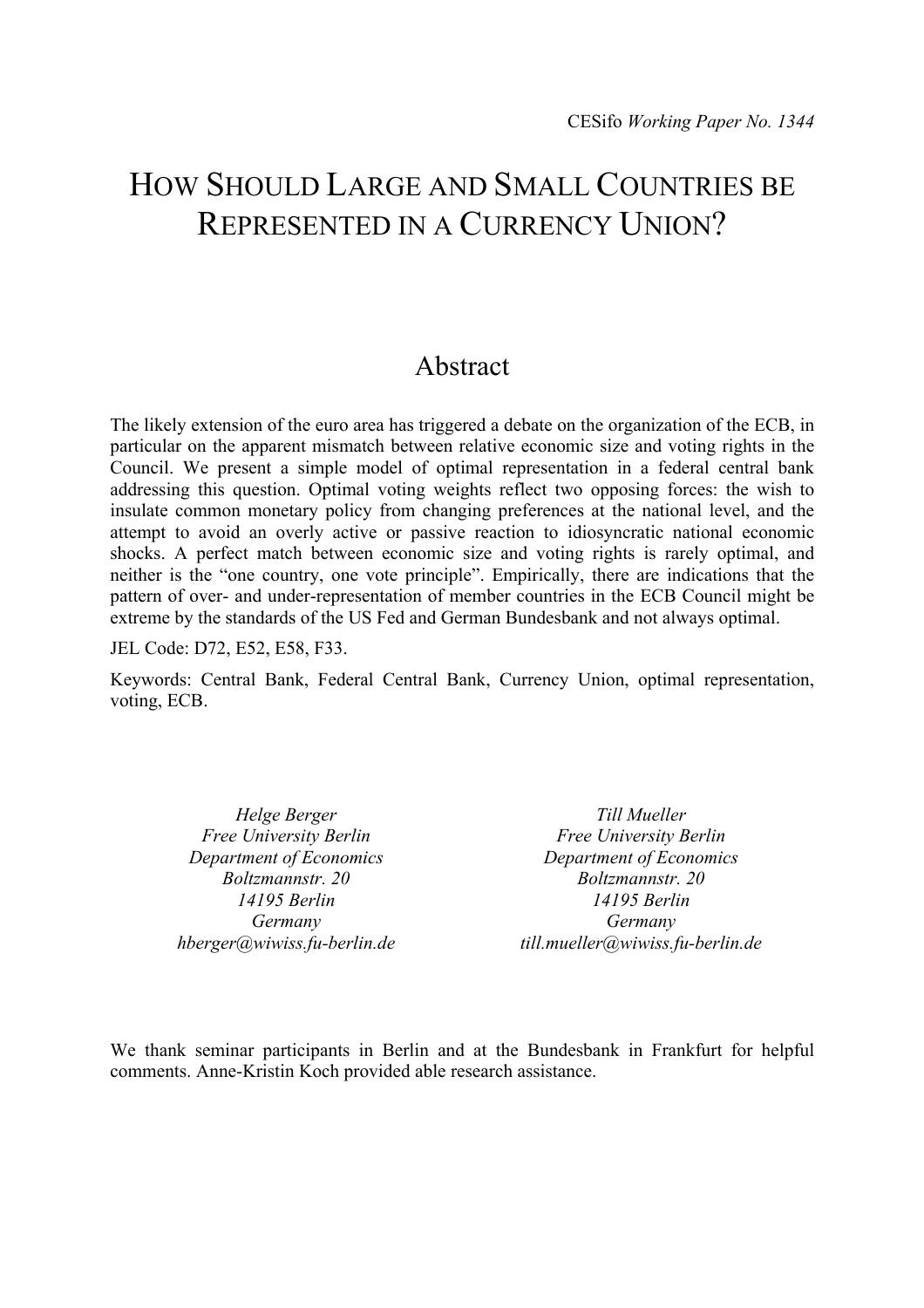[T]he co-responsibility and active involvement of the Länder, in the form of participation in the appointment of the Land Central Bank  $(...)$ , are an important element in the Bundesbank's structure and independence.

Bundesbank (1992, p. 49-50)

Whether within the Convention or in bodies such as the European Central Bank, representatives of the large countries believe they are under threat of being tied up by a gang of small countries, which are by definition irresponsible and which, following enlargement, will form the majority within the Council in terms of numbers.

R. Goebbels, MEP Luxembourg (European Parliament 2003)

## 1 Introduction

The likely extension of the Economic and Monetary Union (EMU) has triggered a lively debate on the organization of monetary policy in the euro area. Following a suggestion by the European Central Bank (ECB), current EMU member governments have agreed on a plan to reform the ECB's organizational structure with a view to  $(i)$  better match the economic and political weights of member countries in the ECB Council and  $(ii)$  limit the overall size of the Council.<sup>1</sup>

While there is variation in detail, it is probably fair to say that most academic papers discussing the merits of the reform (or its necessity) agree that limiting the overall size of the ECB Council is a crucial step to ensure efficiency in monetary policymaking in the euro area.<sup>2</sup> Already today the ECB Council is exceptionally large in terms of members and—even after the reform—euro area enlargement might leave the ECB with "too many [members] to decide on where to go to dinner," as Baldwin (2001) remarked.

There is less agreement, however, on whether—or to what degree—correcting the existing lack of correlation between the member countries' economic size and their voting power is sound policy. The current ECB structure, by following the "one country, one vote" principle, gives economically smaller countries a disproportional large vote. EMU enlargement is likely to amplify this problem, even with ECB reform. Most (if not all) prospective new members are small enough to be over-represented even after the reform; they

<sup>&</sup>lt;sup>1</sup>The reform has been agreed to at the government level, but formal ratification by current member states is pending.

<sup>2</sup>Studies discussing these and related arguments include, among others, Baldwin et al. (2001), Hefeker (2002), Gros et al. (2002), Fitoussi and Creel (2002), de Grauwe (2003), and Meade (2003).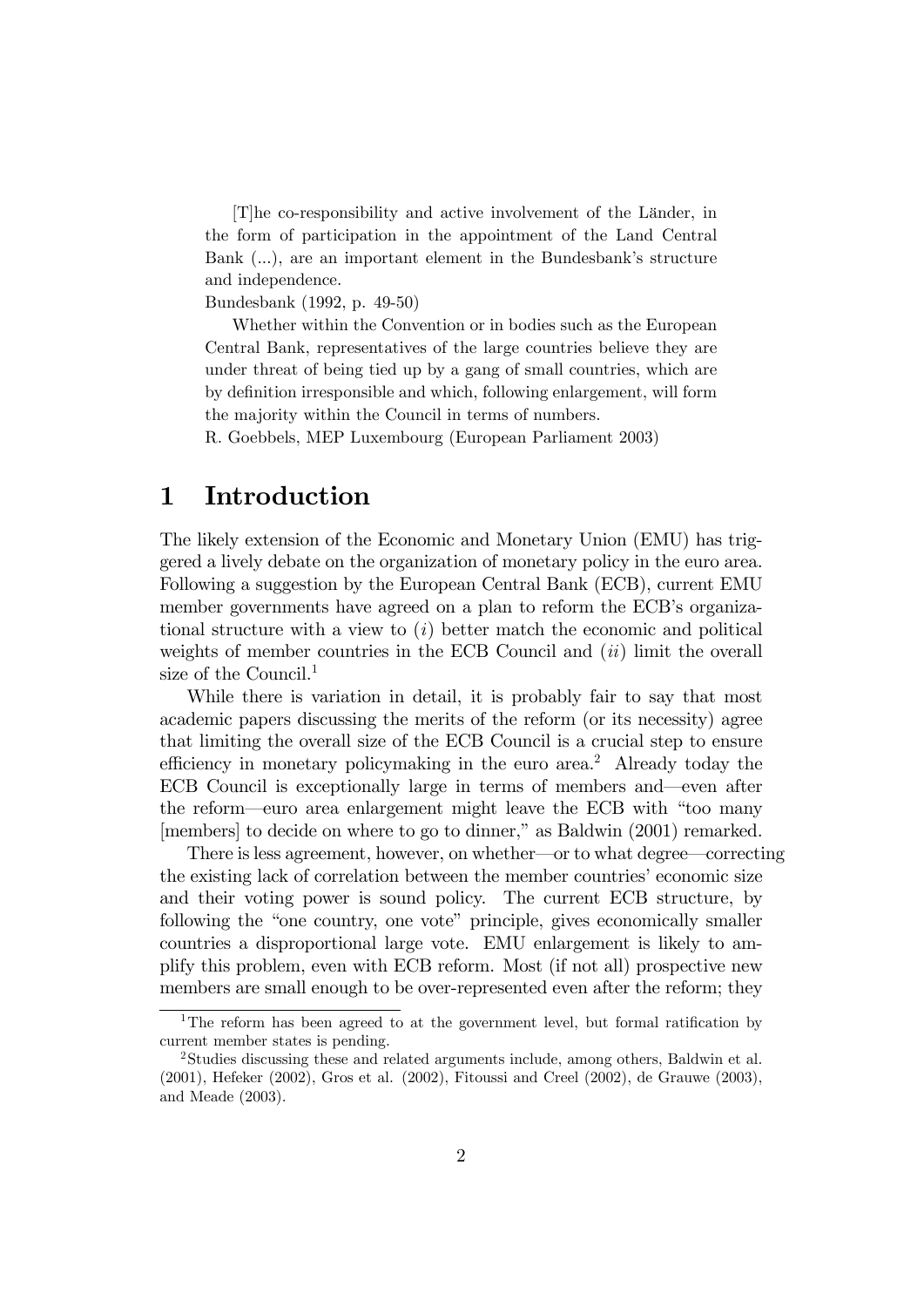also show stark differences in economic development compared to current members (de Haan et al. 2004).

The over-representation of smaller member states could introduce a bias into the ECB's decision-making. The Maastricht treaty would have the ECB stabilize inflation within the euro area using the Harmonized Consumption Price Index.<sup>3</sup> This encourages the ECB to take a European perspective by evaluating the potential impact of national economic developments on euro area ináation based on the respective relative economic size of a member country. If national central bank governors put at least some weight on national economic developments, their over-representation could distort this perspective by directing monetary policy toward national issues.

So does the plan for ECB reform fall short? The answer is far from clear. While reducing the degree of over-representation will ensure that the decision-making process within the ECB Council will be more likely to resemble the perspective of a benevolent European social planner, there are a number of arguments that caution against a too ambitious reform. For instance, Gros and Hefeker (2002) and Benigno (2004) point out that over- and under-representation of member countries in the planner's target function or, equivalently, in the distribution of voting rights within the actual ECB Council, could be optimal if transmission mechanisms differ. How important these differences might be is, however, mostly an empirical question.<sup>4</sup> Another argument is made by Casella (1992), who points out that over-representation could be a necessary condition for smaller countries to join a currency union.

The present paper adds central bank independence as a potentially crucial argument to this debate.<sup>5</sup> We focus on the need for federal central banks such as the ECB to strive for both political independence from, and fair representation of, member states on their policymaking bodies. We show that the interplay between two opposing forces— $(i)$  the wish to reduce the impact of national preference shocks on union-wide policymaking, and  $(ii)$  the attempt to minimize misrepresentation of any one countryís relative economic size so as to avoid over- or under-reactions to national economic shocks—determines the optimal representation of national interest on the Council. Calibrating Council representation to moderate the impact of preference shocks helps to

<sup>&</sup>lt;sup>3</sup>Euro area inflation is computed by Eurostat using a weighted average of (harmonized) current euro area member inflation rates, where the weights are based on relative expenditure on final private domestic consumption. The distribution of relative consumption very closely mirrors that of relative GDP.

<sup>4</sup>Ciccarelli and Rebucci (2002) present evidence that suggests that transmission mechanisms have become fairly similar among current EMU members already during the 1990s.

 $5A$ dvantages of the "one country, one vote" principle based on considerations of political economy are also discussed in Berger (2002) and Berger et al. (2004).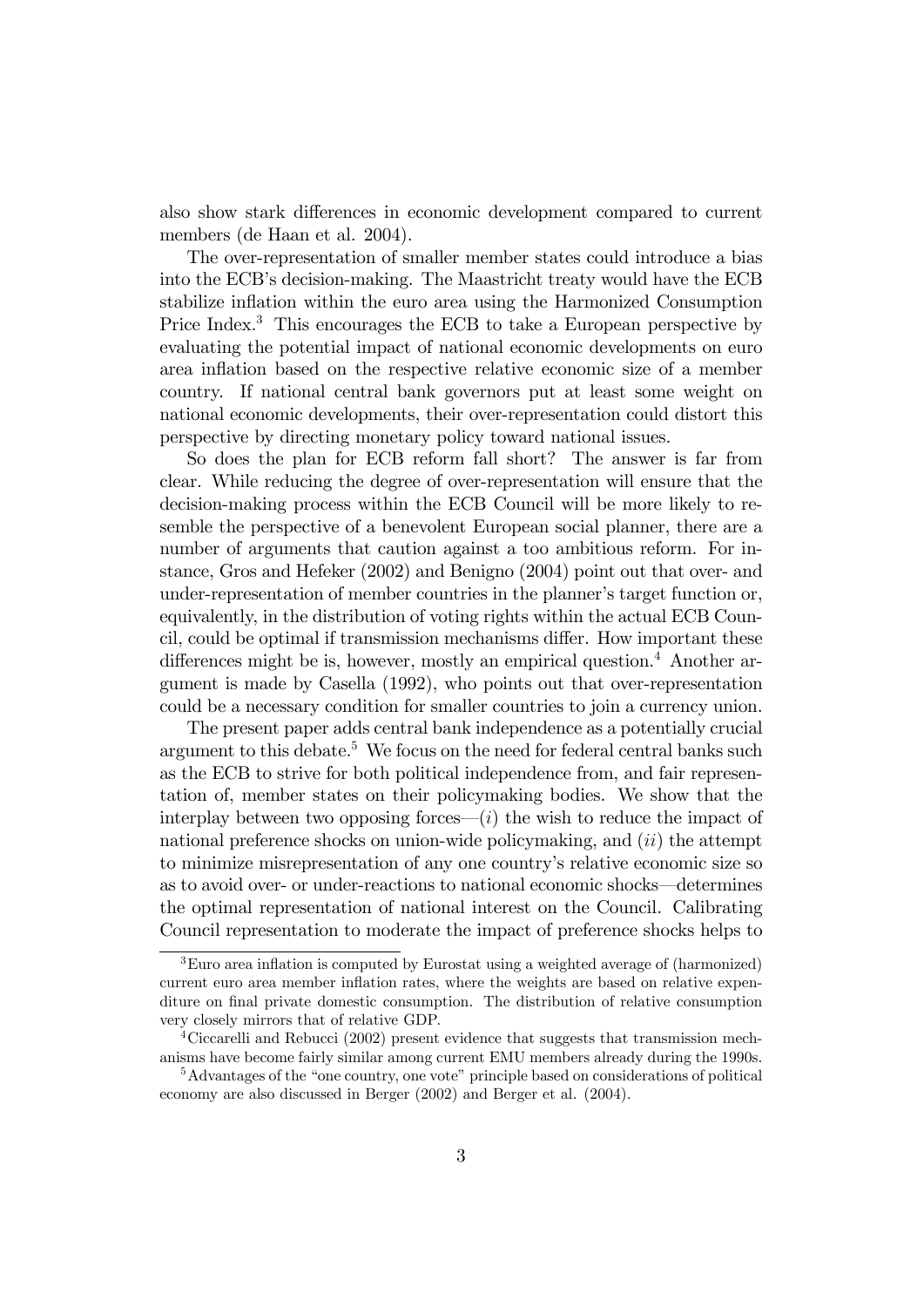insulate common monetary policy from unwanted volatility when national targets might deviate from the common policy goal. Matching Council representation and economic weight, on the other hand, ensures that actual monetary policy stabilizes national economic shocks in line with the union ideal.

Optimal representation will, as a rule, weigh both arguments, reflecting economic size as well as the stochastic properties of economic and preference shocks. As a consequence, whether a country will be optimally over- or under-represented compared to its relative economic size depends on all these determinants. While one might expect that most small countries would be over-represented and most large countries would be under-represented (as is the case in the ECB today), this does not always hold true. For instance, it might be optimal to over-represent a large country if its policy preferences are very stable relative to other union members.

In what follows, Section 2 will briefly review recent related literature. Section 3 describes the model, the first-best benchmark policy, and derives the conditions for optimal representation of national interests within a currency union in the presence of economic and preference shocks. Section 4 allows for dependencies between shocks and hints at the impact of continued integration in the economic and preference domain on optimal representation. Section 5 provides a robustness check by allowing for alternative sources of national preference shocks. Section 6 attempts to put everything into perspective by comparing the degree of over- and under-representation relative to economic size for the ECB, the US Federal Reserve, and the German Bundesbank. In addition, determinants of optimal representation identified by the theoretical model are compared with actual misrepresentation within the ECB. Finally, Section 7 draws some conclusions.

### 2 Relation to Recent Literature

Our contribution is related to three intertwined strands in the literature on central bank design. One, including von Hagen and Süppel (1994) and Lohmann (1997, 1998), asks whether a central bank with a centralized or a decentralized structure is better suited to cope with partisan policy making at the national level. The argument is involved, but in general strong national representation in the joint central bank Council often leads to inefficiencies at the union level. For instance, in the Lohmann (1997) model, a more decentralized central bank organization increases the frequency at which the Councilís median voter (and, thus, central bank policy) changes, resulting in unwanted volatility in monetary policy.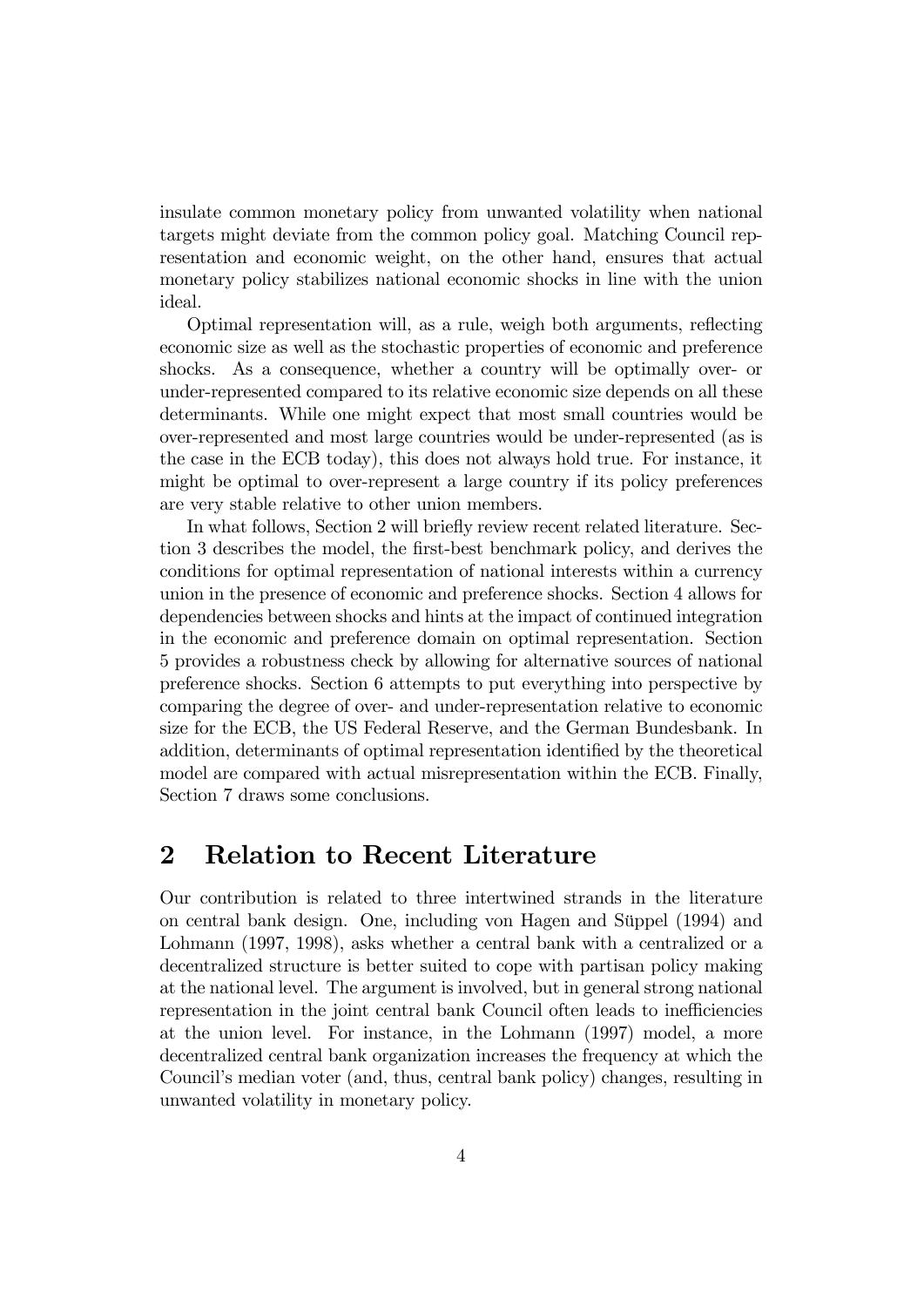This contrasts with a somewhat more recent body of papers discussing the efficiency of alternative decision-making structures (see Gerling et al. (2003) for a survey). Gerlach-Kristen (2002), for instance, argues that committees with multiple members might be better suited than single individuals to process information, fostering efficient decision-making—a theoretical result supported by experimental evidence produced by Blinder and Morgan  $(2002)$ .<sup>6</sup> Since much of the information that federal central banks are processing is regional, this can be taken to suggest that regional or national representation in the Council has advantages (Maier et al. 2003).<sup>7</sup> Thus, full centralization would not be optimal.

A third group of papers takes the influence of national interest on central bank Council policies as given—either because full centralization might not be optimal or because national representation is too deeply ingrained into the political setup of the currency union to be abandoned any time soon. The question is then how to deal with shocks to national preferences within a federal central bank system. The best-known contributions addressing this question include Waller and Walsh (1996), who suggest long and overlapping contracts for Council members as a device to moderate the impact of national preference shocks (see also Lindner 2000), an idea already reflected in the actual term structure of ECB Council members.

Other recent proposals remain largely theoretical to date. The first such proposal would institute áexible majority rules for Council decisions (Gersbach and Pachl 2004). These rules would attempt to moderate demands for policy changes based on idiosyncratic national economic shocks by raising the majority requirements in line with the size of the desired interest rate change. A second proposal, from Heisenberg (2003), argues that increasing the transparency of Council decision-making would diminish national ináuences on policies, helping to constrain the problem of national preference shocks at its source. Finally, Bullard and Waller (2004) discuss the advantages of alternative decision-making arrangements, including simple majority voting, bargaining, and a supermajority design, in a general equilibrium framework.

The present paper adds to this small but growing literature. As we will argue below, optimizing over- or under-representation of national representatives on the federal central bank Council compared to the relative economic size of their respective countries is another tool that can be used to moderate the impact of national preference shocks on the common monetary policy.

 ${}^{6}$ Gersbach and Hahn (2001) explore similar issues from a transparency perspective.

<sup>7</sup>Also see Goodfriend (2000). Alan Greenspan frequently stresses that the information provided by the presidents of the regional Federal Reserve Banks "contribute[s] vitally to the formulation of monetary policyî(Greenspan 2000, p. 2) in the case of the U.S. Federal Reserve System.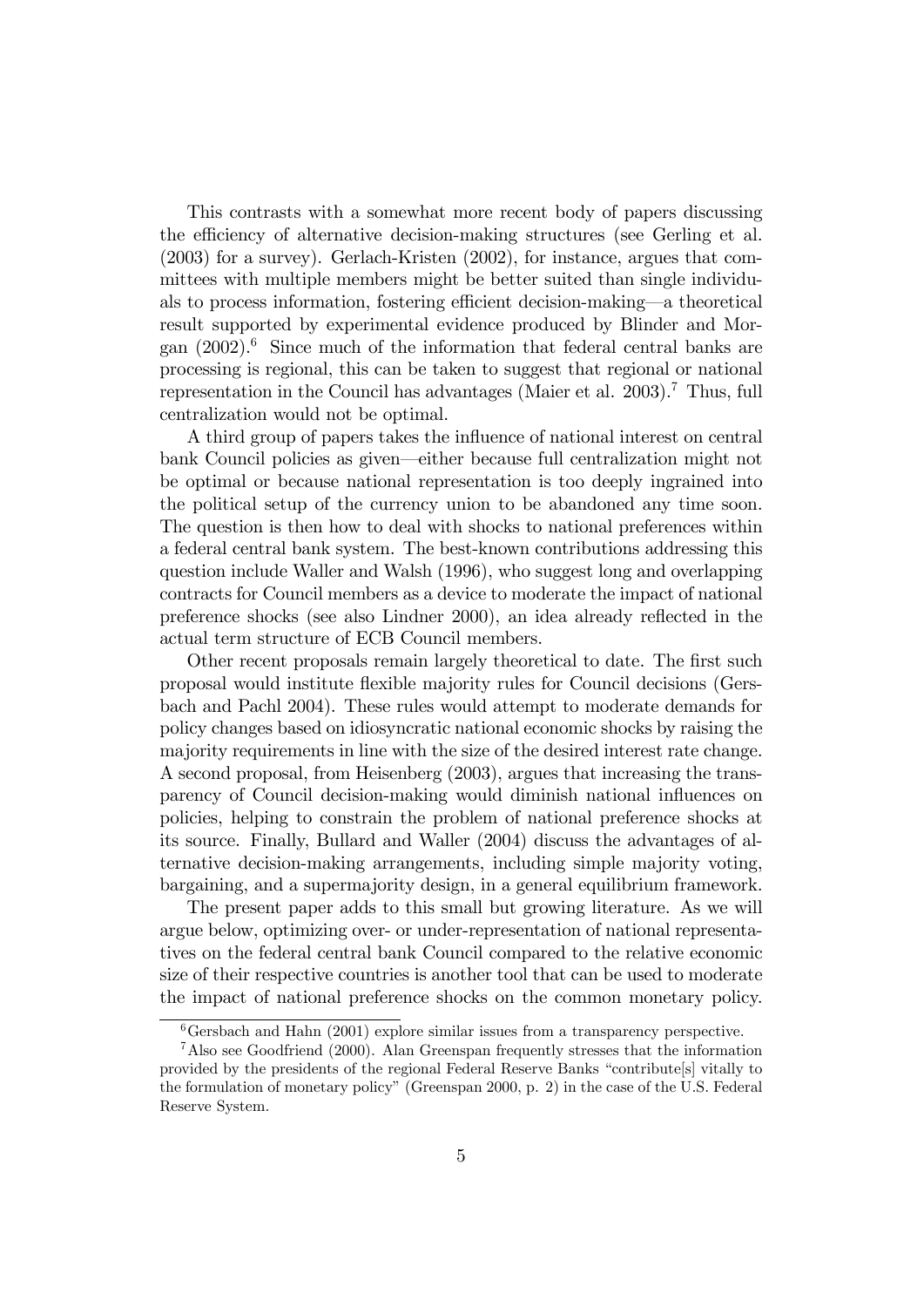Whether the observed misrepresentation of economic size in the ECB Council can be reconciled with the theoretical argument is, of course, another, ultimately empirical, question. We shall revisit this issue toward the end of the paper.

## 3 The Model

### 3.1 The Economy and the First-Best Policy

The output gap in each member country of the currency union  $i$ , defined as the percentage deviation of the actual output level from the level of natural output  $y_i^n$ , is given by a standard Lucas supply function

$$
y_i = \pi - \pi^e + \theta_i; \quad \theta_i \sim (0, \sigma_{\theta_i}^2).
$$
 (1)

In what follows, we will assume that decision-makers are well aware of the limits the Lucas function puts on real activity in the long run. Inflation,  $\pi$ , is assumed to be similar across the currency union, that is,  $\pi = \pi_i = \pi_{\neq i}$ , and under the full control of the common central bank. Inflation expectations, denoted by  $\pi^e$ , are set rationally, so that  $\pi^e = E \pi$ . The last term in equation  $(1)$ ,  $\theta_i$ , is a country-specific economic shock with zero mean and known (positive) variance.

A reasonable assumption—one that seems to be broadly in line with the spirit of the Maastricht treaty in the example of the ECB or the policy targets pursued by the US Federal Reserve—is that the first-best policy minimizes a standard quadratic loss function based on the deviations of inflation and the aggregate output gap, y, from their commonly (currency union-wide) agreed target levels:

$$
L^* = (\pi - \pi^*)^2 + \lambda y^2.
$$

The term  $\pi^* > 0$  is an exogenous inflation target, say 2 percent, and  $\lambda$  is a coefficient measuring the relative weight attached to output stabilization. We assume that the latter fulfills  $0 < \lambda < \infty$ . The target level for the aggregate output gap has been set to zero, ensuring that the first-best policy does not suffer from a time inconsistency problem. The aggregate output gap is the weighted sum of the respective national output gaps, that is,  $y = \sum_{i=1}^{n} \chi_i y_i$ , where we can define the economic weights of each country as the expected share in aggregate union output:  $\chi_i \equiv y_i^n / \sum y_i^n$ . This allows us to express  $L^*$  as

$$
L^* = (\pi - \pi^*)^2 + \lambda \left(\sum \chi_i y_i\right)^2,
$$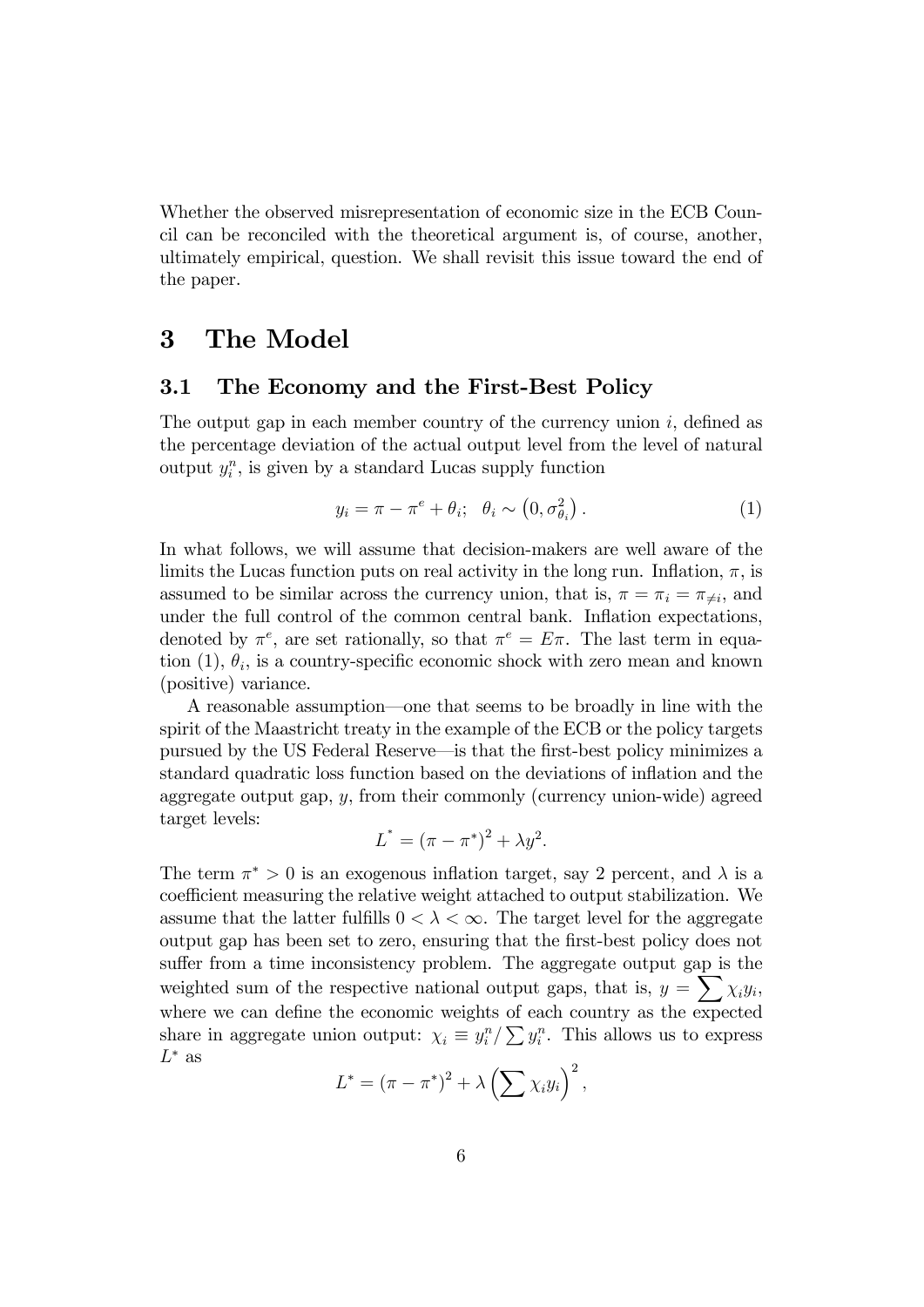or, in the two-country case,

$$
L^* = (\pi - \pi^*)^2 + \lambda \left(\chi y_1 + (1 - \chi)y_2\right)^2, \tag{2}
$$

where  $\chi$  and  $(1 - \chi)$  denote the relative economic weight of country 1 and country 2, respectively. In what follows, we will focus on the two-country case for simplicity.

The social planner sets inflation by minimizing  $(2)$ , taking into account (1), yielding the benchmark reaction function

$$
\pi = \frac{1}{1+\lambda}\pi^* + \frac{\lambda}{1+\lambda}(\pi^e - \chi\theta_1 - (1-\chi)\theta_2).
$$

Under rational expectations, equilibrium inflation in the first-best will be

$$
\pi = \pi^* - \frac{\lambda}{1 + \lambda} (\chi \theta_1 + (1 - \chi)\theta_2) \equiv \pi_{FB},
$$

which, using  $(1)$ , implies actual output in the two member countries will be

$$
y_1 = \frac{1}{1+\lambda} (-\lambda(1-\chi)\theta_2 + (1+\lambda(1-\chi))\theta_1) \equiv y_{1_{FB}},
$$
  

$$
y_2 = \frac{1}{1+\lambda} (-\lambda\chi\theta_1 + (1+\lambda\chi)\theta_2) \equiv y_{2_{FB}}.
$$

Thus, the expected welfare (loss) under a first-best policy is

$$
EL^*(\pi_{FB}, y_{1_{FB}}, y_{2_{FB}}) = \frac{\lambda \left( \chi^2 \sigma_{\theta_1}^2 + (1 - \chi)^2 \sigma_{\theta_2}^2 + 2\chi (1 - \chi) \varphi_{\theta_1, \theta_2} \sigma_{\theta_1} \sigma_{\theta_2} \right)}{1 + \lambda},
$$

where  $\varphi_{\theta_1,\theta_2}$  marks the coefficient of correlation (and  $\varphi_{\theta_1,\theta_2}\sigma_{\theta_1}\sigma_{\theta_2}$  the covariance) between economic shocks in countries 1 and 2. The covariance term appears in  $EL^*$  because, while the central bank "leans against the wind" with its stabilization policy, it never fully compensates economic shocks in either country as long as the relative weight of the real term in the underlying loss function  $L^*$  is not infinitely high.

### 3.2 Actual Decision-Making

The purely union-wide perspective employed to derive the benchmark solution might not be a good description of actual decision-making in a federal central bank. While, for instance, the ECB (1999, p. 55) rightfully stresses that "members of the [Council] do not act as national representatives, but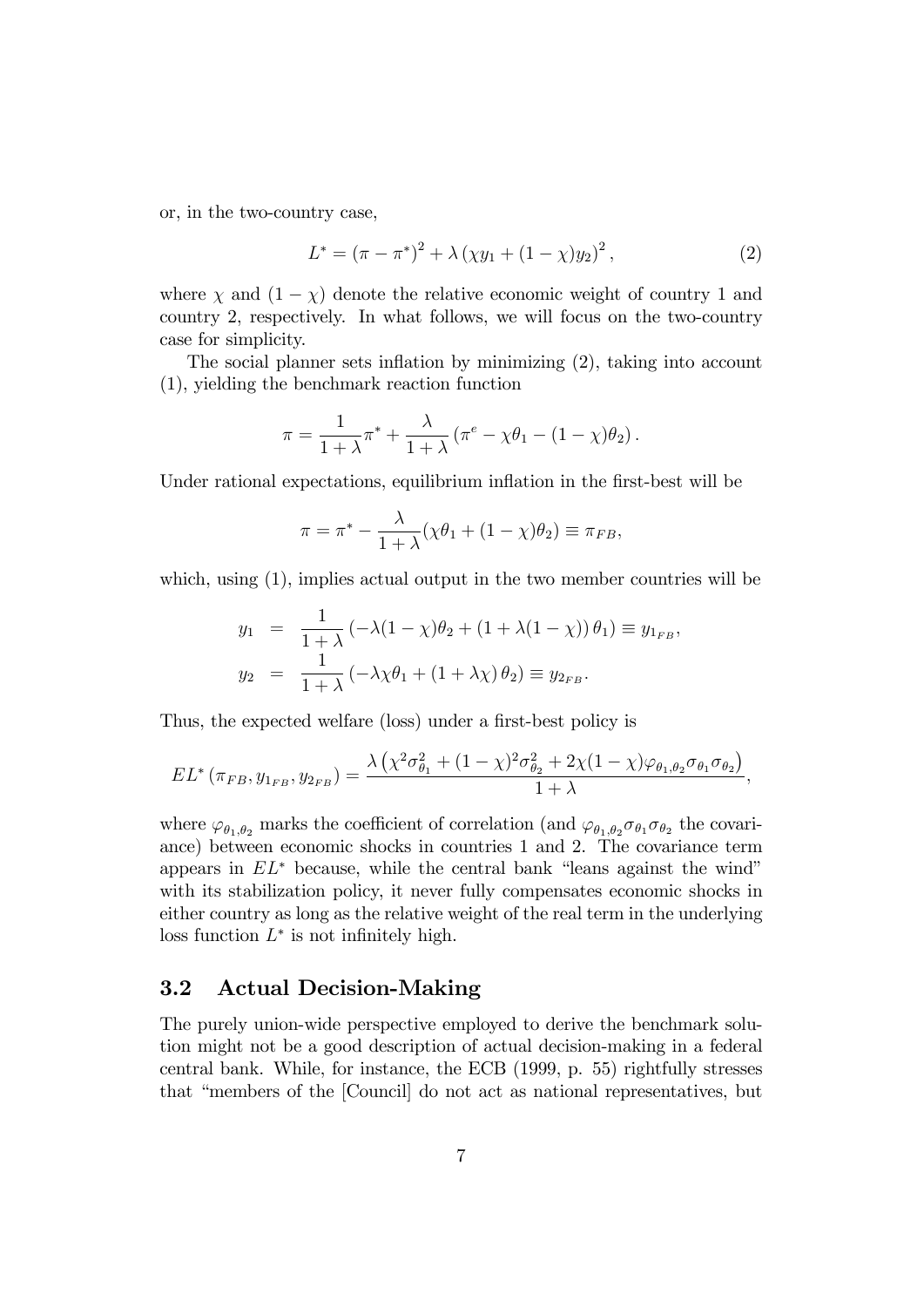in a fully independent personal capacity," there is reason to assume that national economic considerations play at least some role in the voting behavior of governors in the Council.<sup>8</sup> This assumption is supported by evidence of national (or regional) influences in other federal central bank systems. Berger and de Haan (2002) show that regional differences in growth and inflation influenced voting behavior in the pre-1999 Bundesbank Council; Meade and Sheets (2002) find that Federal Reserve FOMC members do take into account developments in regional unemployment when deciding monetary policy; and Heinemann and Huefner (2004) and Meade and Sheets (2002) argue that there might even be indications of regional voting behavior in actual ECB policy.

A simple, yet plausible, description of actual decision-making within the common central bank is a weighted voting approach or a form of Nashbargaining in which voting weights are the fall-back positions.<sup>9</sup> In this case, decisions will be based on a loss function of the form

$$
L_A = \sum \alpha_i L_i,\tag{3}
$$

where  $\alpha_i$  denotes the political weight of country i's representative or governor in the Council, with  $\sum \alpha_i = 1$ . In other words, the loss function underlying actual central bank decisions is seen as a weighted sum of the individual loss functions of the member countries,  $L_i$ , where the political weights can differ from the economic weights, that is,  $\alpha_i \geq \chi_i$ .

Before moving on, note that the description of actual decision-making in the currency union's central bank Council ignores the role of a Board. In the current ECB, the Board casts 6 out of 18 votes in the Council; in the US Federal Reserves' FOMC the Board holds 7 out of 12 votes. Not taking into account the Board can be justified by the notion that the Board is likely to target a loss function similar to the social planner's described in  $(2)$ . In the case of the ECB, for instance, the EU Treaty specifies that the Board is appointed by "common accord of the governments of the member states at the level of Heads of State or Government, on a recommendation from the Council, after it has consulted the European Parliament and the Governing Council of the ECB" (EU 1997, Article 112 2. (b)). Arguably, this political

<sup>8</sup>The assumption that national interests play at least some role also is fairly wide-spread in the academic literature. See, among others, the contributions by von Hagen and Süppel (1994), Lindner (2000), Aksoy et al. (2002), Gros and Hefeker (2002, 2003), Gersbach and Pachl (2004), and Frey (2004).

<sup>9</sup>This representation of decision-making abstracts from possible strategic interaction between Council members. For an analysis of coalition forming in the Council in light of EMU enlargement see, for instance, Baldwin et al. (2001).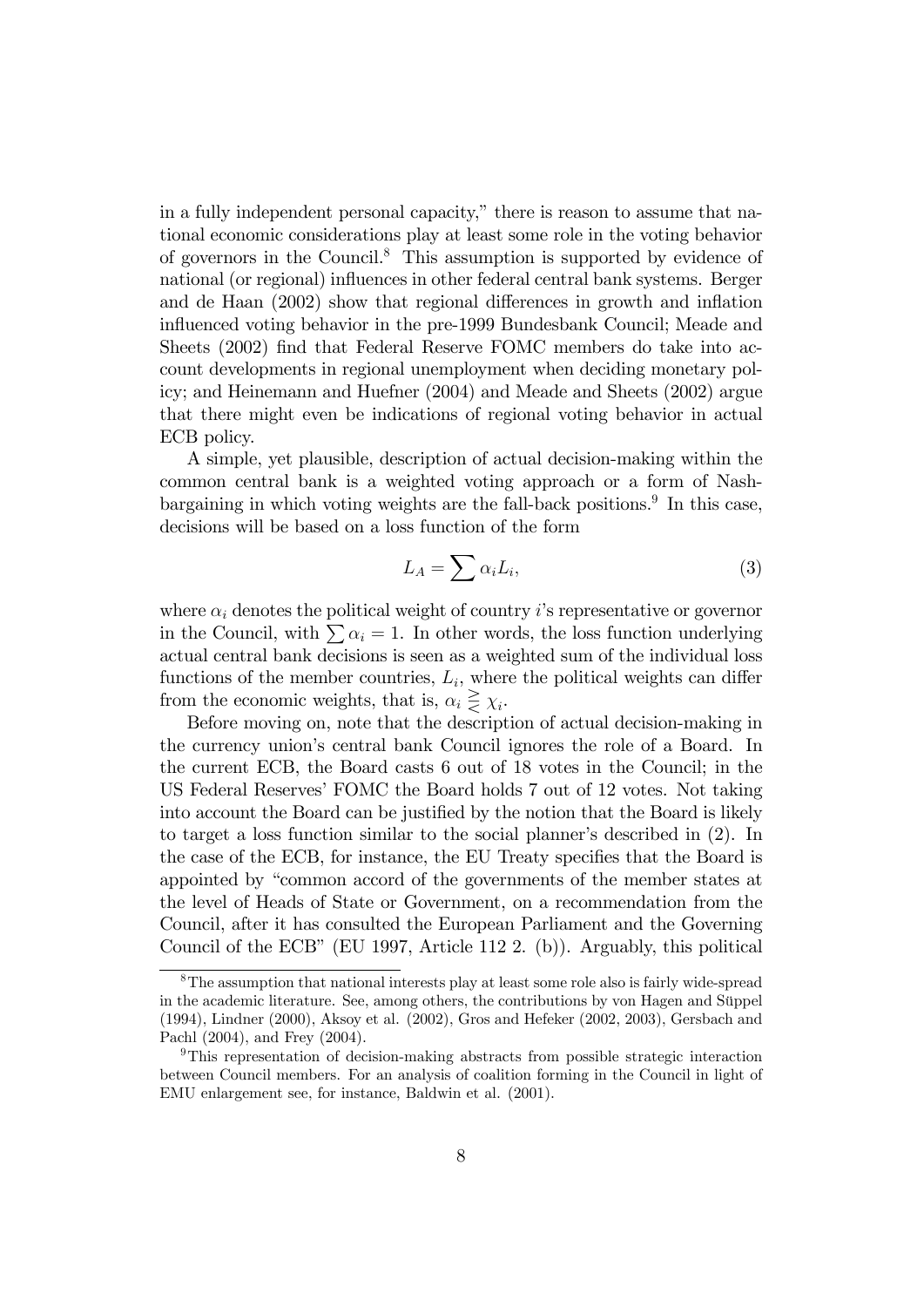process, which is highly centralized at the European level, tends to select Board members with a euro area-wide peespective. With the Board following a first best or Maastricht policy, however, analysis of possible deviations of ECB behavior from the Maastricht norm should focus (without loss of generality) on the behavior of national representatives.<sup>10</sup>

But how will national central bank governors act in the Council? As already discussed, we assume that they base their decisions on a loss function thought to measure country  $i$ 's welfare:

$$
L_i = (\pi - \pi_i^*)^2 + \lambda y_i^2,
$$
\n(4)

where  $\pi_i^*$  (to which we will return in a moment) is the target level for inflation.

This specification resembles that of the social planner with respect to the absence of an inflationary bias. As in  $(2)$ , the loss function of country i includes a real target compatible with the level of natural output in country i, and we assume that the relative weight of the real argument in (4),  $\lambda$ , is the same as in the first-best scenario.

There is, however, a difference with respect to the inflation bliss point. The national inflation target is defined as

$$
\pi_i^* = \pi^* + \varepsilon_i; \quad \varepsilon_i \sim (0, \sigma_{\varepsilon_i}^2) \tag{5}
$$

that is, country  $i$ 's inflation target might deviate from the common target,  $\pi^*$ , by a preference shock  $\varepsilon_i$  with zero mean and known variance  $\sigma_{\varepsilon_i}^2$ .

Preference shocks can occur for various reasons, but the most natural explanation ties them to changing (partisan) government preferences concerning inflation. For instance, Hibbs (1977) and Alesina (1987) argue that policymakers—and thus the governments selecting the national governors in the currency union's central bank Council—have different objective functions, including (but not necessarily restricted to) the inflation target. As a consequence, shocks to the composition of government can lead to unexpected changes in national preferences concerning ináation. Alesina and Rosenthal (1995) discuss empirical evidence to support this view. A related theory, put forth by Bullard and Waller (2004), argues that changing preferences concerning inflation might reflect random changes in the political dominance of agents loosing (savers, for instance) and gaining (such as borrowers and wage earners) from high inflation. This could influence the selection of national

 $10$  Frey (2004) takes a comparable view of the Board's perspective. He concludes that, as a consequence, in an OCA-type model, larger member countries prefer a more important role for the Board than smaller members.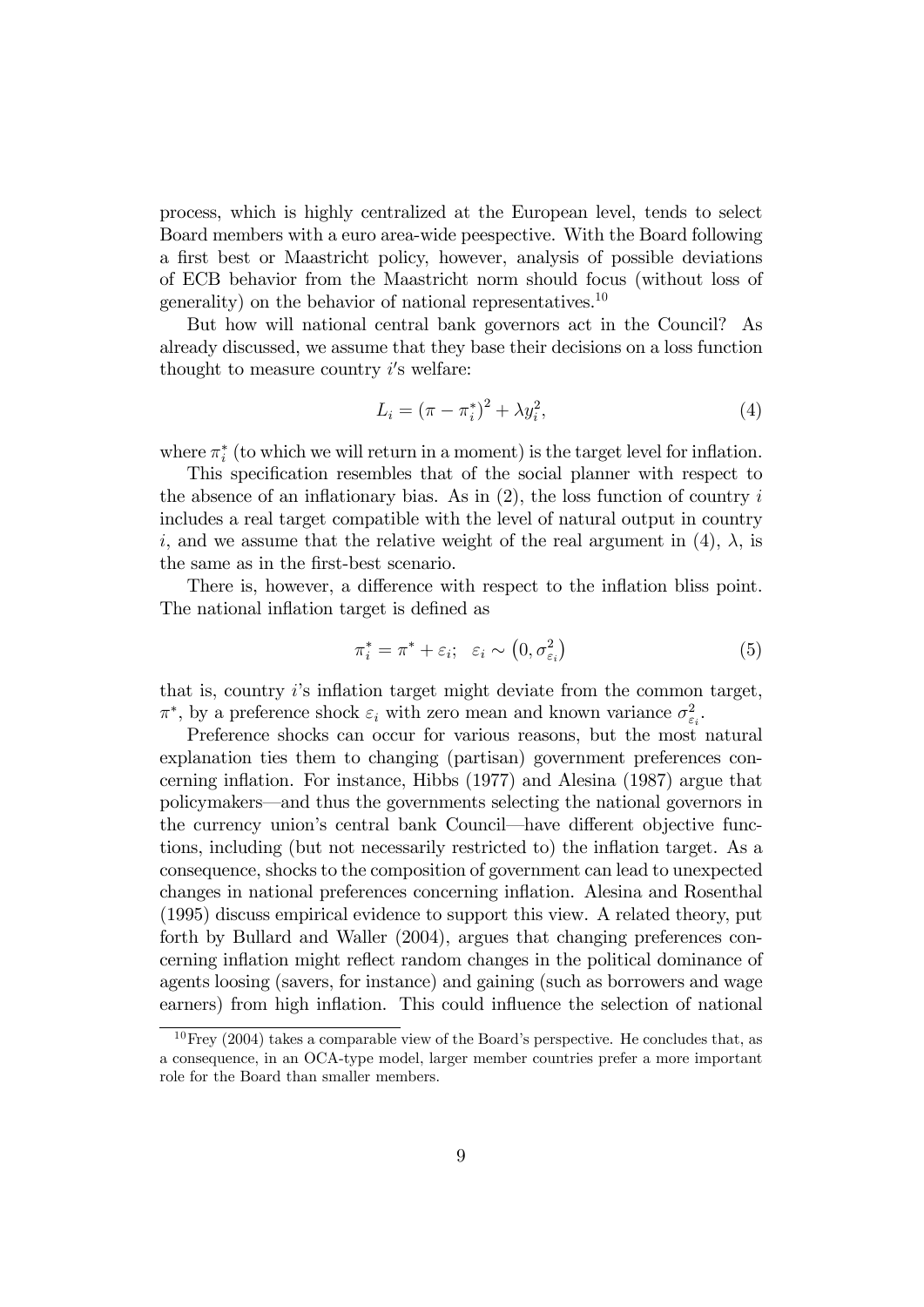central bank governors for the common Council.<sup>11</sup>

An alternative, non political-economic, approach would interpret the shocks,  $\varepsilon_i$ , as country-specific deviations from the broader trend of structural inflation (along the lines of Balassa-Samuelson).<sup>12</sup>

While targeted inflation is a plausible explanation for the discord between different national Council members, it is not, of course, the only possible channel through which national preference shocks could influence common monetary policy. In particular, there could be partisan shocks to the preferred output gap or to the relative weight of the real argument in (4). However, allowing the output target instead of the inflation target to fluctuate around zero at the national level has little impact on the analysis. The same holds, broadly speaking, for preference shocks to  $\lambda$ . We shall return to this issue further below.

To compute actual central bank policy in the two-country case, we substitute (4) into (3) to get

$$
L_A = \alpha \left( (\pi - \pi_1^*)^2 + \lambda y_1^2 \right) + (1 - \alpha) \left( (\pi - \pi_2^*)^2 + \lambda y_2^2 \right). \tag{6}
$$

Minimizing  $(6)$  with regard to inflation while taking into account  $(1)$  yields the reaction function

$$
\pi = \frac{1}{1+\lambda} (\alpha \pi_1^* + (1-\alpha)\pi_2^*) + \frac{\lambda}{1+\lambda} (\pi^e - \alpha \theta_1 - (1-\alpha)\theta_2),\tag{7}
$$

which, under rational expectations, implies the following actual equilibrium values for inflation and output:

$$
\pi = \pi^* + \frac{1}{1+\lambda} [\alpha \varepsilon_1 + (1-\alpha)\varepsilon_2 - \lambda(\alpha \theta_1 + (1-\alpha)\theta_2)] \equiv \pi_A,
$$
  
\n
$$
y_1 = \frac{1}{1+\lambda} [(\alpha \varepsilon_1 + (1-\alpha)\varepsilon_2) - \lambda(1-\alpha)\theta_2 + (1+\lambda(1-\alpha))\theta_1] \equiv y_{1_A},
$$
  
\n
$$
y_2 = \frac{1}{1+\lambda} [(\alpha \varepsilon_1 + (1-\alpha)\varepsilon_2 - \lambda \alpha \theta_1 + (1+\lambda \alpha)\theta_2] \equiv y_{2_A}.
$$

 $11$ A related interpretation would be to assume that preference shocks reflect exogenous changes in fiscal fortitude, where, for example, governments with unexpectedly high deficits will adjust their inflation preferences upward.

<sup>&</sup>lt;sup>12</sup>It has been argued, for instance, that the ECB's inflation target of (less then) 2 percent does not adequately reflect the Balassa-Samuelson effect, especially for the EU accession countries still on a real convergence path to the EMU core (Berger et. al 2004). In this case equation (5) should be seen as a special case of the more general form  $\pi_i^* = \pi^* + \bar{\pi}_i + \varepsilon_i$ , with the (somewhat unrealistic) assumption that the contribution of trend structural inflation to the national inflation target,  $\bar{\pi}_i$ , will be zero across countries. Note, however, that allowing  $\bar{\pi}_i > 0$ , while introducing an additional dimension in the discussion of optimal representation, would not alter the thrust of the results of the analysis.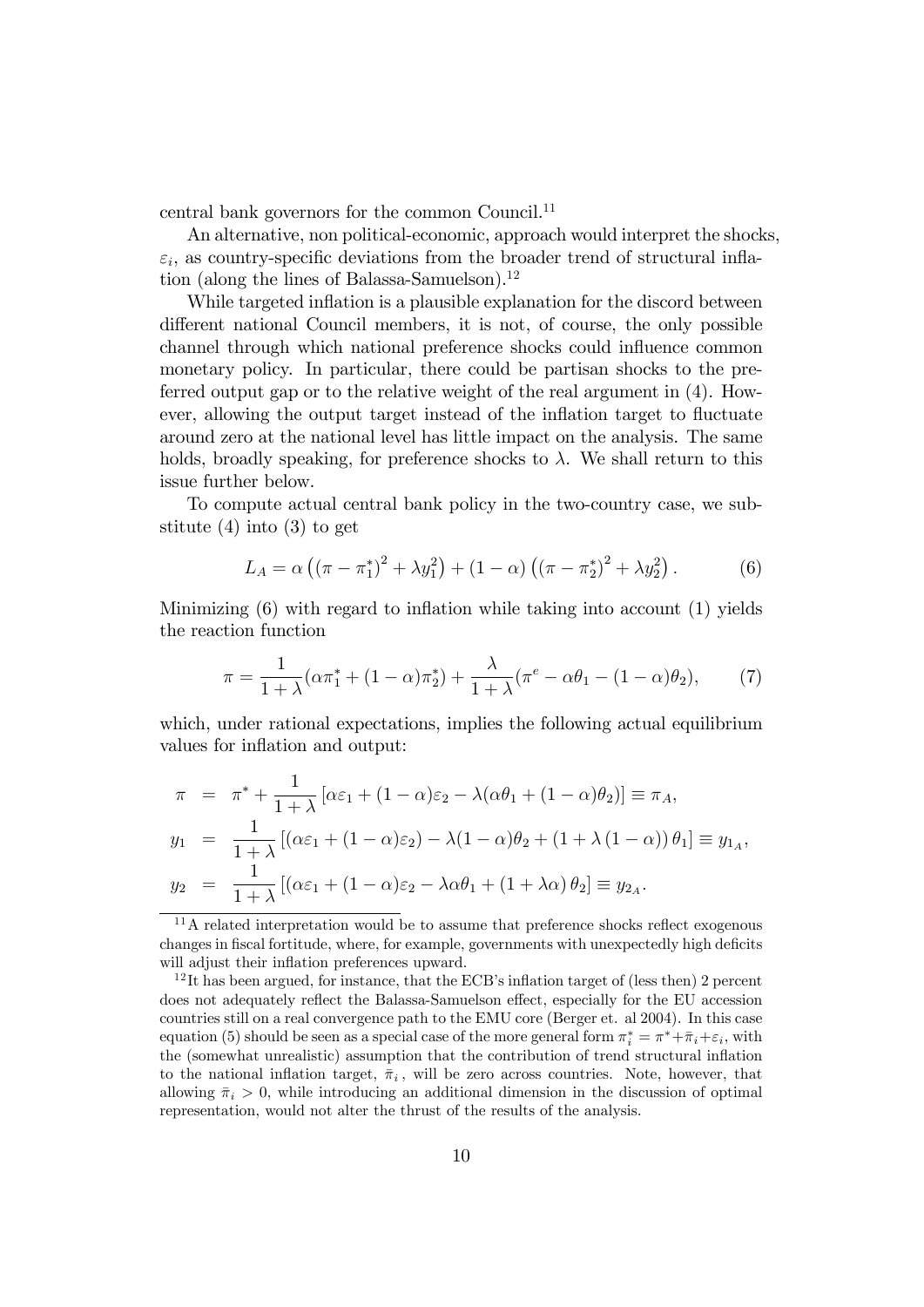### 4 Optimal Representation

Substituting  $\pi_A, y_{1_A}$ , and  $y_{2_A}$  in (2) and taking expectations, we can compute the expected welfare loss associated with the actual monetary policy,  $EL^*(\pi_A, y_{1_A}, y_{2_A})$  (see Appendix 1). The optimal representation of country 1,  $\alpha^*$ , is simply the value of  $\alpha$  that minimizes the difference between  $EL^*(\pi_A, y_{1_A}, y_{2_A})$  and expected welfare under the first-best policy, that is

 $\alpha^* \Leftrightarrow \arg \min \left[ EL^* \left( \pi_A, y_{1_A}, y_{2_A} \right) - EL^* \left( \pi_{FB}, y_{1_{FB}}, y_{2_{FB}} \right) \right].$ 

Country 2's optimal weight is, equivalently,  $1 - \alpha^*$ .

Optimal representation will depend not only on the weight of the real argument in the loss function,  $\lambda$ , and the economic weight,  $\chi$ , but also on both countries' economic and preference shocks and their possible interaction terms (see Appendix 1).

In the next Section we will take a closer look at what defines optimal representation, with a focus on its relation to a country's economic weight. To facilitate the analysis, we will start with the assumption that all shocks are independent. Analysis in subsequent Sections will allow for correlated shocks across and within countries.

### 4.1 The Baseline Case with Independent Shocks

Assuming that  $\varphi_{\varepsilon_1,\varepsilon_2} = \varphi_{\theta_1,\theta_2} = \varphi_{\varepsilon_i,\theta_i} = \varphi_{\varepsilon_i,\theta_{\neq i}} = 0$  for  $i = 1,2$ , the optimal weight for country 1 becomes

$$
\alpha^* = \frac{\sigma_{\varepsilon_2}^2 + \chi \lambda^2 (\sigma_{\theta_1}^2 + \sigma_{\theta_2}^2)}{\sigma_{\varepsilon_1}^2 + \sigma_{\varepsilon_2}^2 + \lambda^2 (\sigma_{\theta_1}^2 + \sigma_{\theta_2}^2)},
$$
\n(8)

which obviously satisfies  $0 < \alpha^* < 1$  because  $\chi < 1$  and  $\sigma_{\varepsilon_1}^2 > 0$ .

#### 4.1.1 Over- and under-representation

Equation (8) has a straightforward implication for the relation between economic size and a country's optimal voting weight. In particular, we find that

$$
\alpha^* \geq \chi \Leftrightarrow \chi \sigma_{\varepsilon_1}^2 \leq (1 - \chi) \sigma_{\varepsilon_2}^2. \tag{9}
$$

Broadly speaking, equation (9) states that over-representation in the Council in relation to a countryís economic size is more likely to be optimal for smaller countries with relatively stable preferences. Under-representation, on the other hand, is more likely to be optimal for larger countries with rel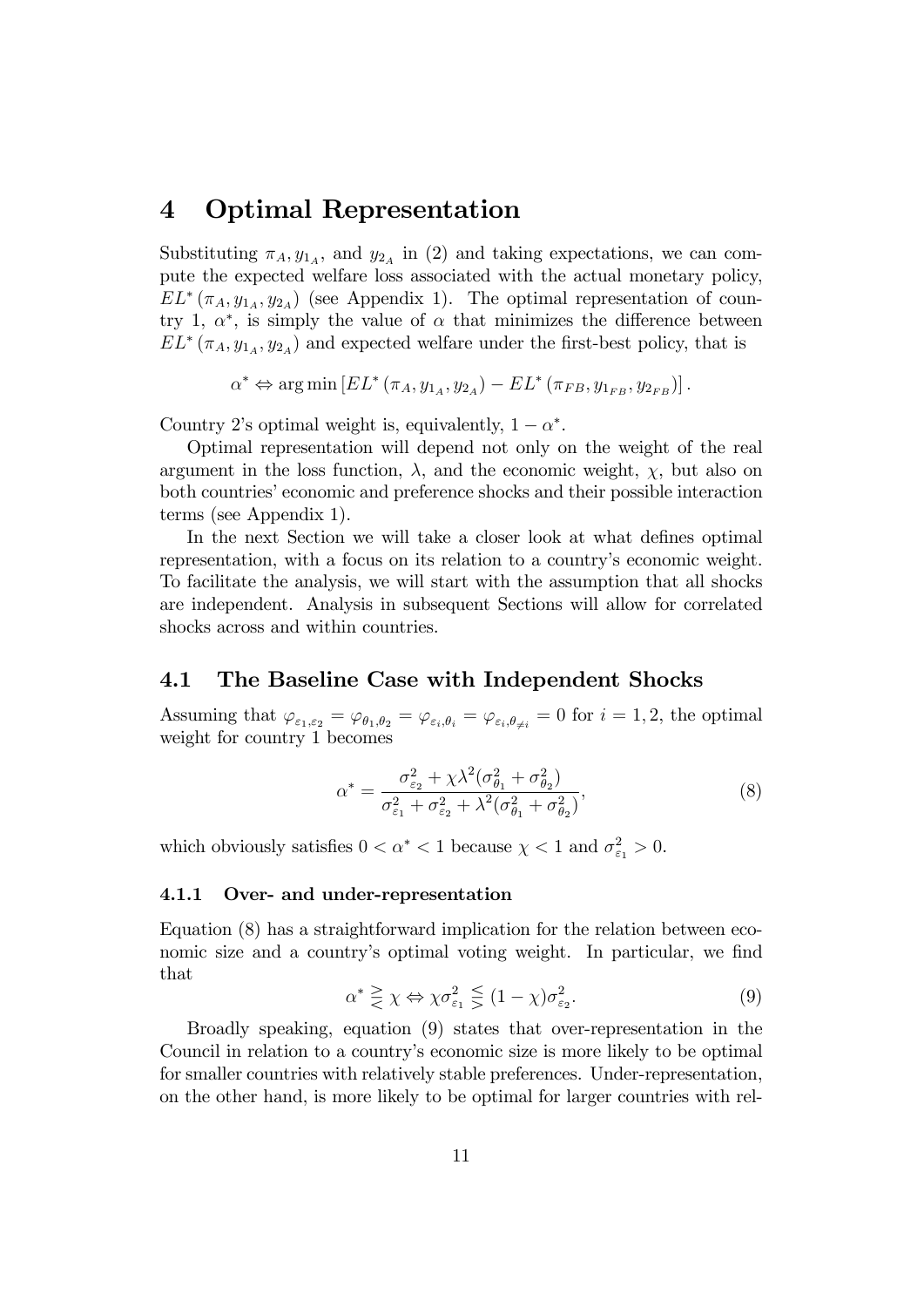atively volatile preferences. This becomes even clearer if we rewrite (9) to highlight the tension between economic size and relative preference stability:

$$
\alpha^* \ge \chi \Leftrightarrow \chi \le \frac{\sigma_{\varepsilon_2}^2}{\sigma_{\varepsilon_1}^2 + \sigma_{\varepsilon_2}^2} \equiv \alpha_P. \tag{10}
$$

Obviously, over-representation is optimal if a countryís share in the currency union's GDP is lower than a critical threshold value,  $\alpha_P$ , measuring the other countryís relative contribution to overall preference volatility. Vice versa, under-representation is optimal when a country is large relative to the other currency union member's contribution to preference volatility.

The threshold value  $\alpha_P$  has an interesting interpretation. Note that according to (8) and (10),  $\alpha^* \to \alpha_P$  as  $\sigma_{\theta_1}^2$ ,  $\sigma_{\theta_2}^2 \to 0$ , that is,  $\alpha_P$  can be interpreted as the optimal political voting weight that results purely from trading off differences in the volatility of preferences between countries in the absence of economic shocks.

Equivalently, in the absence of preference shocks, the optimal political weight,  $\alpha^*$ , converges with a country's relative economic weight,  $\chi$ , which, according to equation  $(2)$ , is the weight it should receive under the first-best scenario:  $\alpha^* \to \chi$  as  $\sigma_{\varepsilon_1}^2, \sigma_{\varepsilon_2}^2 \to 0$ .

This suggests the following observation.

**Remark 1** In general, optimal representation balances two opposing forces: the wish to reduce the impact of preference shocks on monetary policy (by bringing  $\alpha^*$  as close as possible to  $\alpha_P$ ), and the attempt to limit misrepresentation of a countryís relative economic size to avoid an overly active or passive reaction to national economic shocks (by keeping  $\alpha^*$  as closely as possible to  $\chi$ ).

As a consequence, a country's optimal representation in the Council,  $\alpha^*$ , will always be in an interval defined by  $\chi$  on the one hand and  $\alpha_P$  on the other. Thus, whether a country will be over- or under-represented depends on the relative size of the country and the characteristics of both countries<sup>7</sup> preference shocks. Figure 1 illustrates both scenarios.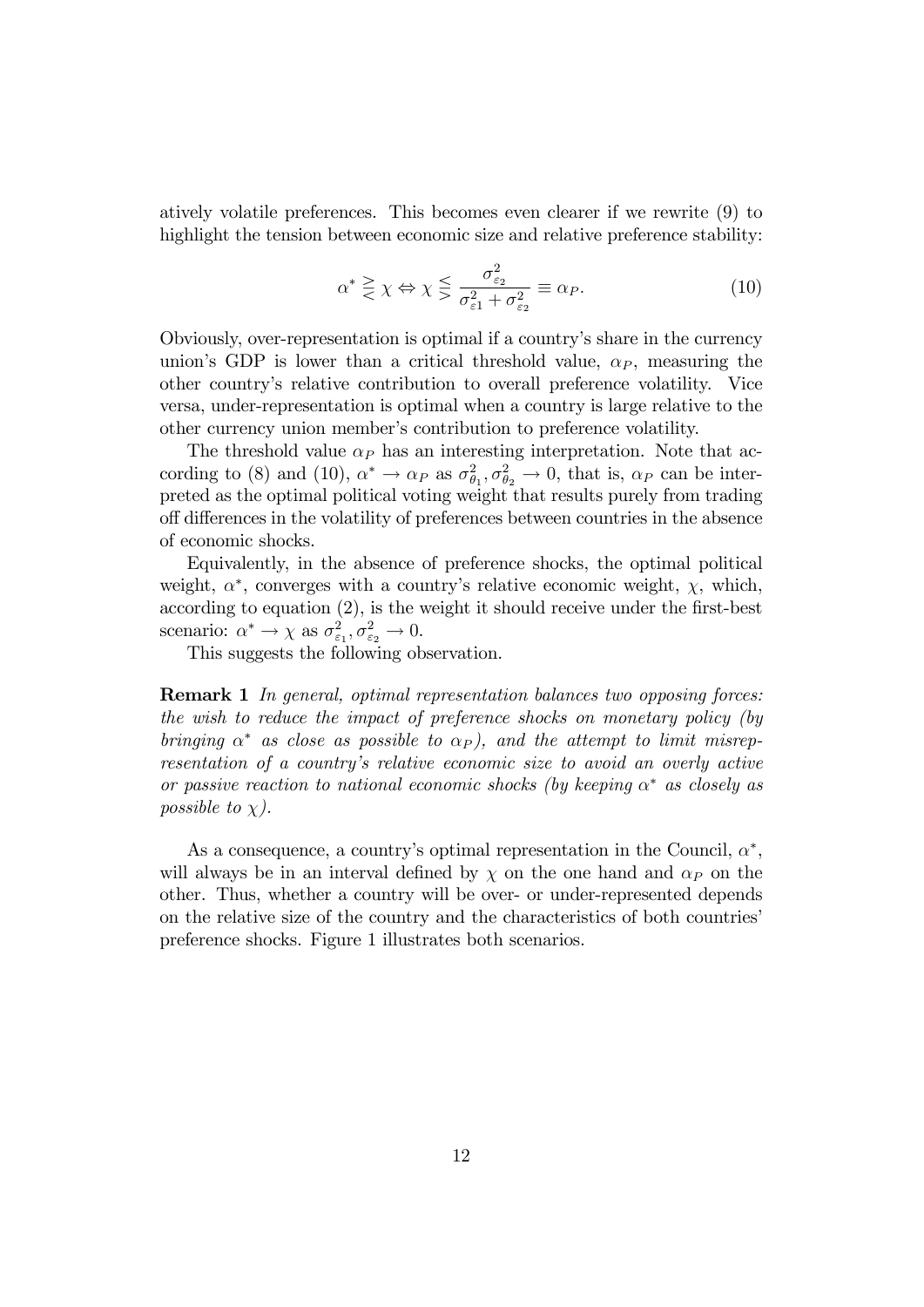

Figure 1. An Illustration of the Baseline Model.

Intuitively, we would expect small countries to be over-represented and large countries to be under-represented, but this is not necessarily the case. However, the intuitive scenario is the outcome if preferences are similar across the currency union:<sup>13</sup>

**Remark 2** If preference shocks were sufficiently similar, over-representation would always be optimal for small countries and under-representation would always be optimal for large countries.

On the other hand, if differences in preference shocks are stark, there is room for a counterintuitive result:

Remark 3 Under-representation of a small country can be optimal if its inflation preferences are relatively volatile. By the same token, over-representation of a large country can be optimal if its inflation preferences are stable in comparison. Size continues to be important, however, as these outcomes are less likely for very small or very large countries, respectively.

**Proof.** (10) requires  $\chi < \sigma_{\epsilon_2}^2 / (\sigma_{\epsilon_1}^2 + \sigma_{\epsilon_2}^2)$  for  $\alpha^* > \chi$ . Thus, a large country with  $\chi > 1/2$  can only be over-represented if  $\sigma_{\varepsilon_1}^2 < \sigma_{\varepsilon_2}^2$ . By the same logic,  $\alpha^* < \chi$  requires  $\sigma_{\varepsilon_1}^2 > \sigma_{\varepsilon_2}^2$  for a small country with  $\chi < 1/2$ . The inequalities for over- and under-representation are both more likely to be fulfilled if  $|\chi - 1/2| \rightarrow 0$ .

Figure 2 depicts the two scenarios discussed in the Remark.

<sup>&</sup>lt;sup>13</sup>Equation (9) reduces to  $\alpha^* \geq \chi \Leftrightarrow \chi \leq (1 - \chi)$  when  $\sigma_{\epsilon_1}^2 = \sigma_{\epsilon_2}^2$ . Obviously, similar outcomes can be found for asymmetrcial preference shocks as long as the differences in preferences remain small compared to the differences in economic size.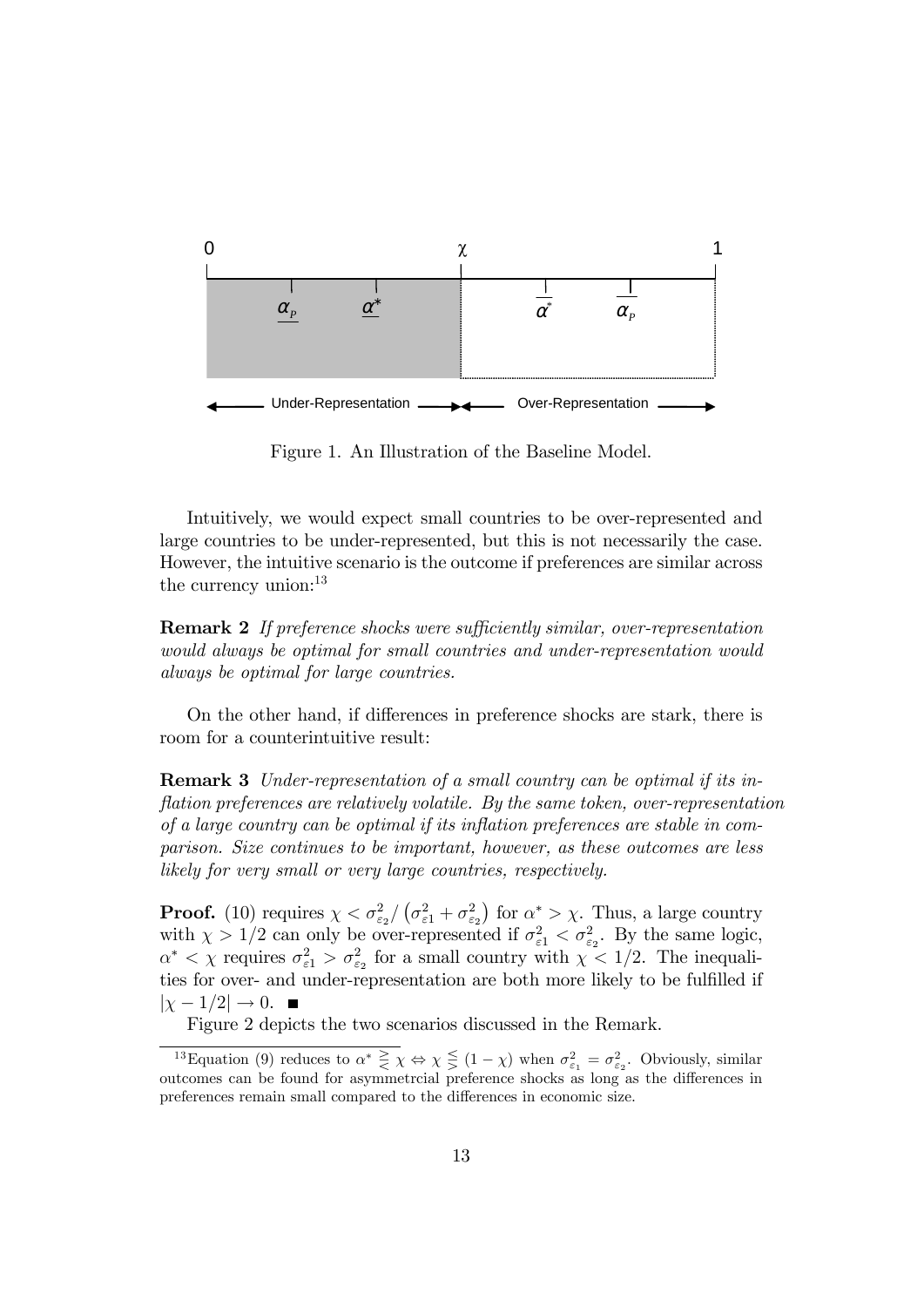

Figure 2. Under- (Over-) Represented Small (Large) Countries

The above analysis suggests that the counterintuitive case of, for instance, a large country being over-represented, is most relevant when the actual overall difference in country sizes within the union is small. In the extreme case of a monetary union of economic equals (i.e., when  $\chi = (1 - \chi)$ )  $1/2$ , asymmetry in representation would always be optimal if there were asymmetries in preference shocks. As Figure 1 illustrates, in such a case countries with relatively more volatile inflation preferences would receive less than  $\chi =1/2$  (and countries with relatively less volatile inflation preferences would receive more than  $\chi =1/2$  ) of the voting rights in the joint central bank Council.

Finally, equation  $(9)$  sheds light on the "one country, one vote" principle featured so prominently in the debate on ECB reform. It shows that:

**Remark 4** In the absence of economic shocks and if preference shocks are symmetrical, optimal representation in the Council follows the "one country, one vote" principle no matter the distribution of economic size.

While this Remark does not quite rule out "one country, one vote" as an optimal solution, it marks it as a rather special case. Equations (8) and (10) imply  $\alpha^* = 1 - \alpha^* = \alpha_P = 1/2$  when economic shocks are absent (i.e.  $\sigma_{\theta_1}^2$ ,  $\sigma_{\theta_2}^2 = 0$ ) and when preference shocks are perfectly symmetrical (and uncorrelated)  $\sigma_{\varepsilon 1}^2 = \sigma_{\varepsilon_2}^2$ .

#### 4.1.2 Comparative Statics

How does optimal representation change with the characteristics of economic and preference shocks? As one would expect, inspection of (8) reveals a clearcut relation between representation and preference stability.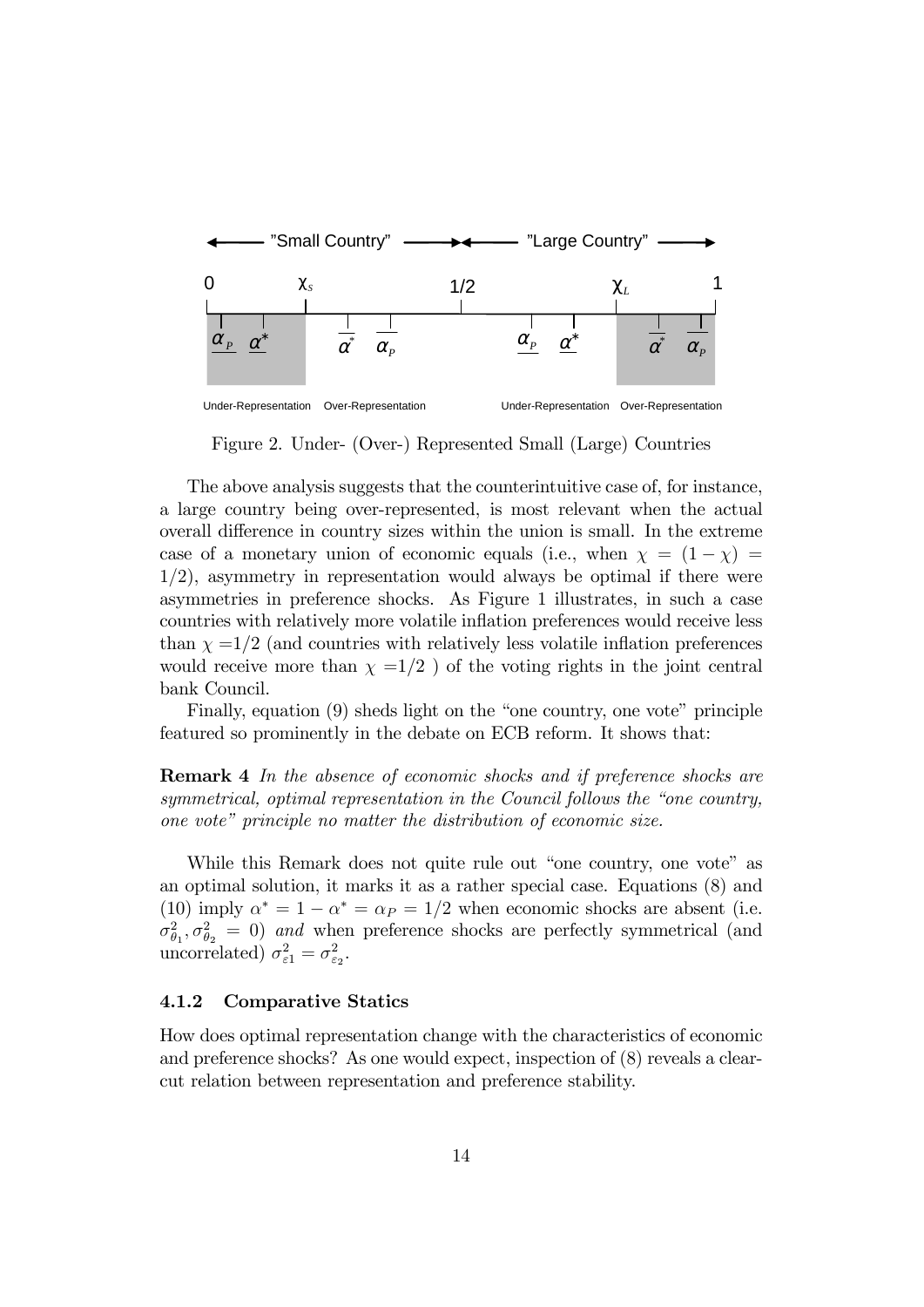**Remark 5** An increase in the volatility of preference shocks unconditionally reduces the optimal weight a country receives in the Council.

This should not come as a surprise. If optimal representation indeed balances the attempt to correctly mirror a country's relative economic size with the need to reduce the impact of national preference shocks on the Council, a country that suffers a decrease in preferences stability will see its optimal representation in the currency union's central bank being reduced. The finding is independent of the initial degree of over- or under-representation.

In contrast, the impact of a marginal increase in economic volatility depends on a country's initial status.

**Remark 6** An increase in economic volatility in a country reduces the gap between economic weight and optimal representation. Over-represented countries will see their optimal voting weight reduced, while under-represented countries will see their optimal voting right increased.

**Proof.** Taking the partial derivative of (8) and rearranging yields  $\partial \alpha^* / \partial \sigma_{\theta_1} \ge$  $0 \Leftrightarrow \chi \sigma_{\varepsilon_1}^2 \gtrless (1-\chi) \sigma_{\varepsilon_2}^2$ , which, by (9), implies the result.

For given country size, neglecting economic shocks in favor of moderating preference shocks becomes more expensive (in welfare terms) as economic volatility increases. As a consequence, a country which is burdened with a more volatile economy should see its optimal voting right increase. Figure 3 illustrates the result.



Figure 3. An Increase in Economic Volatility in Country 1.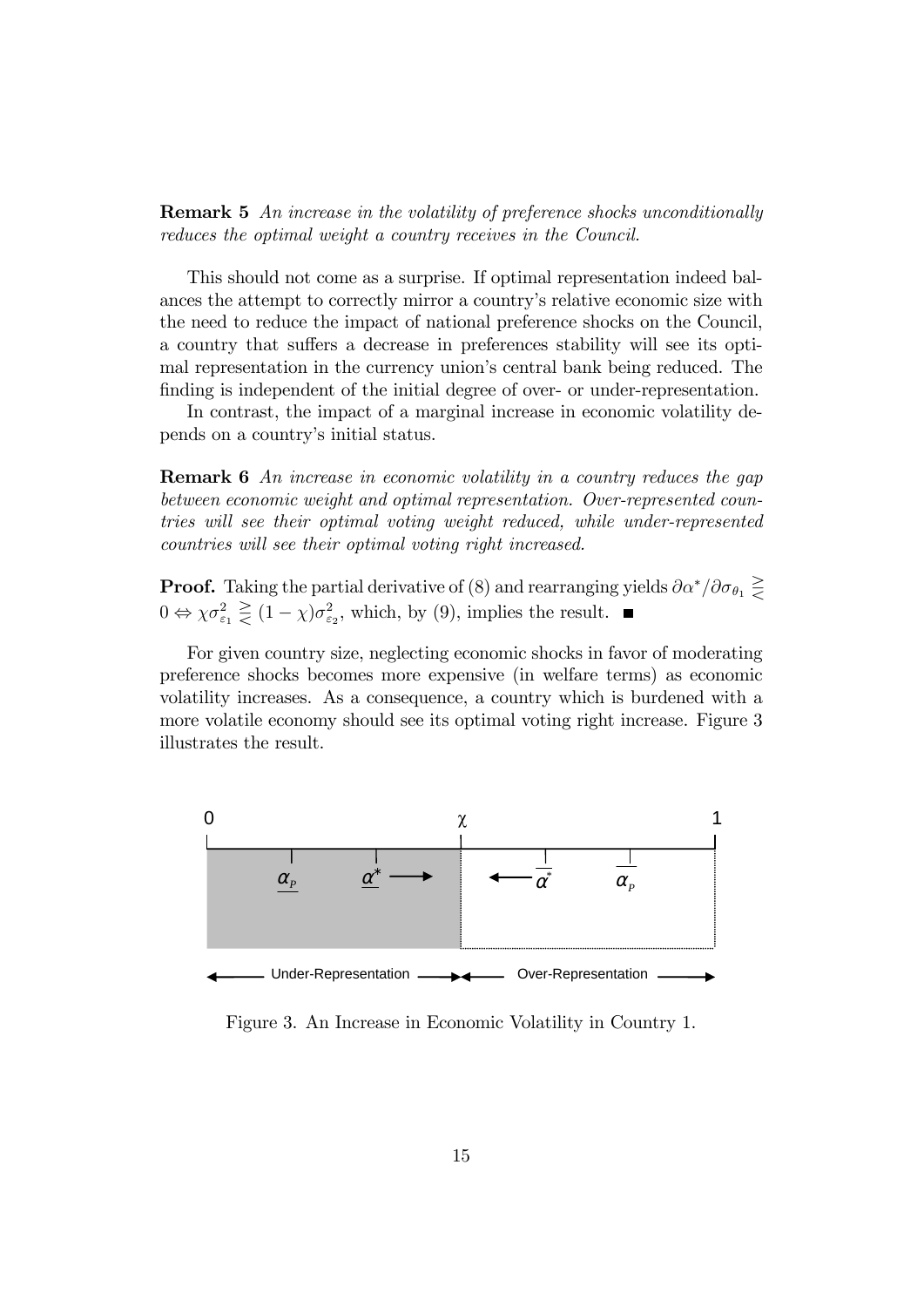### 4.2 Optimal Representation With Correlated Shocks

Allowing for dependencies between economic and political shocks across countries and within a country is interesting on at least on two counts. First, introducing non-zero correlated shocks allows us to shed some light on the question of how closer integration of currency union member countries ináuences optimal representation. There is, for instance, the question of whether closer synchronization of business cycles will change the trade-off underlying optimal representation in favor of economic size or preference stability. In addition, allowing for dependencies between shocks serves as a robustness check for the baseline results built on the assumption of zero correlations.

### 4.2.1 Correlated Economic Shocks

Economic shocks is one obvious area where there could be cross-country dependencies. As discussed above, even under the first-best scenario, the central bank would only "lean against the wind" and not fully compensate for an economic shock impacting all member countries of the currency union. This could mean that the "residual" country shocks will continue to influence all member countries in a correlated fashion. The correlation could be positive or negative. An example for a common shock with positive correlation would be an unanticipated change in oil prices. On the other hand, a surprise depreciation of the common currency, for instance, might help members that are net-exporters but hurt others that are net-importers, resulting in a negative correlation of economic shocks across countries.

The first insight from the model is that the baseline results on optimal representation hardly change when we allow for cross-country correlation of economic shocks. Allowing for  $\varphi_{\theta_1,\theta_2} \neq 0$  but otherwise following the same steps as before, we find that the optimal weight for country 1 resembles  $(8)$ , except for additional (additive) terms involving the cross-country covariance of economic shocks,  $\varphi_{\theta_1,\theta_2}\sigma_{\theta_1}\sigma_{\theta_2}$ . In fact, the condition determining whether a country will be optimally over- or under-represented compared to its economic weight is identical to (9) in the no-correlation case. This generalizes and strengthens the baseline findings. Appendix 2 lays out the formal results in some detail.

A second finding can be summarized as follows:

**Remark 7** As the currency union's economies become more similar in terms of their economic shocks, countries with relatively stable preferences are likely to see their optimal voting weight increase.

The rationale is in line with the discussion of equation  $(10)$  earlier that increased business cycle synchronization reduces the cost of moderating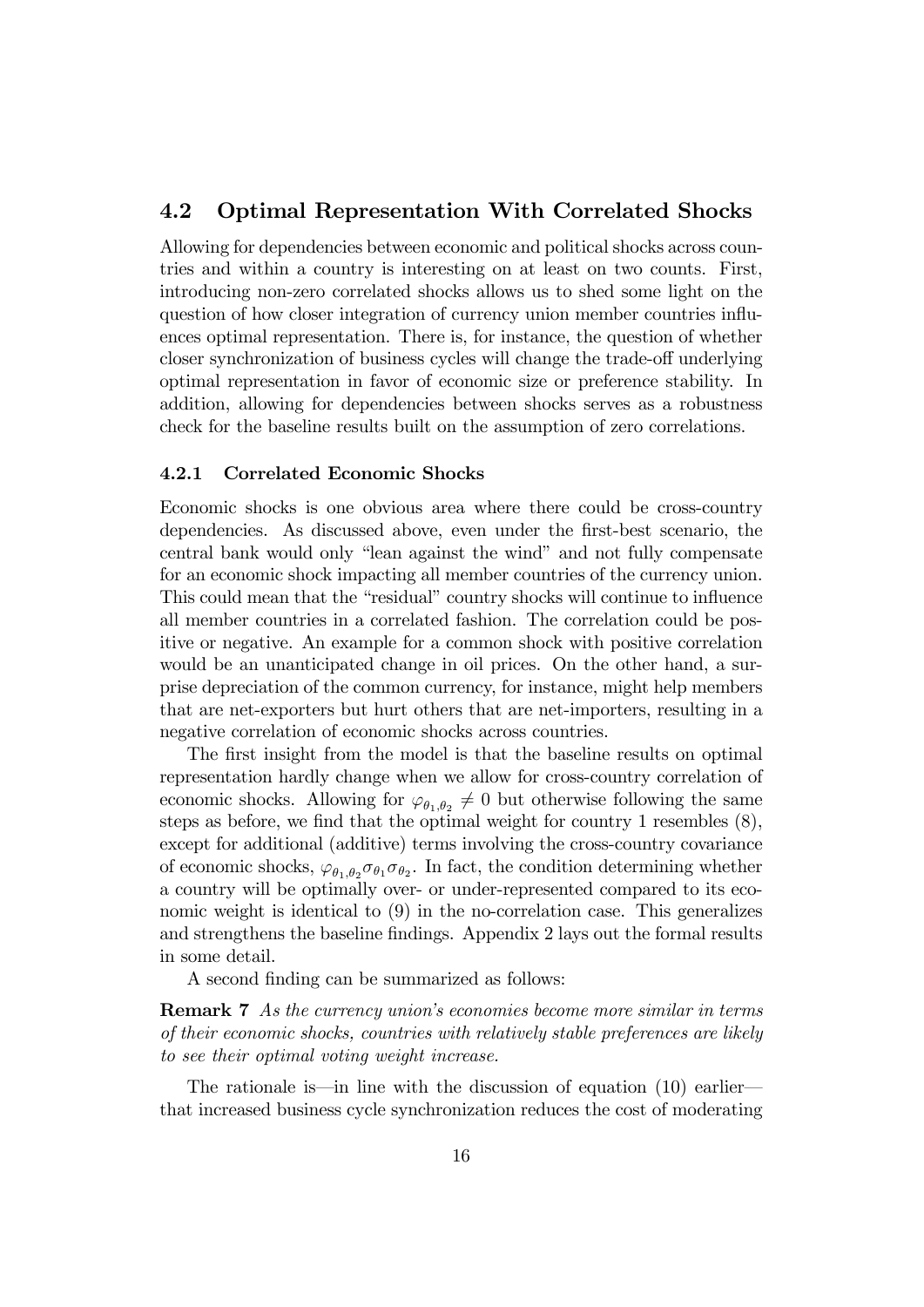the impact of preference shocks on monetary policy, because a possible misrepresentation of economic size is now less likely to lead to a deviation of stabilization policy from its first-best benchmark.

Two comparative-static results lead to this conclusion (see Appendix 2). First, when business cycles are positively correlated across the currency union, and when country  $1$ 's economy is less volatile than country  $2$ 's to start with, then an increase in economic volatility in country 1,  $\sigma_{\theta_1}$ , will make the two economies more similar. In this case, it becomes less costly to offset preference shocks by allowing voting rights to deviate from relative economic size. As a consequence, optimal representation requires that the countryís optimal weight in monetary policy decisions should be based more on preference shock considerations, and the spread between economic and political weights in the currency union grows.<sup>14</sup> The second relevant result is that a higher coefficient of correlation between economic shocks will lead to higher optimal representation for the country initially over-represented and vice versa. Thus, once again, as economic shocks become more similar, the optimal spread between economic and political weights in the currency union increases.

This analysis suggests that currency unions should optimally pay more attention to relative preference stability considerations as their joint economy ìmaturesî and becomes increasingly more integrated. If integration implies an increasing likeness of economic shocks, preference stability considerations should eventually dominate the calculation of members' optimal Council representation. In somewhat more formal terms: we find that  $\alpha^*$  approaches the optimal weight in the absence of economic shocks,  $\alpha_P$ , as the correlation between national economic shocks approaches positive unity and the difference between the volatility of economic shocks reduces to zero.<sup>15</sup>

### 4.2.2 Correlated preference shocks

Next, we allow for correlation between preference shocks while assuming zero correlation between all other shocks. The idea is that surprise changes in inflation preferences might well take the form of union-wide "mood swings" that simultaneously affect all member countries and their representatives in the common central bank. Alternatively, one might speculate that preference changes are negatively correlated across countries.

While the optimal weight in this scenario once again resembles (8) in the

 $14$ To be precise, country 1's optimal representation in the Council increases if it was initially over-represented relative to its economic weight, and it decreases if it was initially under-represented. See Appendix 2.

<sup>&</sup>lt;sup>15</sup>Note that  $\alpha_P$  remains unchanged from the baseline scenario (see Appendix 2).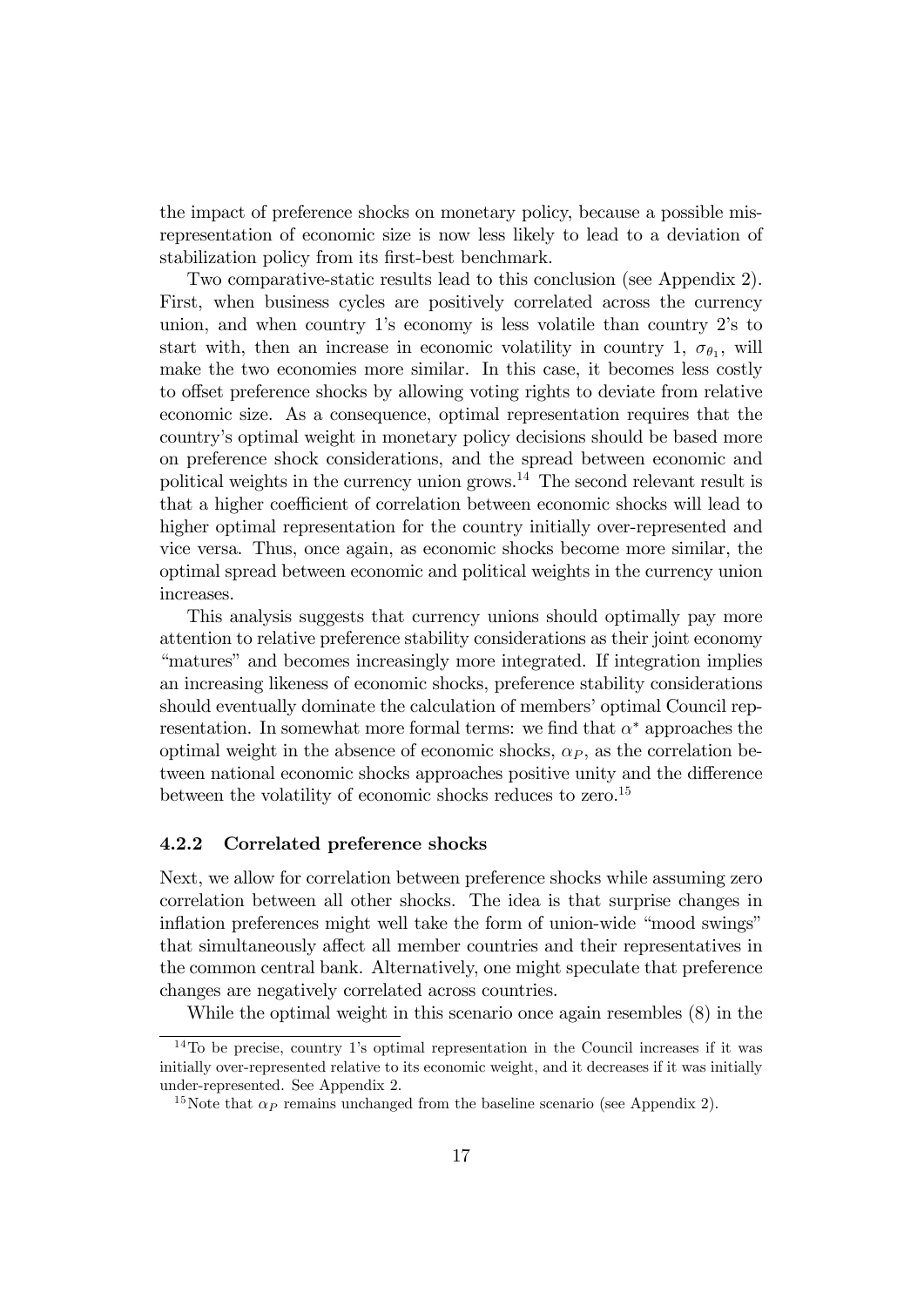case with independent shocks, allowing for  $\varphi_{\varepsilon_1,\varepsilon_2} \neq 0$  influences the condition determining whether a country will be over- or under-represented compared to its economic size (see Appendix 3). In particular, if preference shocks are positively correlated, it might be optimal to over-represent (or underrepresent) member countries with very stable (or very unstable) preferences irrespective of their economic size. The intuition is that a positive correlation of preference shocks across countries reduces the chance that national preference shocks will neutralize each other within the Council. Increasing the voting weight of countries with very stable preference can be optimal to minimize the resulting unwanted volatility in joint monetary policy.

In addition, we can make a statement that parallels the similarity result in the case with correlated economic shocks:<sup>16</sup>

Remark 8 As currency union member countries become more similar in terms of their preference shocks, economically large countries are likely to see their optimal voting weight increase and small countries are likely to see their optimal voting weights decrease.

The rationale behind this rests on the implied change in the balance of forces driving optimal representation. In this case, greater likeness of preference shocks reduces the potential gains from moderating these shocks by letting optimal voting weights deviate from economic size, thereby allowing preference shocks to compensate each other in the Council. As a consequence, large countries (which are more likely to be under-represented when shocks become more similar) should see their voting weights being increased and small (probably over-represented) countries should see them reduced.

Two comparative-static results support this conclusion (see Appendix 3). First, a rise in the correlation of preference shocks will increase a countryís optimal voting weight if it is large in economic terms and its preferences are relatively stable. Second, an increase in country 1's preference volatility that brings its volatility level closer to country 2ís will lead to a decrease in its optimal representation. Since, in this case, country 1 was blessed with more stable preferences at the outset, it was also over-represented before the change. As a consequence, the decrease in optimal representation brings its voting weight closer to its economic weight.

The above analysis implies that increasing likeness of preference shocks arguably a possibility within an ever more integrated currency union such as the U.S. or the European Union—should prompt the currency union to better tailor Council voting weights to members' economic size. It is straightforward

<sup>&</sup>lt;sup>16</sup>See Appendix 3. The calculations assume that the starting point for  $\alpha^*$  is not too extreme, that is, that we start from an interior solution.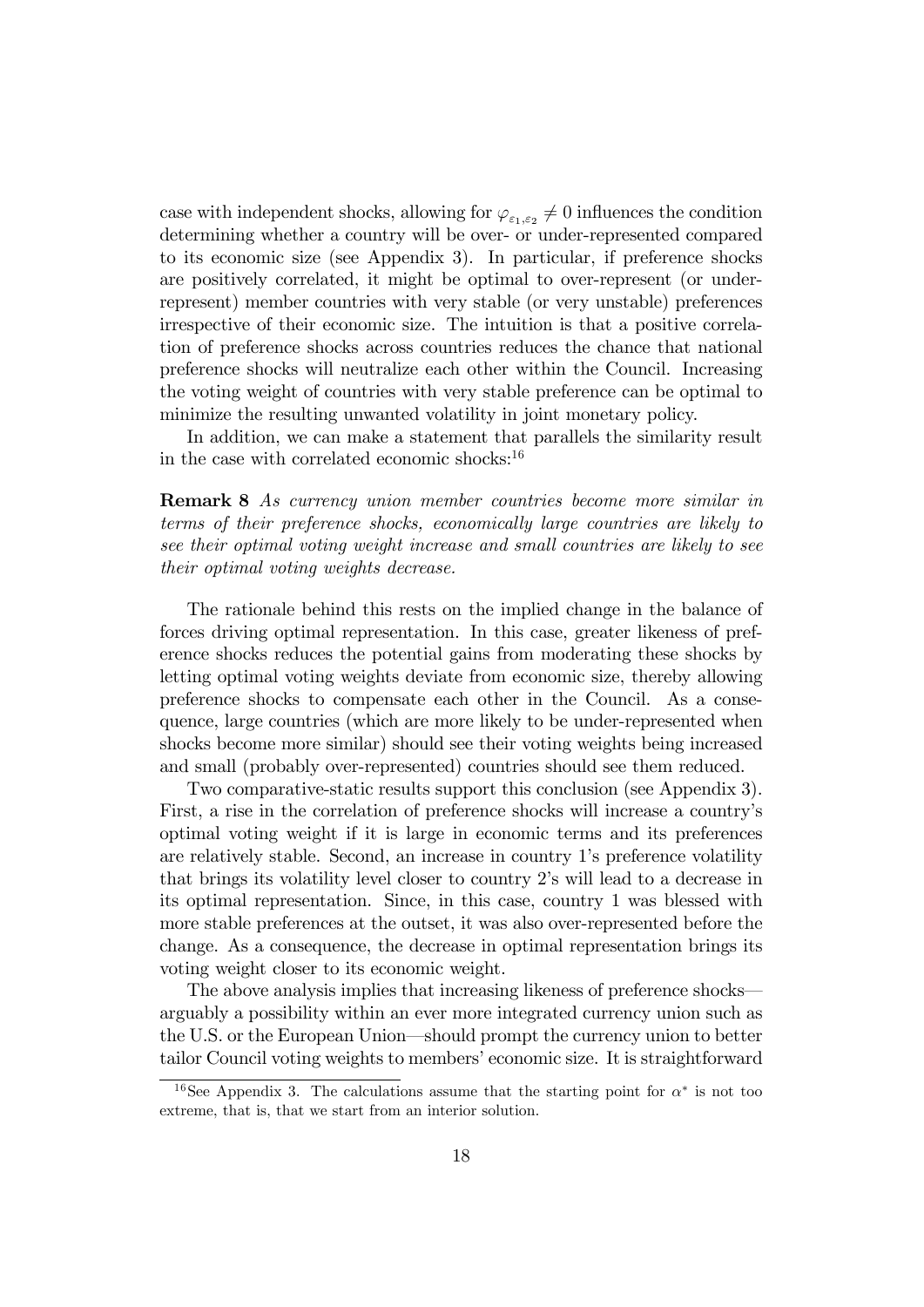to show that  $\alpha^*$  approaches  $\chi$  as the correlation between national preference shocks approaches positive unity, and the difference between the volatility of these shocks reduces to zero. Note that this possible "integration effect" runs counter to the implications of increasing likeness of economic shocks discussed in the previous Section.

### 4.2.3 Correlated Economic and Preference Shocks

If preference shocks are, at least in part, a consequence of changes in government, and if changes in government are influenced by economic conditions, preference and economic shocks might not be independent from each other. In fact, there is room for something akin to a political business cycle. For instance, one can imagine that voters elect a government that is more tolerant to inflation when economic activity is in decline, giving rise to a negative correlation between economic and preference shocks.

As with cross-country correlations, allowing preference shocks to be correlated with economic shocks within country 1 (i.e.,  $\varphi_{\varepsilon_1,\theta_1} \neq 0$ ) changes optimal representation and the conditions for over- or under-representations compared to the baseline (see Appendix 4)—albeit not fundamentally. Interestingly, however, under certain conditions a strong political business cycle in the sense just discussed might make it optimal to decrease a countryís voting weight below its relative economic size.

Remark 9 A negative correlation between preference shocks and economic shocks (a "political business cycle") amplifies country 1's policy demands in the Council after economic shocks—making optimal under-representation more likely.

The rationale behind this Önding is that a negative correlation of output and preference shocks in country 1 increases the cost of over-representing a country in the Council. To see this, note that, according to equation (7), the preferred inflation rate of country  $1 \text{ is:}^{17}$ 

$$
\pi_1 = \frac{1}{1+\lambda} \left( \pi^* + \varepsilon_1 \right) + \frac{\lambda}{1+\lambda} \left( \pi^e - \theta_1 \right).
$$

Over-representation of country 1 would mean that, for instance, a negative shock to the output gap  $(\theta_1 < 0)$  would trigger a too expansionary monetary policy at the union level, as country 1's preferred policy reaction  $(-\theta_1 \lambda/(1 +$  $\lambda$ ) > 0) would receive greater influence on Council decisions than suggested by its economic weight. This policy request would be further amplified if

<sup>&</sup>lt;sup>17</sup>Set  $\alpha = 1$  in equation (7) to arrive at the expression shown here.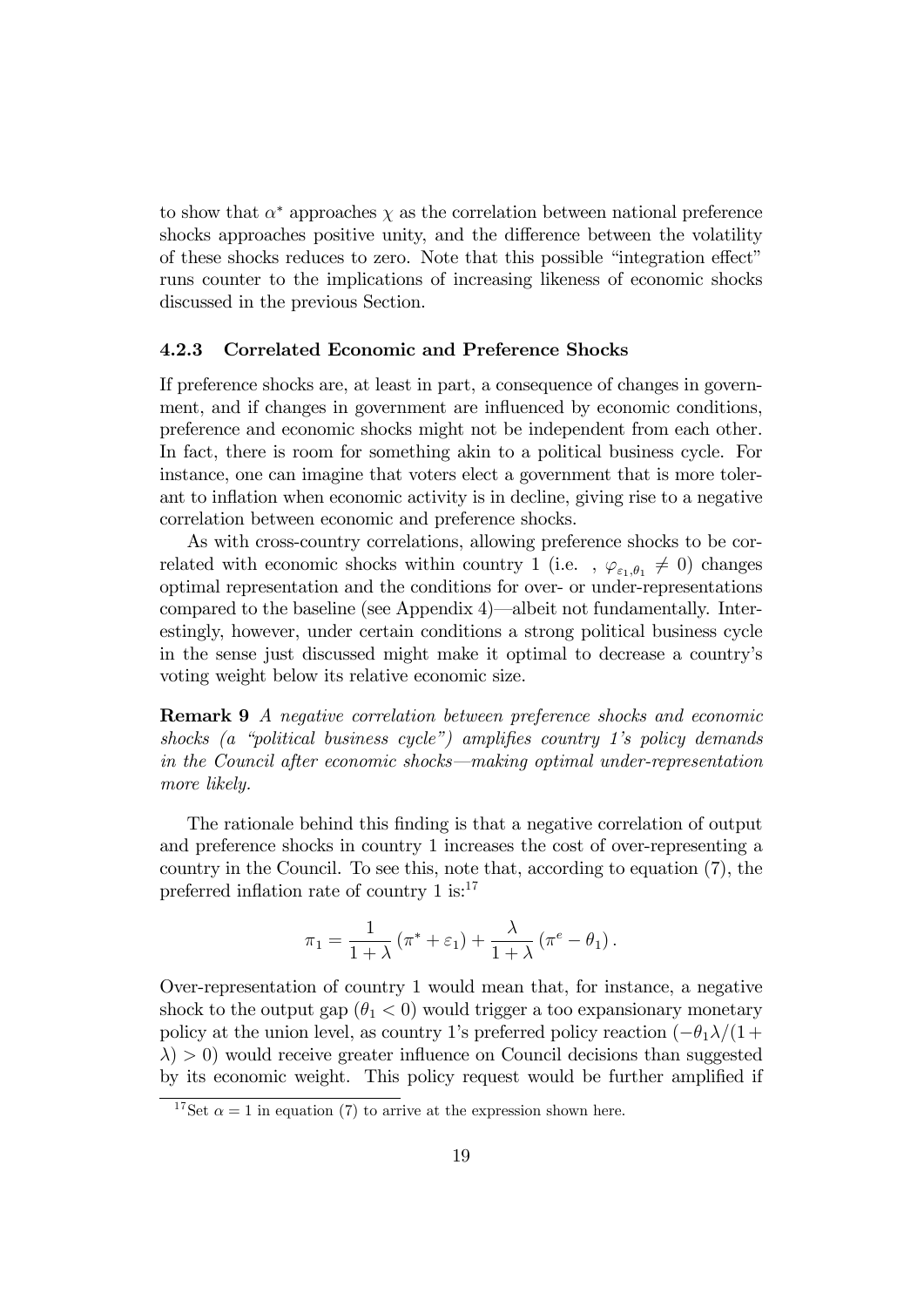country 1 is, in addition, subject to an ináation preference shock pointed in the opposite direction as the output shock ( $\varepsilon_1 > 0$  in this example), increasing the distance to the first-best policy.

The above analysis is reinforced by the comparative statics for optimal representation  $\alpha^*$  (see Appendix 4 for details).<sup>18</sup> As one would expect, the optimal voting weight increases if the correlation between preference and economic shocks rises in circumstances in which the country's inflation preferences are relatively stable and economic volatility is high across the currency union. Moreover, a country will see its optimal representation in the Council increase if its economic shocks become more volatile and the correlation between economic and preference shocks is sufficiently positive and large. That is, unlike in the pervious scenarios, the impact of higher economic volatility does not depend on whether a country is initially over- or under-represented. As a consequence, the gap between economic weight and optimal representation might not be reduced. A related result is that a country might see its optimal voting weight increase after a marginal rise in preference volatility. This, too, is in strict contrast with all previous findings. The intuition is that the "blessings" hidden in a higher and positive correlation of preference and economic shocks depend on a certain balance between the two. For exceedingly volatile preferences, their potentially moderating impact becomes mute.

### 5 Relative-Weight Preference Shocks

The principle results of the baseline model with uncertain national inflation preferences are robust with regard to alternate sources of preference uncertainty. In particular, optimal representation continues to depend not only on relative economic size but also on the relative characteristics of economic and preference shocks. As a consequence, over-representation of large and under-representation of small countries remain a theoretical possibility.

Following Beetsma and Jensen (1998), we allow for preference shocks regarding the weight on the relative real target. In this case the individual loss functions of member countries become

$$
L_i = (1 + \varepsilon_i)(\pi - \pi^*)^2 + (\lambda - \varepsilon_i)y_i^2, \tag{11}
$$

where  $\varepsilon_i \sim (0, \sigma_{\varepsilon_i}^2)$  and  $\lambda > 0$  in line with the first-best policy. Again focusing on the two country case, actual central bank policy can be calculated based on the Lucas supply function (1) and the representation-weighted sum of

<sup>&</sup>lt;sup>18</sup>All results assume an interior sulution, i.e., that  $0 < \alpha^* < 1$ .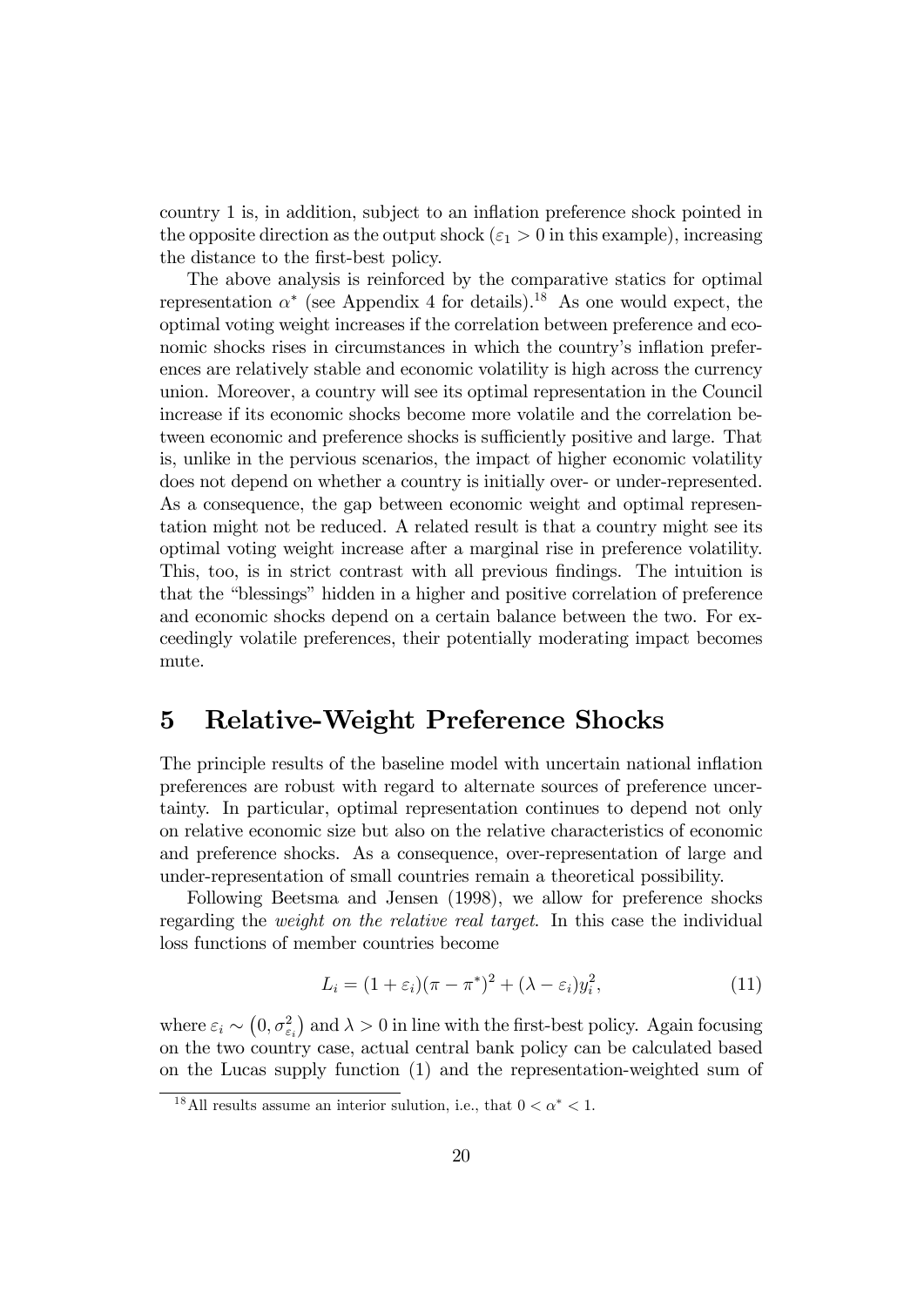national loss functions

$$
L_A = \alpha \left[ (1 + \varepsilon_1)(\pi - \pi^*)^2 + (\lambda - \varepsilon_1)y_1^2 \right] + (1 - \alpha) \left[ (1 + \varepsilon_2)(\pi - \pi^*)^2 + (\lambda - \varepsilon_2)y_2^2 \right].
$$

Based on the resulting equilibrium values for inflation and output, we can compute the expected welfare loss. Minimizing the latter with regard to country 1's voting weight in the Council, we find that optimal representation satisfies

$$
\alpha_{\lambda}^{*} = \frac{\sigma_{\theta_2}^{2} \sigma_{\varepsilon_2}^{2} + \chi \lambda^{2} (\sigma_{\theta_1}^{2} + \sigma_{\theta_2}^{2})}{\sigma_{\theta_1}^{2} \sigma_{\varepsilon_1}^{2} + \sigma_{\theta_2}^{2} \sigma_{\varepsilon_2}^{2} + \lambda^{2} (\sigma_{\theta_1}^{2} + \sigma_{\theta_2}^{2})},
$$
\n(12)

where the subscript " $\lambda$ " marks the relative-weight preference shock scenario. Note that  $0 < \alpha_{\lambda}^* < 1$ .

Equation  $(12)$  reveals similarities and some differences with the inflation preference shock case depicted in (8). Comparing  $\alpha_{\lambda}^{*}$  and  $\alpha^{*}$ , one notes that the terms involving economic volatility alone are similar. As opposed to what we saw in (8), however, the volatility of preference shocks in (12) does not appear independently. Instead, all  $\sigma_{\varepsilon_i}^2$  terms are weighted by the variance of economic shocks,  $\sigma_{\theta_i}^2$ . This is due to the fact that—in a model without inflationary bias—relative-weight preference shocks only impact actual policy if there is a shock to output. In the absence of economic shocks, that is if  $y_i = 0$ , the Council will set inflation equal to the inflation target (which in this case is constant).

In general, however, optimal representation continues to depend on relative economic size as well as on the relative characteristics of economic and preference shocks, just as in the baseline model.

Reflecting the similarities in optimal representation, the condition for over- and under-representation with relative-weight uncertainty resembles the condition in the baseline case and over-representation of large and underrepresentation of small countries remain a theoretical possibility. The condition for over- and under-representation becomes

$$
\alpha_{\lambda}^{*} \geq \chi \Leftrightarrow \chi \sigma_{\theta_1}^{2} \sigma_{\varepsilon_1}^{2} \leq (1 - \chi) \sigma_{\theta_2}^{2} \sigma_{\varepsilon_2}^{2},\tag{13}
$$

which, except for the weighting of preference volatility, is identical with (9) in the baseline model. As before, given economic volatility, over-representation is more likely to be optimal for small and politically relatively stable countries. If economic shocks were symmetrical, equations (9) and (13) would be identical.

Rearranging, we find that the critical value indicating the maximum coun-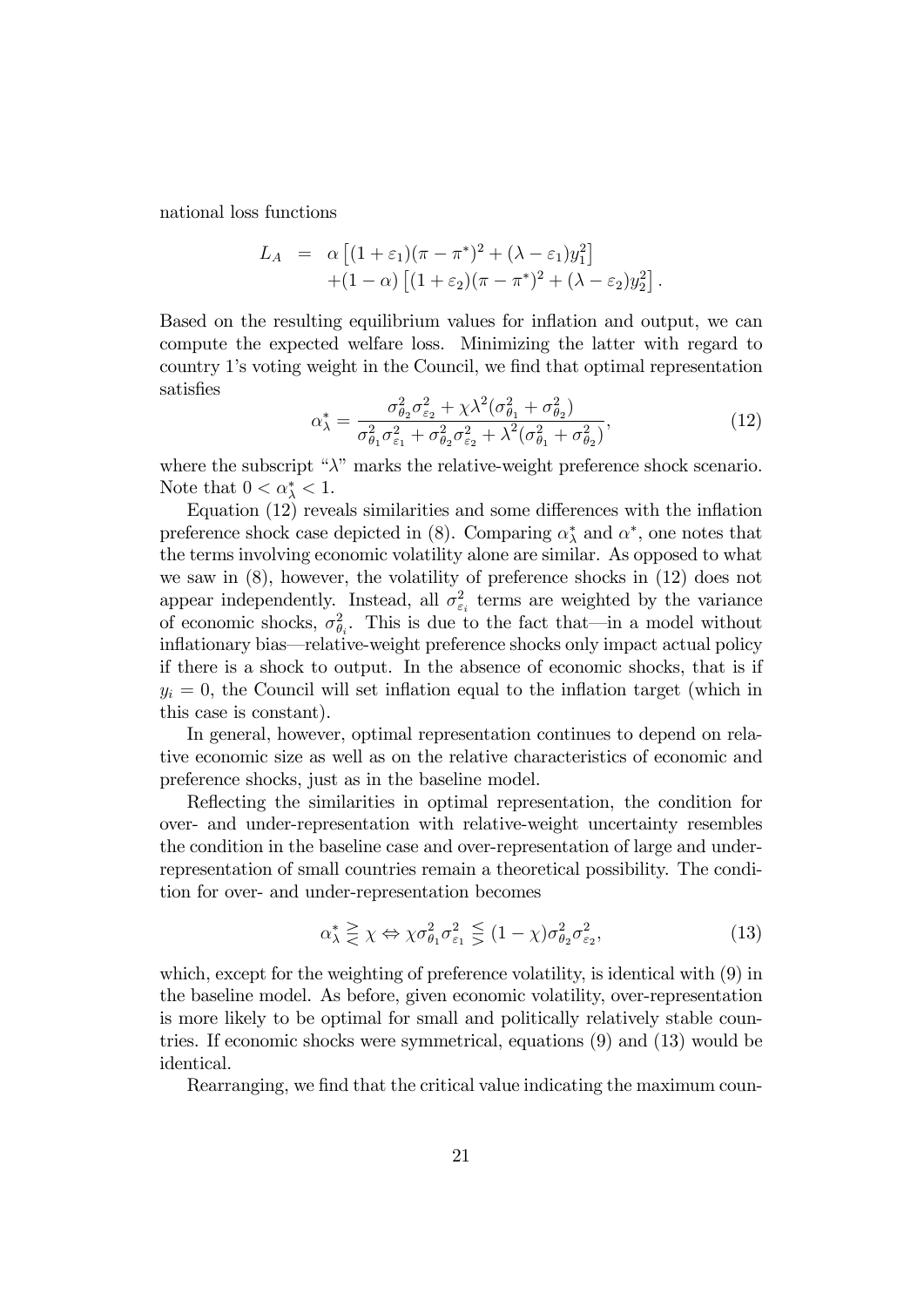try size for a country to be over-represented,  $\alpha_{P_{\lambda}}$ , is implied by

$$
\alpha_{\lambda}^{*} \geq \chi \Leftrightarrow \chi \leq \frac{\sigma_{\theta_2}^{2} \sigma_{\varepsilon_2}^{2}}{\sigma_{\theta_1}^{2} \sigma_{\varepsilon_1}^{2} + \sigma_{\theta_2}^{2} \sigma_{\varepsilon_2}^{2}} \equiv \alpha_{P_{\lambda}}.
$$
\n(14)

Similar to  $\alpha_P$  in equation (10) in the case with inflation preference shocks,  $\alpha_{P_1}$  measures the other country's relative contribution to overall preference volatility. As before, optimal representation can be interpreted as balancing preference shock moderation (by bringing  $\alpha_{\lambda}^{*}$  closer to preference-uncertainty based optimal weight  $\alpha_{P_{\lambda}}$  and minimizing misrepresentation of economic size (by letting  $\alpha_{\lambda}^{*}$  approach the first-best economic weight  $\chi$ ). As a consequence, Remarks 1-4 in the baseline case also apply to the case of uncertain relativeweight preferences.

One difference between the baseline and the present model is the influence of economic volatility on optimal representation. While optimal representation continues to be decreasing in the volatility of preference shocks in the present model, an increase in economic volatility now unconditionally reduces a countryís optimal weight in the Council.

When preference uncertainty shifts from the inflation target to the relative weight, even under-represented countries will have their optimal representation reduced. The reason is that an increase in economic volatility amplifies the unwanted impact of preference shocks on monetary policy, leading to a decrease in  $\alpha_{\lambda_P}^*$ . Because optimal representation weighs both  $\chi$  and  $\alpha_{\lambda_P}^*$ , the reduction in  $\alpha_{\lambda_P}^*$  "pulls"  $\alpha_{\lambda}^*$  downward. While the forces that helped create an increase in optimal representation in the baseline model are still present, the negative effect stemming from higher preference-uncertainty always dominates (see Appendix 5).

# 6 Some Empirical Observations

How does the distribution of  $\alpha_i$  and  $\chi_i$  look in the example of the ECB? Under the current "one country, one vote" rule, the relative voting rights of national governors are strictly symmetrical, that is,  $\alpha_i = 1/n$ , if we disregard the votes allocated to the Board. As Figure 4 illustrates, for a hypothetical EMU with 24 members (assuming that the ten EU accession countries as well as Romania and Bulgaria, have joined the euro area), this will change if the ECB reform is implemented and EMU enlargement proceeds, giving way to a (somewhat) more asymmetric voting scheme, in which  $\alpha_i$  will be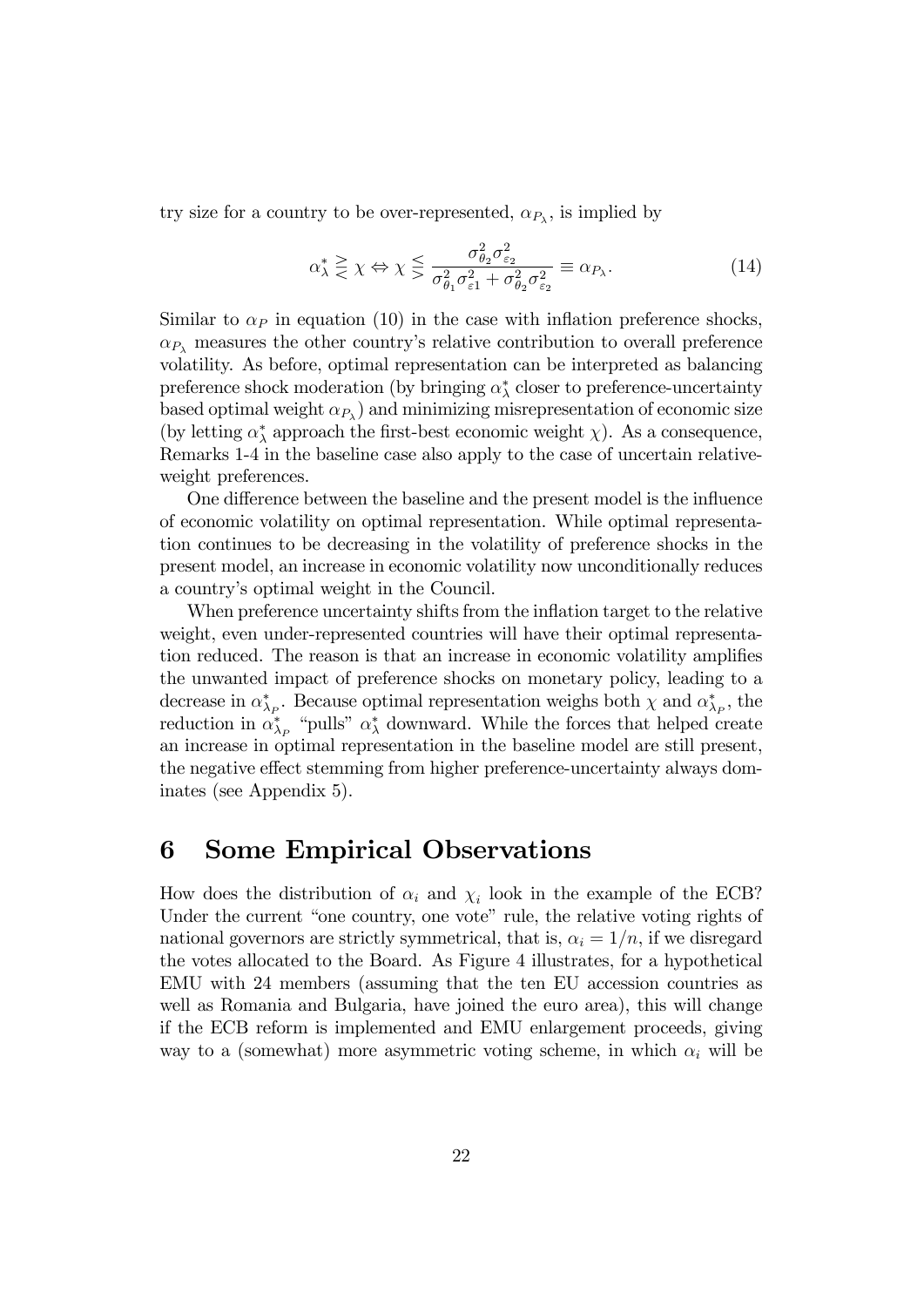adjusted to better reflect economic size.<sup>19</sup>



Figure 4. Political and Economic Weights in the EMU24 Council

To provide some perspective, it is interesting to relate the degree of misrepresentation in today's ECB, as well as in the hypothetical ECB with 24 members depicted in Figure 4, to the example of other federal central banks namely the US Federal Reserve System and the German Bundesbank before the advent of the euro. Table 1 shows two indicators of misrepresentation based on the sum of the squared deviation of the voting rights held by a country or region in the decision-making Council or committee and its GDP share.

Strikingly, the misrepresentation of economic size in the ECB Council is about an order of magnitude more severe than in the Fed or, after the post-unification reform of 1992, the Bundesbank. This is true if the misrepresentation indicator ignores the role of the Board, if we look at an EMU

 $19$ Political voting rights assume that the Board does not vote in line with country interests. For sources and notes see Tables 1 and 2 below.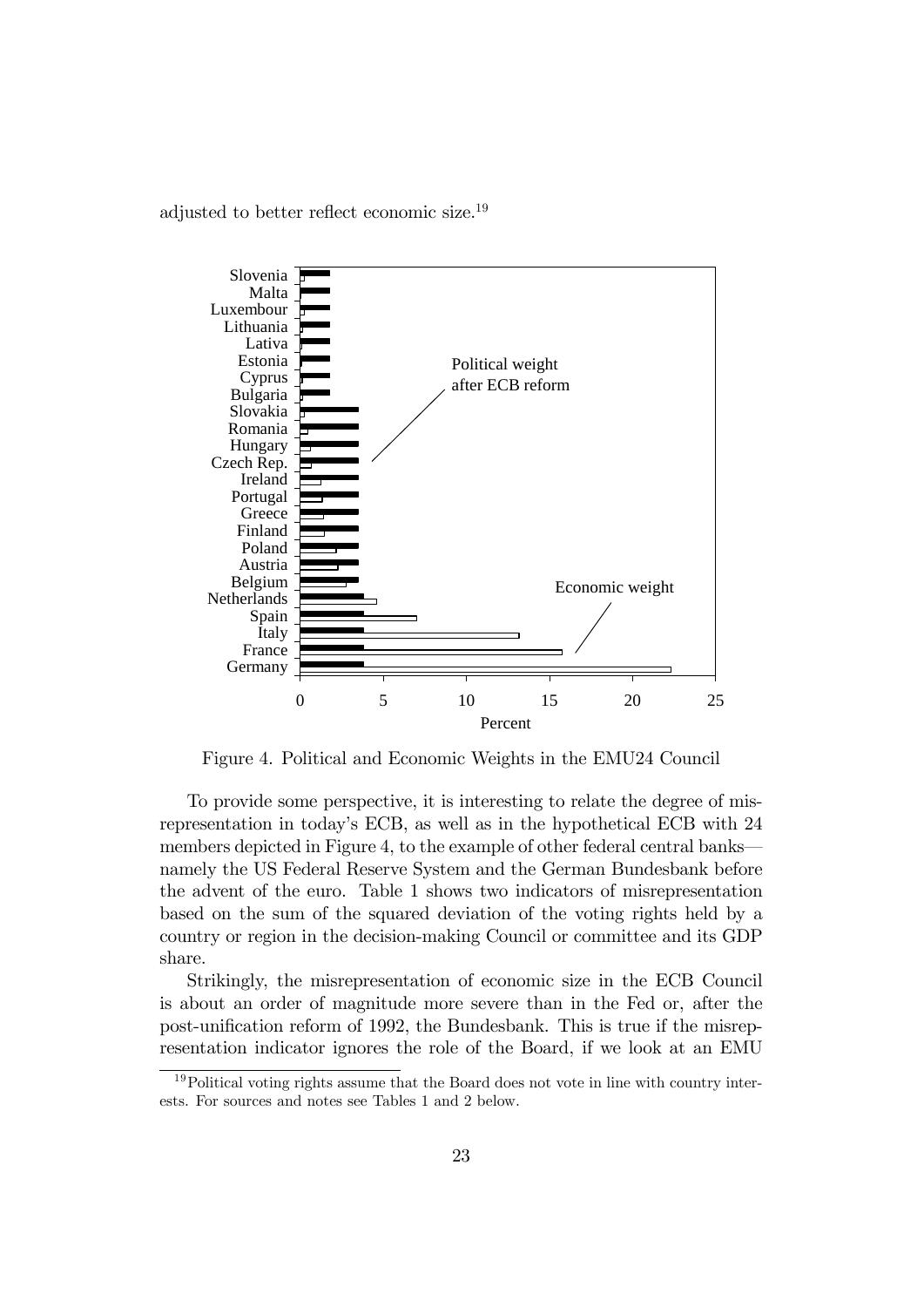|                  |      | ĺ                    |                                                              |                                |       |                                |                       |
|------------------|------|----------------------|--------------------------------------------------------------|--------------------------------|-------|--------------------------------|-----------------------|
|                  |      |                      |                                                              | al Reserve   German Bundesbank |       | ECB before & after Enlargement |                       |
|                  | 1977 | 2001                 | 1959                                                         | 1992                           | 2001  | $EMU24$ $w/o$ $Reform$         | $EMU24$ with $Reform$ |
|                  |      | 5.54                 | 8.48                                                         | 5.70                           | 11.26 | 12.47                          | 11.34                 |
| $P$ $R$<br>STD P | 0.41 | 0.66                 | 2.65                                                         | 0.91                           | 4.60  | 7.88                           | 5.99                  |
|                  |      | $\ddot{\phantom{a}}$ | - こうしょう こうしょう しょうかん しょうせい しゅうしょう しょうせい しょうせい しゅうしゅう しょうせいしゅう | Ì                              |       | i<br> <br>                     |                       |

Table 1. Indicators of Misrepresentation in Federal Central Banks, 1959-2001 Table 1. Indicators of Misrepresentation in Federal Central Banks, 1959-2001

making committee and the relevant GDP or GSP share of the given year. It is assumed that the Board does not vote in the Feds has been calculated by allocating state GSP data to Fed districts on a county-by-county basis. Rotation schemes have been taken into account in the calculation of Fed and ECB post-reform voting rights. In case of the Fed, with no major structural reform of representation in the post-war period, the years selected mark the time-span of the available data. In the Notes: "STD" measures the sum of the squared difference between national or regional vote shares in the overall decisionmaking committee and the relevant GDP or GSP share of the given year. It is assumed that the Board does not vote in the interest of the respective country. "STD Board" assumes that the Board votes with each region or country in line with its interest of the respective country. "STD  $_{\text{Board}}$  assumes that the Board votes with each region or country in line with its GDP or GSP share. This increases (decreases) the political clout of large (small) member countries.<sup>*a*</sup> The data for the US Feds has been calculated by allocating state GSP data to Fed districts on a county-by-county basis. Rotation schemes have been taken into account in the calculation of Fed and ECB post-reform voting rights. In case of the Fed, with no major structural reform of representation in the post-war period, the years selected mark the time-span of the available data. In the Notes: "STD" measures the sum of the squared difference between national or regional vote shares in the overall decision- The data for the US case of the Bundesbank, 1959 and 1992 mark years with major structural reforms that helped to reduce misrepresentation. case of the Bundesbank, 1959 and 1992 mark years with major structural reforms that helped to reduce misrepresentation. Sources: Bureau of Economic Analysis; US Federal Reserve; Statistisches Bundesamt; IFS; and own calculations. Sources: Bureau of Economic Analysis; US Federal Reserve; Statistisches Bundesamt; IFS; and own calculations. GDP or GSP share. This increases (decreases) the political clout of large (small) member countries.

"Berger (2002, Appendix I) discusses the effect of EMU enlargement on misrepresentation indicators under different <sup>a</sup>Berger (2002, Appendix I) discusses the effect of EMU enlargement on misrepresentation indicators under different assumptions on Board behavior. assumptions on Board behavior.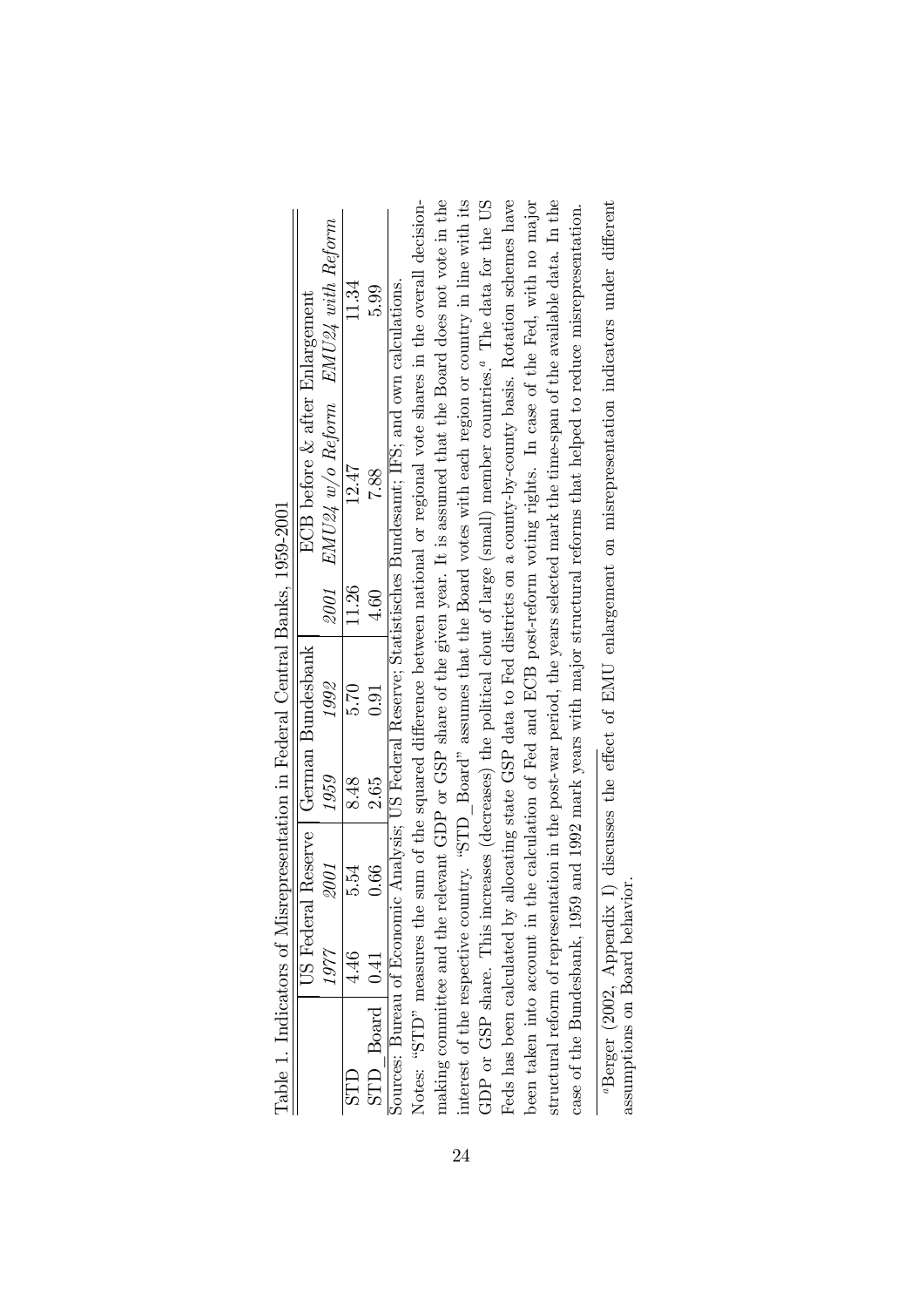with 12 or 24 members, or if we look at the situation before or after the planned ECB reform. In other words, economic size plays a significantly smaller role in the distribution of voting rights within the ECB than in other federal central banks.

Can the comparatively stark pattern of misrepresentation of size in the ECB be explained by some of the determinants of optimal representation identified by the theoretical model? To answer this question, we need to find proxies for the latter—certainly not an easy feat. While it is straightforward to measure relative size (by GDP share, for instance), indicators of preference stability are less easily identified. One plausible assumption is that frequent changes of government are indicative of (or a prerequisite for) changing preferences. Moreover, such changes might be more significant when governments show a high degree of cohesion. Table 2 gives information on the degree of government cohesion, a measure of government change, and relative economic size for the existing 12 members of EMU. Table 3 does the same for the hypothetical EMU with 24 members.

Given the approximate nature of the indicators and, in the case of Table 3, the short time-span covered, any interpretation of the data should be taken with a grain of salt. Nevertheless, a cautious interpretation of Tables 2 and 3 suggests that not all over- and under-representation of national representatives on the ECB Council could be easily justified. In only 5 out of 12 counties in Table 2, and in only 10 out of 24 countries in Table 3, do GDP share, change, and cohesion point in the same direction. Moreover, it would seem that actual over- or under-representation of very large and very small countries is least in line with the suggestions of the model.

# 7 Concluding Remarks

The question of optimal representation of regional interests within a federal central bank has received much attention recently. The likely extension of the euro area has highlighted problems—such as a possible mismatch between relative economic size and voting rights in the decision-making committee with the "one country, one vote principle" in a currency union such as EMU.

The present paper adds central bank independence as a potentially crucial argument to this discussion. We present a simple model of optimal representation in a federal central bank in which optimal voting weights reflect two opposing forces: the wish to insulate common monetary policy from changing preferences at the national level, and the attempt to avoid an overly active or passive reaction to idiosyncratic national economic shocks. Adjusting representation in the decision-making committee to moderate preference shocks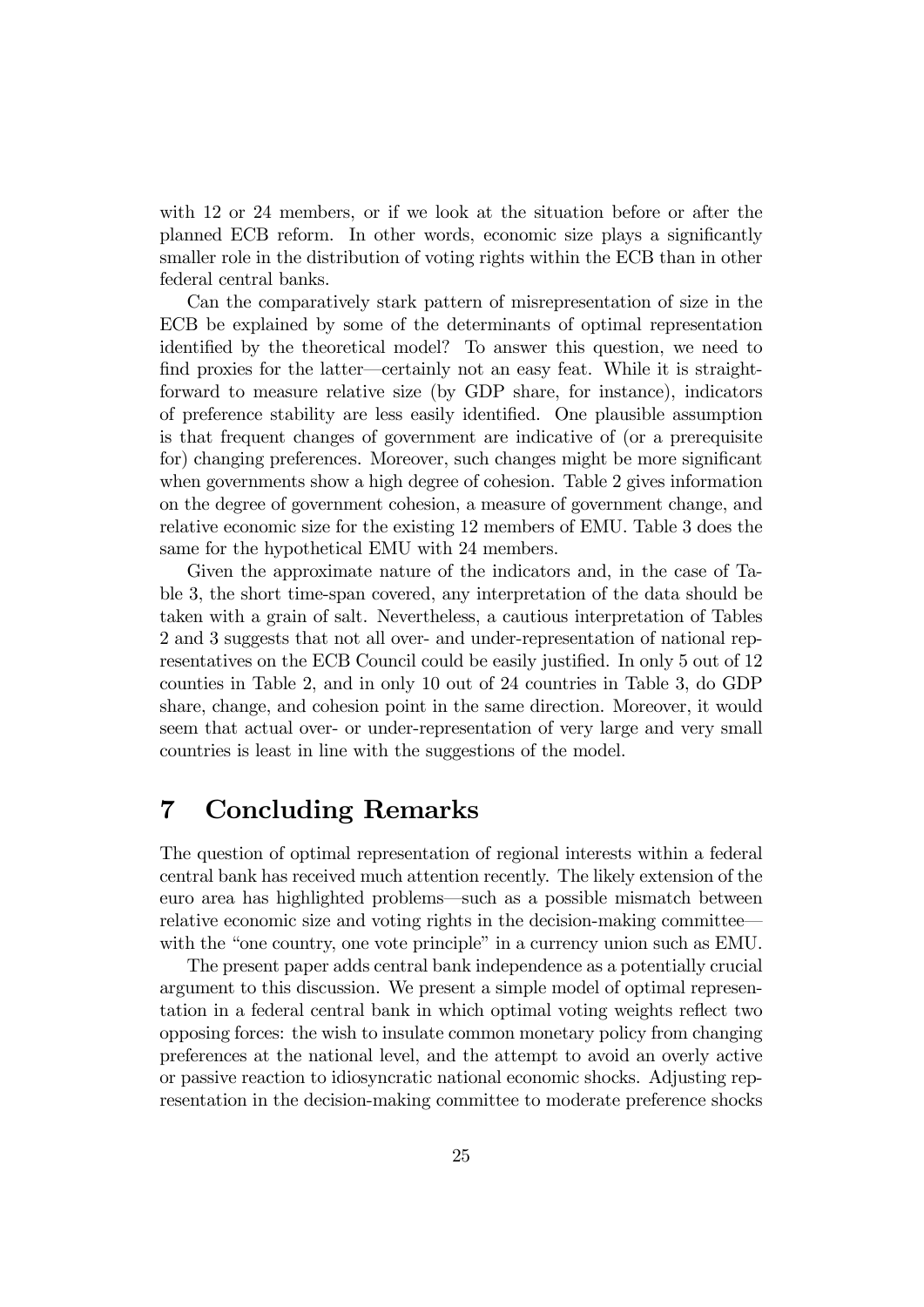|                                                                                                | Political Weight       | in excess of $(3)$    | $-22.00$           | $-13.11$ | $-9.57$                     | $-1.19$<br>$2.10$<br>$4.58$ |      |                        | 5.24    |                     | $6.34$<br>$6.54$<br>$6.54$ |      | $6.65\,$                          | 8.01                            |      |      |                                                                                 |
|------------------------------------------------------------------------------------------------|------------------------|-----------------------|--------------------|----------|-----------------------------|-----------------------------|------|------------------------|---------|---------------------|----------------------------|------|-----------------------------------|---------------------------------|------|------|---------------------------------------------------------------------------------|
|                                                                                                | Consensus?             | $(1)=(2)=(3)$         |                    |          |                             |                             |      |                        |         |                     |                            |      |                                   | $\hspace{.1cm} + \hspace{.1cm}$ |      |      | $(2001)$ : Sturm et al. $(2004)$ : and own                                      |
|                                                                                                |                        | (3) < Avq.            | I                  |          |                             |                             |      |                        |         |                     |                            |      |                                   |                                 |      |      |                                                                                 |
|                                                                                                | $\widehat{\mathbb{G}}$ | <b>GDP</b> Share      | 30.33              | 21.44    | 17.90                       | 9.52                        | 6.24 | $3.75\,$               | 3.09    | 2.00                | 1.93                       | 1.80 | 1.69                              | 0.32                            | 8.33 | 9.69 |                                                                                 |
|                                                                                                |                        | (1) < Avg.            | $\hspace{0.1mm} +$ |          |                             |                             |      |                        |         |                     |                            |      |                                   |                                 |      |      |                                                                                 |
|                                                                                                | $\widehat{\Omega}$     | Change                | 0.07               |          |                             |                             |      |                        |         |                     |                            |      |                                   |                                 | 0.16 | 0.08 |                                                                                 |
|                                                                                                |                        | Cohesion $(1) < Ay$ . |                    |          |                             |                             |      |                        |         |                     |                            |      |                                   |                                 |      |      |                                                                                 |
|                                                                                                | $\overline{1}$         |                       | 1.57               |          | 18.1                        | 1.26                        | 1.30 | 2.26<br>0.61           |         | $\frac{1.96}{0.61}$ |                            | 187  | 1.26                              | 00.1                            | 1.35 | 9.53 |                                                                                 |
| Table 2. EMU12: Indicators of Political Stability, GDP Share, and ECB Voting Rights, 1975-2000 |                        |                       | Germany            | France   | $\ensuremath{\text{Italy}}$ | ${\bf Span}$                |      | Netherlands<br>Belgium | Austria | Finland             | Greece                     |      | ${\rm Portugal} \\ {\rm Ireland}$ | Luxembourg                      | Avg. |      | Sources: IFS: Worldbank Database of Political Institutions based on Beck et al. |

Sources: IFS; Worldbank Database of Political Institutions based on Beck et al. (2001); Sturm et al. (2004); and own  $(2004)$ , dilu  $(2001)$ ,  $50u$ calculations. calculations.

2000) indicates the number of veto players dropping from government within a year, meaning political parties within a 2000) indicates the number of veto players dropping from government within a year, meaning political parties within a high indicator value indicates less government stability. "GDP Share" measures the respective country's share in aggregate EMU12 or EMU24 GDP based on 2001 data (and annual average market exchange rates where applicable). "Political Weight in Excess of  $(3)$ " shows the difference between a country's voting power within the ECB Council (excluding the Board) and available until 1997) measures the degree of political cohesion of the national government for a given year, with 0 indicating, for instance, a one-party majority parliamentary government, and 3 a minority government. The measure is based on (but not identical to) the Roubini and Sachs (1989) index of cohesion. "Change" (STABS in Worldbank parlance, available until not identical to) the Roubini and Sachs (1989) index of cohesion. "Change" (STABS in Worldbank parlance, available until parliamentary system and the president, or the largest party, in a presidential system. The index varies between  $0$  and  $1$ . A parliamentary system and the president, or the largest party, in a presidential system. The index varies between 0 and 1. A high indicator value indicates less government stability. "GDP Share" measures the respective country's share in aggregate in Excess of  $(3)$ <sup>n</sup> shows the difference between a country's voting power within the ECB Council (excluding the Board) and Notes: Political data are 1975-1997/2000 averages; GDP data as of 2001. "Cohesion" (IPCOH in Worldbank parlance, Notes: Political data are 1975-1997/2000 averages; GDP data as of 2001. "Cohesion" (IPCOH in Worldbank parlance, available until 1997) measures the degree of political cohesion of the national government for a given year, with 0 indicating, for instance, a one-party majority parliamentary government, and 3 a minority government. The measure is based on (but EMU12 or EMU24 GDP based on 2001 data (and annual average market exchange rates where applicable). "Political Weight its GDP share. A positive sign indicates over-representation, a negative sign under-representation. its GDP share. A positive sign indicates over-representation, a negative sign under-representation.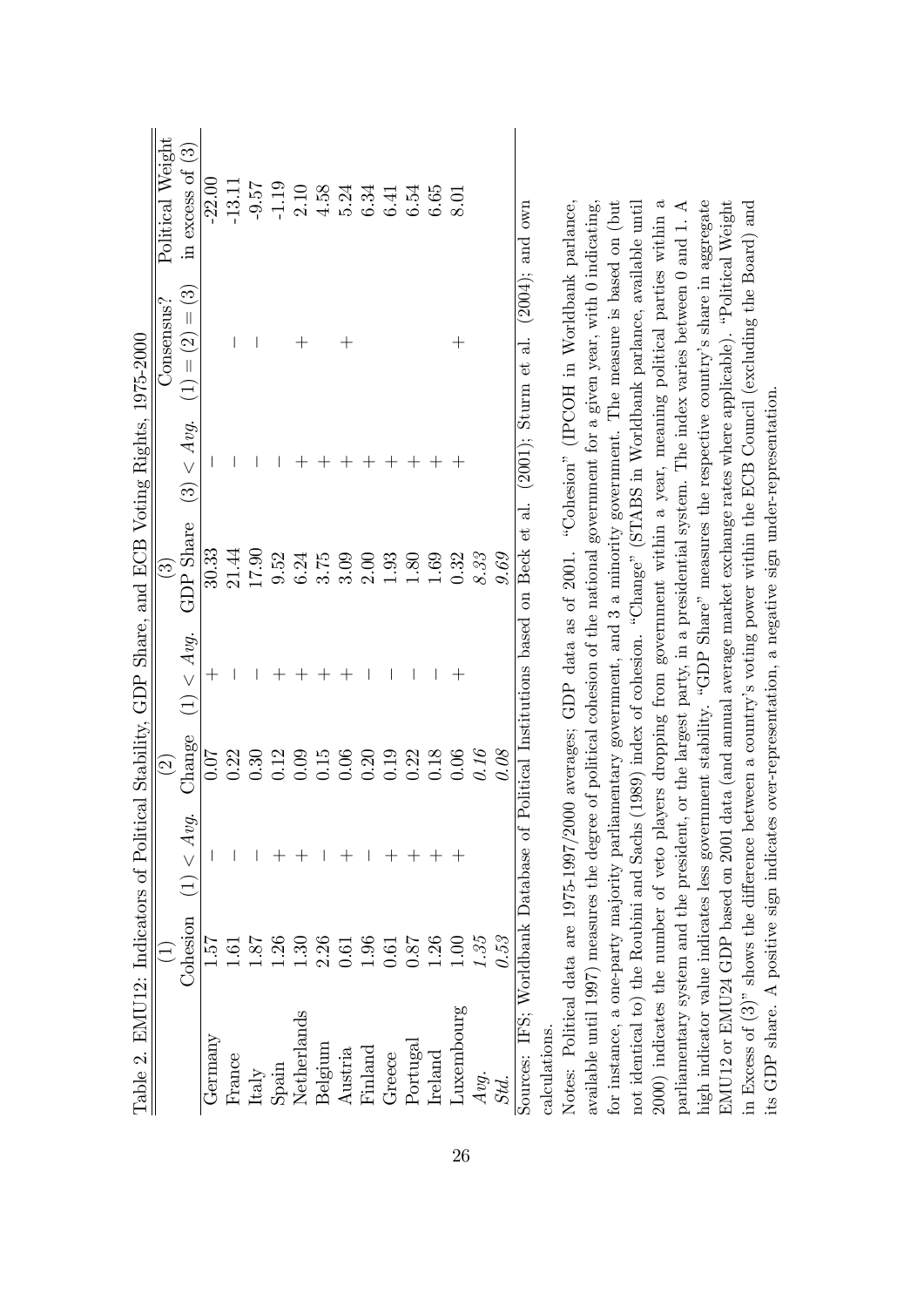|                                              |               |                                   |                           |                                    |                            |                                          | Table 3. EMU24: Indicators of Political Stability, GDP Share, and ECB Voting Rights (post reform), 1991-2000 |                                      |
|----------------------------------------------|---------------|-----------------------------------|---------------------------|------------------------------------|----------------------------|------------------------------------------|--------------------------------------------------------------------------------------------------------------|--------------------------------------|
|                                              |               |                                   | $\widetilde{\mathcal{S}}$ |                                    | $\odot$                    |                                          | Consensus?                                                                                                   | Political Weight                     |
|                                              | Cohesion      | Avg.<br>$\vee$<br>$\widehat{\Xi}$ | Change                    | Avg.<br>$\vee$<br>$\overline{\Xi}$ | Share<br>GDP               | Avg.<br>$\vee$<br>$\widehat{\mathbb{C}}$ | $\widetilde{\mathbb{C}}$<br>$\vert\vert$<br>$\widehat{\mathcal{G}}$<br>$\, \parallel$<br>$\bigoplus$         | $\widetilde{\omega}$<br>in Excess of |
| Germany                                      | 2.00          |                                   | 0.12                      | $^+$                               | 28.40                      |                                          |                                                                                                              | $-23.07$                             |
| France                                       | 1.51          |                                   | 0.23                      |                                    | 20.08                      |                                          |                                                                                                              | $-14.74$                             |
| Italy                                        | $\frac{1}{2}$ |                                   | 0.41                      |                                    | 16.76                      |                                          |                                                                                                              | $-11.43$                             |
| $\operatorname{Spin}$                        | 1.57          |                                   | 0.07                      |                                    | 8.92                       |                                          |                                                                                                              | $-3.59$                              |
| Netherlands                                  | 1.43          |                                   | 0.07                      |                                    | 5.84                       |                                          |                                                                                                              | $-0.51$                              |
| Belgium                                      | 2.00          |                                   | 0.12                      |                                    | $3.\overline{5}1$          |                                          |                                                                                                              | 1.33                                 |
| Austria                                      | 00.1          |                                   | 0.05                      | $^{+}$                             | 2.89                       |                                          | $^{+}$                                                                                                       | 1.96                                 |
| Poland                                       | $\Xi$         |                                   | 0.07                      | $^{+}$                             | 2.75                       |                                          | $^{+}$                                                                                                       | 2.10                                 |
| Slovenia                                     | 1.67          |                                   | 0.11                      | $^{+}$                             | 0.32                       |                                          |                                                                                                              | 2.18                                 |
| Luxembourg                                   | $\Xi$         |                                   | 0.05                      | $^{+}$                             | 0.30                       |                                          | $\hspace{0.1mm} +\hspace{0.1mm}$                                                                             | 2.20                                 |
| $\mathrm{Bulg}$ aria                         | 19.0          |                                   | 0.30                      |                                    | 0.19                       |                                          |                                                                                                              | 2.31                                 |
| Lithuania                                    | <b>117</b>    |                                   | 0.10                      |                                    | 0.18                       |                                          | $^+$                                                                                                         | 2.32                                 |
| Cyprus                                       | 001           |                                   | 0.05                      |                                    | 0.14                       |                                          | $\hspace{0.1mm} +$                                                                                           | 2.36                                 |
| Latvia                                       | 1.67          |                                   | 0.33                      |                                    | 0.12                       |                                          |                                                                                                              | 2.38                                 |
| Estonia                                      | 00.1          |                                   | 0.10                      |                                    | 0.08                       |                                          | $^+$                                                                                                         | 2.42                                 |
| Malta                                        | 0.00          |                                   | 0.15                      |                                    | 0.06                       |                                          |                                                                                                              | 2.44                                 |
| Finland                                      | 2.00          |                                   | 0.15                      |                                    | 1.87                       |                                          |                                                                                                              | 2.98                                 |
| Greece                                       | 0.43          |                                   | 0.25                      |                                    | $1.80\,$                   | $^+$                                     |                                                                                                              | 3.04                                 |
| Portugal                                     | 0.86          |                                   | 0.10                      |                                    | 1.68                       | $^+$                                     | $\hspace{0.1mm} +\hspace{0.1mm}$                                                                             | 3.17                                 |
| Ireland                                      | .86           |                                   | 0.18                      |                                    | 1.58                       |                                          |                                                                                                              | 3.27                                 |
| Czech Rep.                                   | 1.57          |                                   | 0.30                      |                                    | $0.85\,$                   |                                          |                                                                                                              | 4.00                                 |
| Hungary                                      | 7.57          |                                   | 0.33                      |                                    | 77.0                       |                                          |                                                                                                              | 4.08                                 |
| Romania                                      | 1.51          |                                   | 0.23                      |                                    | 0.58                       |                                          |                                                                                                              | 4.27                                 |
| Slovakia                                     | 1.60          |                                   | 0.17                      | $\hspace{.1cm} + \hspace{.1cm}$    | 0.31                       | $\pm$                                    |                                                                                                              | 4.53                                 |
| Avg.                                         | 1.28          |                                   | 0.22                      |                                    | $4.17$                     |                                          |                                                                                                              |                                      |
| Std.                                         | 0.57          |                                   | 0.16                      |                                    | 7.31                       |                                          |                                                                                                              |                                      |
| Sources:                                     |               | IFS; Worldbank Database of        | Political Institutions    | based                              | ť<br><b>Beck</b><br>$\sin$ | (2001);<br>$\overline{a}$ .              | (2004);<br>$\overline{a}$ .<br>ť<br>Sturm                                                                    | $_{\rm own}$<br>and                  |
| calculations.                                |               |                                   |                           |                                    |                            |                                          |                                                                                                              |                                      |
| Notes: "Change" based on 1991-2000 averages, |               |                                   |                           | "Cohesion" 1991-1997; GDP          |                            | share as of 2001.                        | See notes to Table 1                                                                                         | ಸ<br>for                             |
| detailed explanation of the variables.       |               |                                   |                           |                                    |                            |                                          |                                                                                                              |                                      |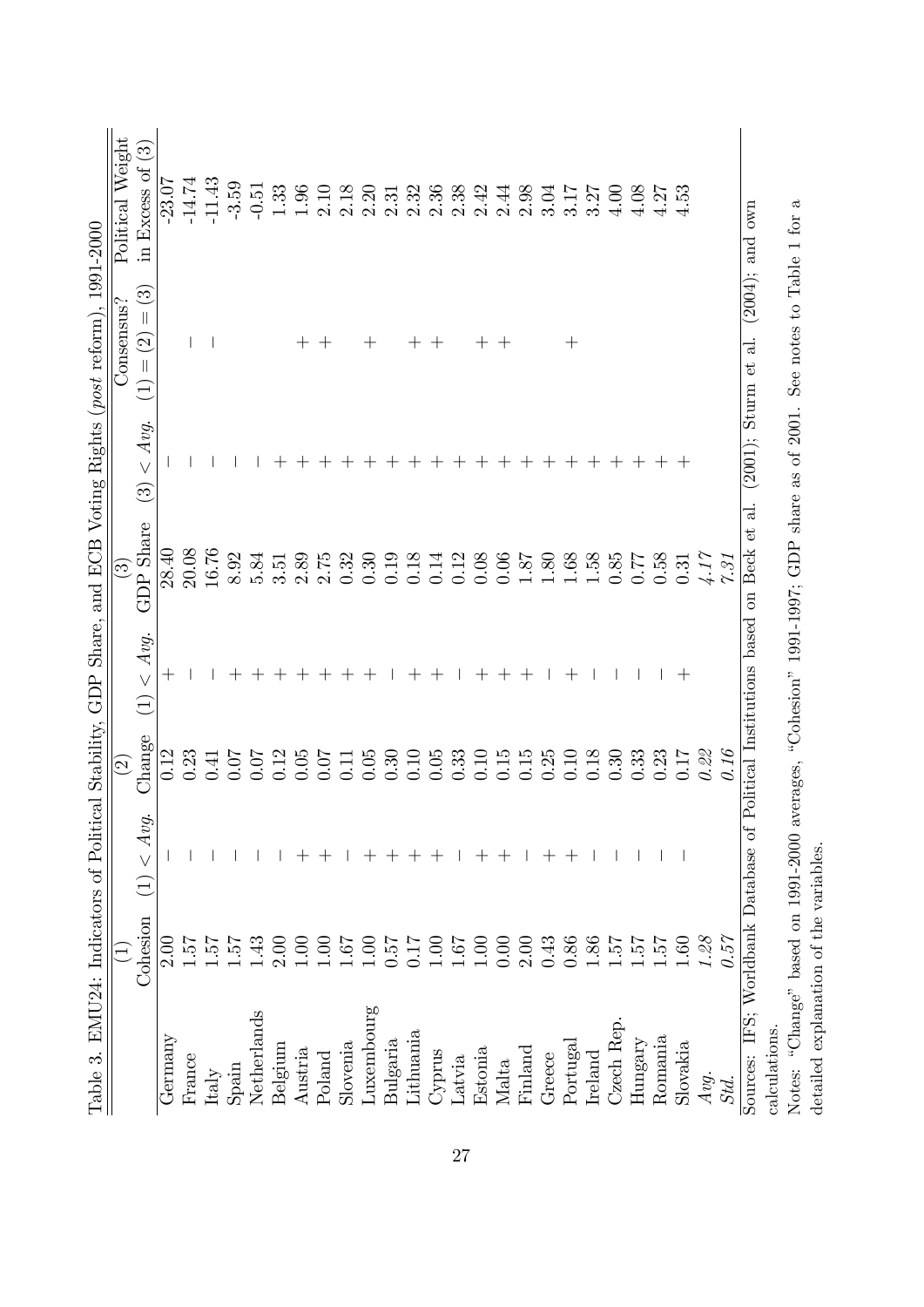insulates joint monetary policy from unwanted volatility when national or regional policy targets deviate from common goals. Basing representation on economic weight, on the other hand, helps to prevent national or regional economic shocks from undermining the common goal. Optimal representation weighs both arguments, reflecting economic size as well as the stochastic properties of economic and preference shocks.

An important theoretical result is that a perfect match between economic size and voting rights is rarely optimal, and neither is the "once country, one vote principle". Consequently, whether a country should be over- or underrepresented compared to its relative economic size depends on a number of different forces, including relative size, the relative weight of the real target, and the stochastic properties of economic and preference shocks. Some might intuitively expect small countries to be over-represented and large countries to be under-represented. But there is room for a counter-intuitive result: for instance, it might be optimal to over-represent a large country if its policy preferences are very stable relative to other union members.

Taking a closer look at the possible interaction of economic and preference shocks, we find that continued integration in the form of better business cycle synchronization and more similar preferences can have opposing effects on optimal representation. Increasing likeness of preference shocks gives an incentive to tailor committee voting weights closer to economic size. Increasing likeness of economic shocks has the opposite effect: relative preference stability considerations gain in importance as economic shocks become more similar. Finally, allowing for political business cycle in the sense of a positive correlation between preference shocks and economic shocks within a country might help to moderate country 1ís policy demands in the Council after economic shocks.

The basic results of optimal over- or under-representation are fairly robust with regard to alternative assumptions on shock correlations. Moreover, the principle Öndings seem to be independent of the source of preferences uncertainty. The baseline model assumes uncertain inflation preferences, but optimal representation continues to follow similar determinants when preference shocks are tied, instead, to the relative weight of the real argument in the national welfare functions. As a consequence, for instance, over-representation of large and under-representation of small countries remains a possibility.

Empirically, there are indications that misrepresentation of member countries in the ECB Council might be extreme and not always optimal. A comparison of deviations of actual representation from relative economic size in the ECB Council with the US Federal Reserve's FOMC and the pre-euro Bundesbank Council reveals that misrepresentation of economic size in the ECB is about an order of magnitude more severe. The theoretical model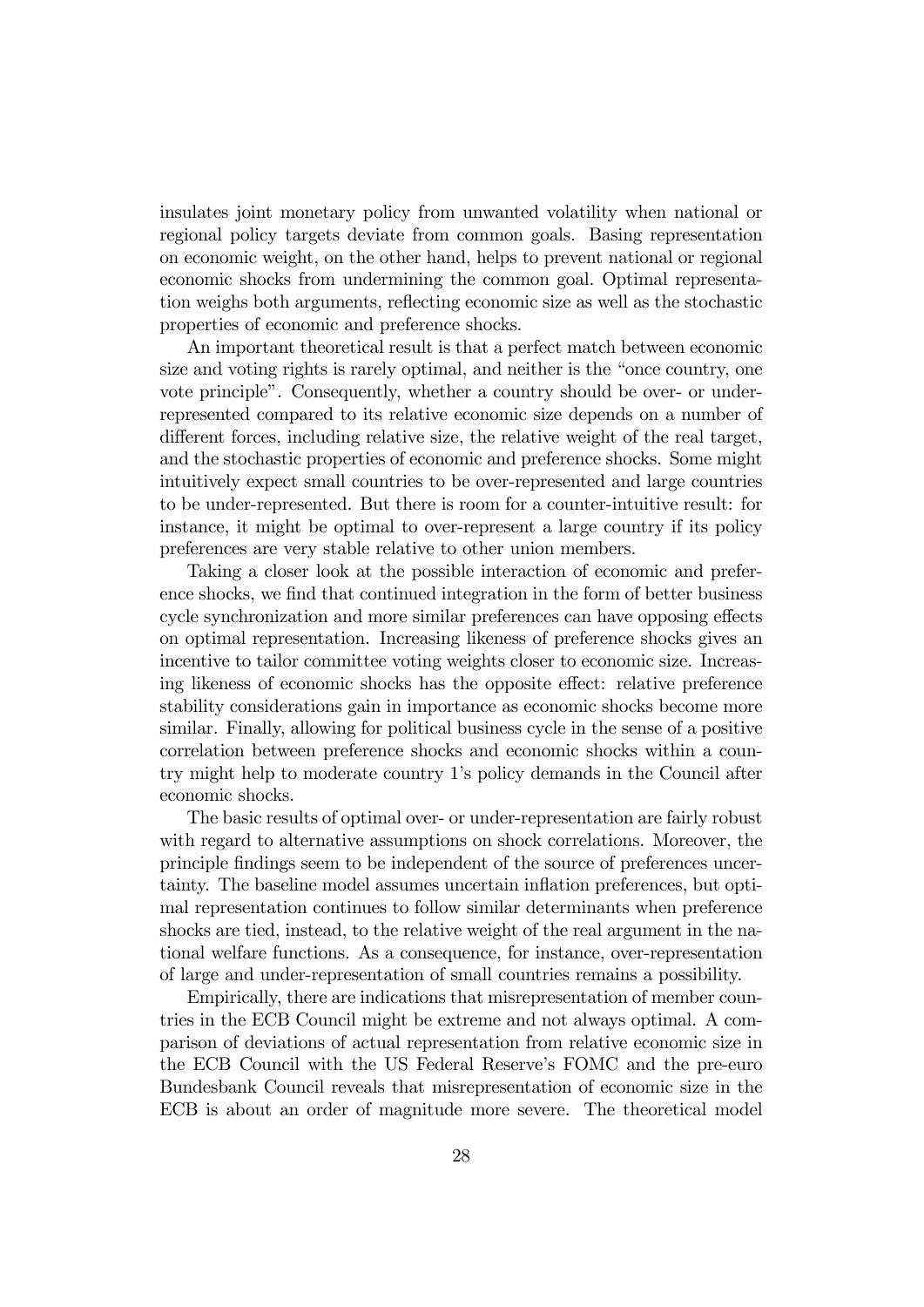suggest two possible explanations. First, preference homogeneity within the German and the US currency areas might be higher than in today's euro area or, somewhat less likely, business cycle synchronization could be better within the euro area. In both cases the model implies that optimal representation within the ECB Council (relative to the two other federal central banks) should focus more on preferences than on economic size. Alternatively, of course, representation within the ECB Council might not be optimal in the first place. Indeed, even though the empirical proxies used need to be treated with caution, the ECB pattern of misrepresentation of economic size is difficult to explain with theoretically identified determinants of optimal representation alone. This suggests further room for discussion, even after the ECB reform.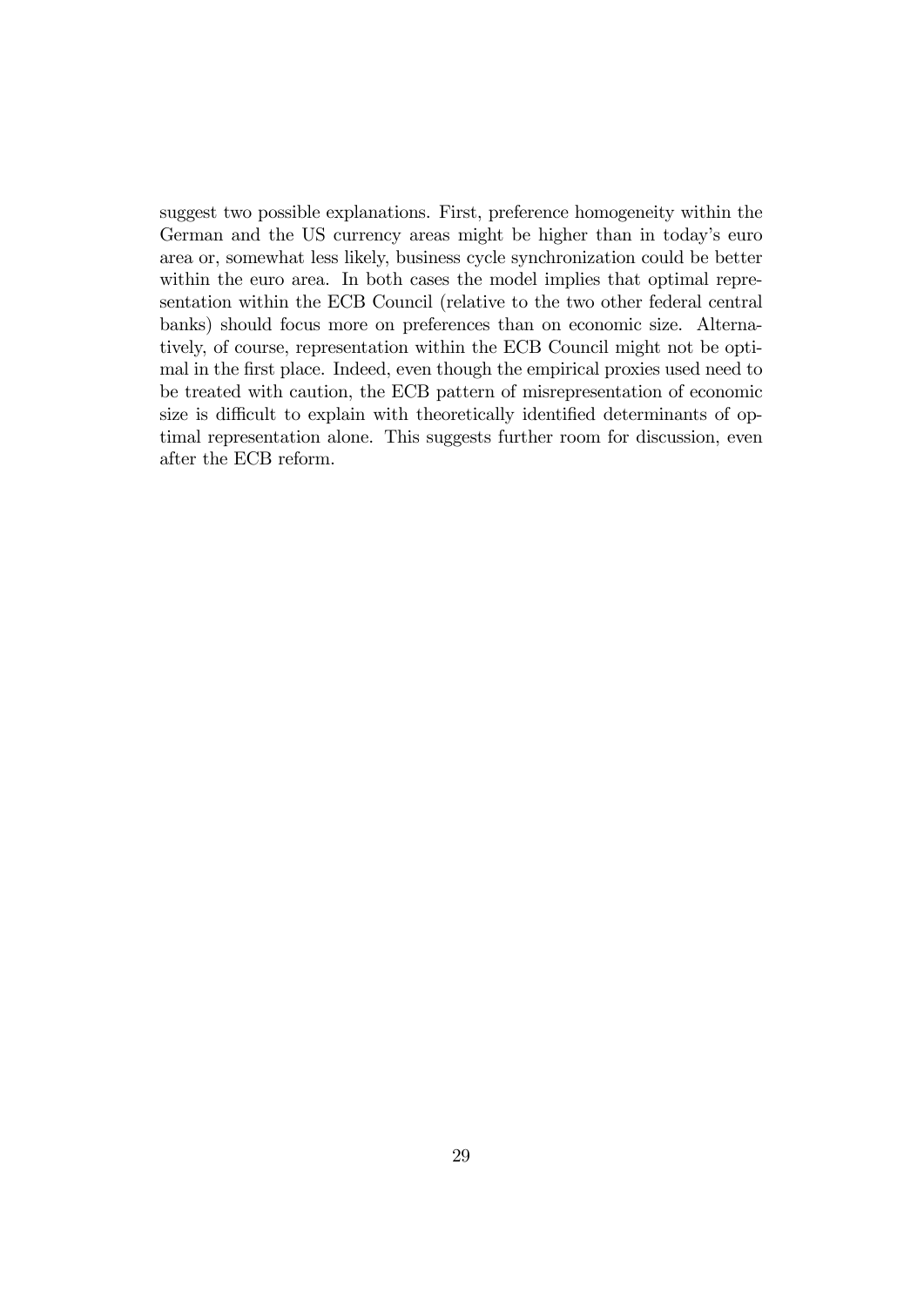# References

- [1] Aksoy, Yunus, Paul de Grauwe, and Hans Dewachter (2002), Do Asymmetries Matter for European Monetary Policy?, European Economic Review, 46(3), 443-69.
- [2] Alesina, Alberto (1987), Macroeconomic Policy in a Two-Party System as a Repeated Game, Quarterly Journal of Economics, 102, 651-78.
- [3] Alesina, Alberto and Howard Rosenthal (1995), Partisan Politics, Divided Government, and the Economy, Cambridge University Press: Cambridge,
- [4] Baldwin, Richard (2001), The ECB's Number Problems, Financial Times, London, December 4.
- [5] Baldwin, Richar, Erik Berglöf, Francesco Giavazzi, and Mika Widgren (2001), Preparing the ECB for Enlargement, CEPR Policy Paper, 6, CEPR: London.
- [6] Beck, Thorsten, George Clarke, Alberto Groff, Philip Keefer, and Patrick Walsh (2001), New Tools in Comparative Political Economy: The Database of Political Institutions, World Bank Economic Review,  $15(1), 165-76.$
- [7] Beetsma, Roel and Henrik Jensen (1998), Ináation Targets and Contracts with Uncertain Central Bank Preferences, Journal of Money, Credit, and Banking, 30(3), 384-403.
- [8] Benigno, Pierpaolo (2004), Optimal Monetary Policy in a Currency Area, Journal of International Economics, 63(2), 293-320.
- [9] Berger, H., 2002, The ECB and Euro-Area Enlargement, *IMF Working* Paper, 02/175.
- [10] Berger, H. and J. de Haan (1999), A State Within a State? An Event Study on the Bundesbank, Scottish Journal of Political Economy, 46(1), 17-39.
- [11] Berger, H. and J. de Haan (2002), Are Small Countries too Powerful Within the ECB?, Atlantic Economic Journal, 30 (3), 1-20.
- [12] Berger, Helge, Jakob de Haan, and Robert Inklaar (2004), Is the ECB Too Decentralized?, in: Hans-Werner Sinn, Mika Widgren, and Marko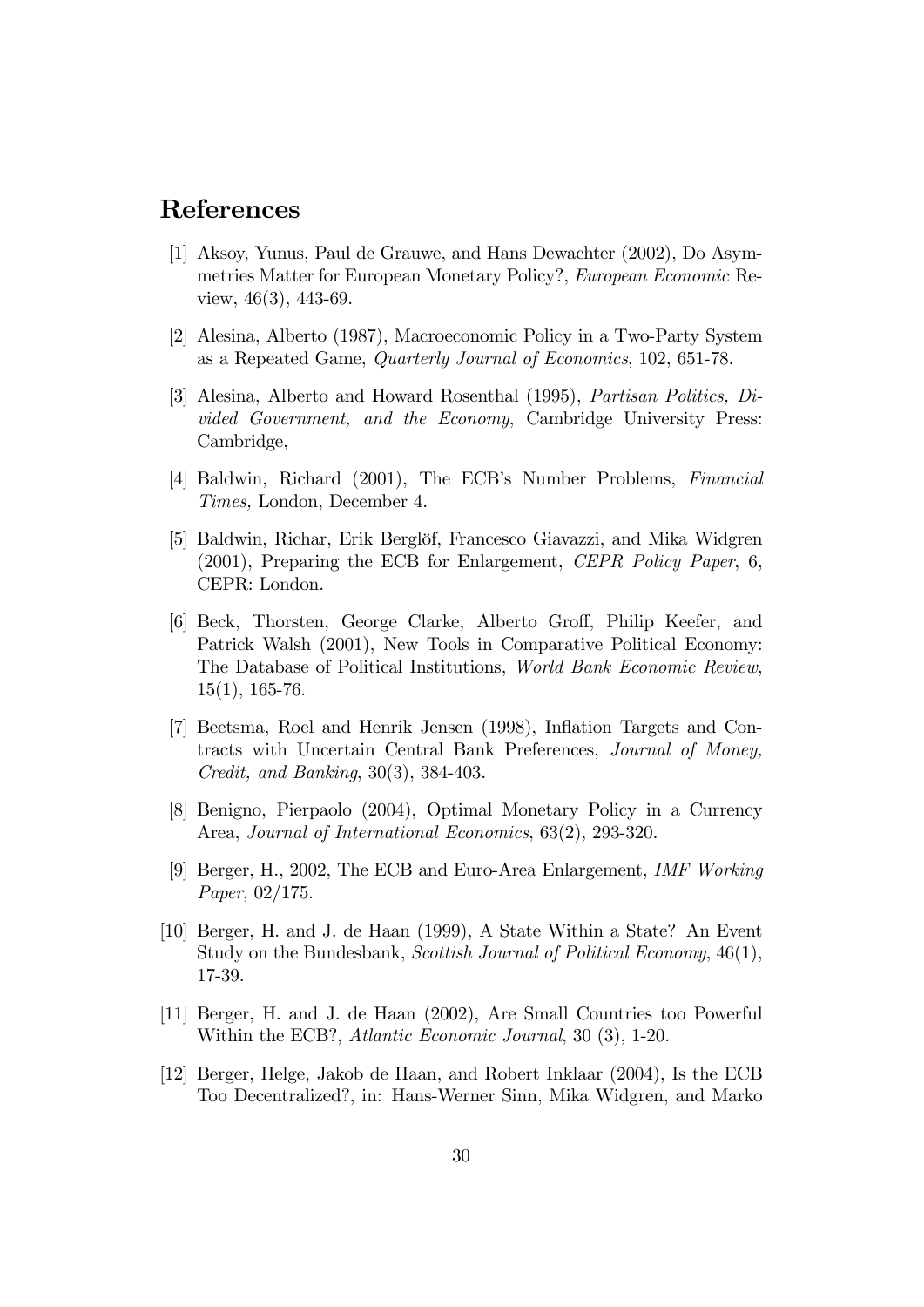Köthenburger (eds.), *European Monetary Integration*, Cambridge: The MIT Press, 71-97.

- [13] Bindseil, U. (2001), A Coalition-Form Analysis of the "One Country-One" Vote" Rule in the Governing Council of the European Central Bank", International Economic Journal, 15(1), 141-64.
- [14] Blinder, Alan and John Morgan (2002), Are Two Heads Better Than One? Monetary Policy by Committee, Journal of Money, Credit and Banking, forthcoming.
- [15] Bullard, James and Christopher Waller (2004), Central Bank Design in General Equilibrium, Jouernal of Money, Credit, and banking, 36(1), 95-113.
- [16] Bundesbank (1992), Monthly Report, August, Deutsche Bundesbank: Frankfurt.
- [17] Casella, Alessandra (1992), Participation in a Currency Union, American Economic Review,  $82(4)$ ,  $847-63$ .
- [18] Ciccarelli, Matteo and Alessandro Rebucci (2002), The Transmission Mechanism of European Monetary Policy: Is There Heterogeneity? Is it Changing over Time?, IMF Working Paper, 02/54.
- [19] Eichengreen, Barry (1992), Designing a Central Bank for Europe: A Cautionary Tale from the Early Years of the Federal Reserve System, in: M. Canzoneri, V. Grilli, and R. Masson (eds.), Establishing a Central Bank in Europe and Lessons from the US, Cambridge: Cambridge University Press, 13-40.
- [20] European Union (1997), Consolidated Version of the Treaty Establishing the European Community, *Official Journal of the European Communi*ties, C 340, November 10.
- [21] European Parliament (2003), Debates of the European Parliament, Sittings of 11 March 2003, ECB Statute, available on the internet: http://www.europarl.eu.int.
- [22] European Central Bank (1999), The Institutional Framework of the European System of Central Banks, Monthly Bulletin, July, 55–63.
- [23] Fitoussi, Jean-Paul and Jerome Creel (2002), How To Reform the European Central Bank, CER: London.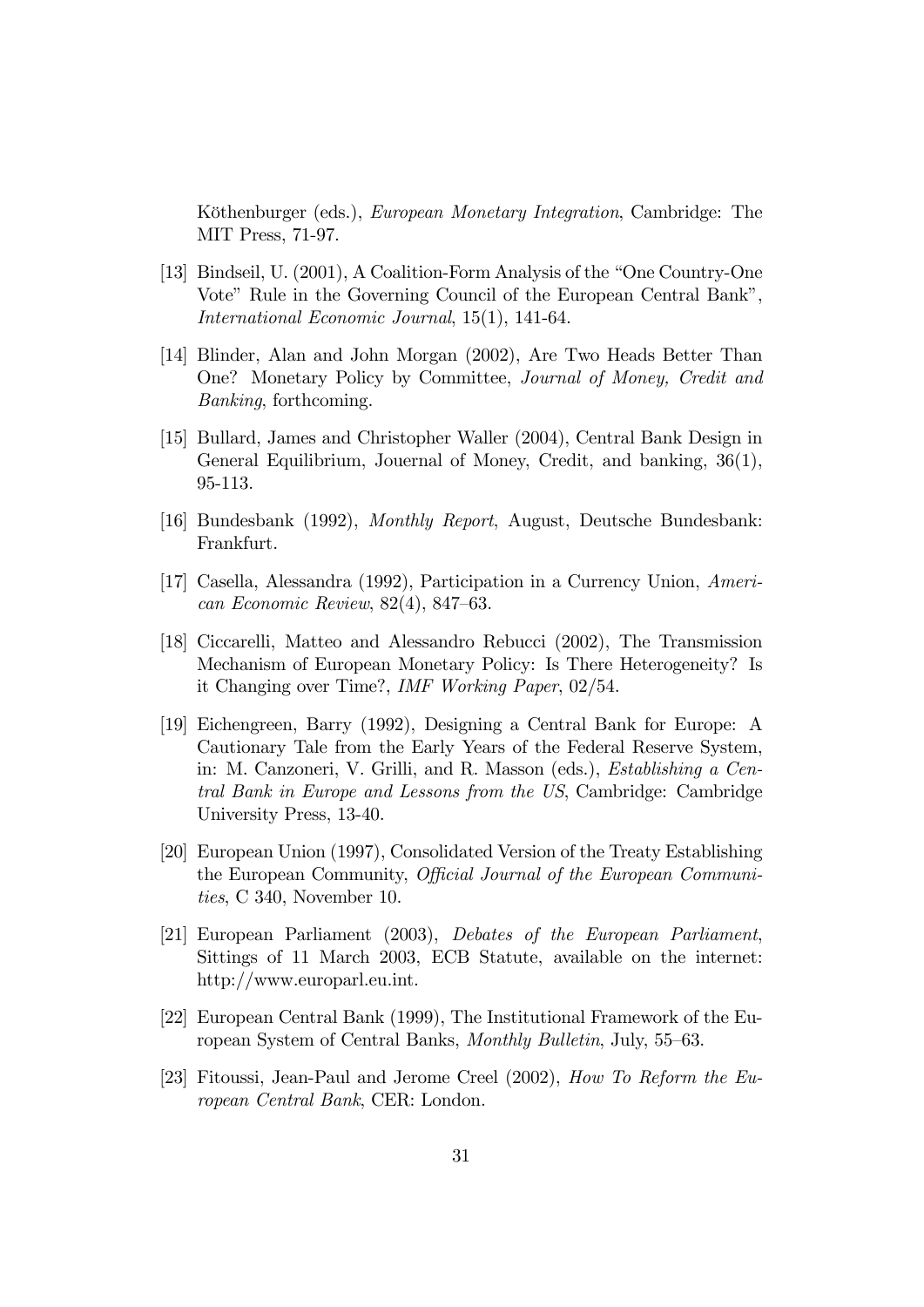- [24] Frey, Rainer (2004), Welfare Implications of the Design of a Currency Union in Case of Member Countries of Different Sizes and Output Persistence, Deutsche Bundesbank Discussion Paper, Series 1, 15/2004 (forthcoming in: Kredit und Kapital).
- [25] Gerlach-Kristen, Petra (2002), Monetary Policy Committees and Interest-Rate Setting, Mimeo, University of Basel.
- [26] Gerling, Kerstin, Hans Peter Grüner, Alexandra Kiel, and Elisabeth Schulte (2003), Information Acquisition and Decision Making in Committees: A Survey, ECB Working Paper, 256.
- [27] Gersbach, Hans and Volker Hahn (2001), Voting Transparency and Conflicting Interests in Central-Bank Councils, *Mimeo*, University of Heidelberg.
- [28] Gersbach, Hans and Bernhard Pachl (2004), Flexible Rules for Central Banks, Mimeo, University of Heidelberg.
- [29] Goodfriend, Marvin (2000), The Role of a Regional Bank in a System of Central Banks, Federal Reserve Bank of Richmond Economic Quarterly, Winter, 7-25.
- [30] Grauwe, Paul de (2003), The Monetary Union in an Enlarged Europe, CESifo Economic Studies, 49(1), 103-21.
- [31] Greenspan, Alan (2000), Productivity and Efficiency in the Federal Reserve System, Speech delivered at the dedication of the new Birmingham Branch Building of the Federal Reserve Bank of Atlanta, December 8. Available via the internet: www.federalreserve.gov.
- [32] Gros, Daniel [Chairman] and others (2002), The Euro at 25, Special Report of the CEPS Macroeconomic Polcy Group, CEPS: Brussels.
- [33] Gros, Daniel and Carsten Hefeker (2002), One Size Must Fit All: National Divergences in a Monetary Union, German Economic Review, 3 (3), 247-62.
- [34] Haan, Jakob de, Helge Berger, and Robert Inklaar (2004), Restructuring the ECB, in: Helge Berger and Thomas Moutos (eds.), Managing EU Enlargement, Cambridge: The MIT Press, 29-66.
- [35] Hagen, Jürgen von and J. Süppel (1994), Central Bank Constitutions for Federal Monetary Unions, European Economic Review, 38, 774-82.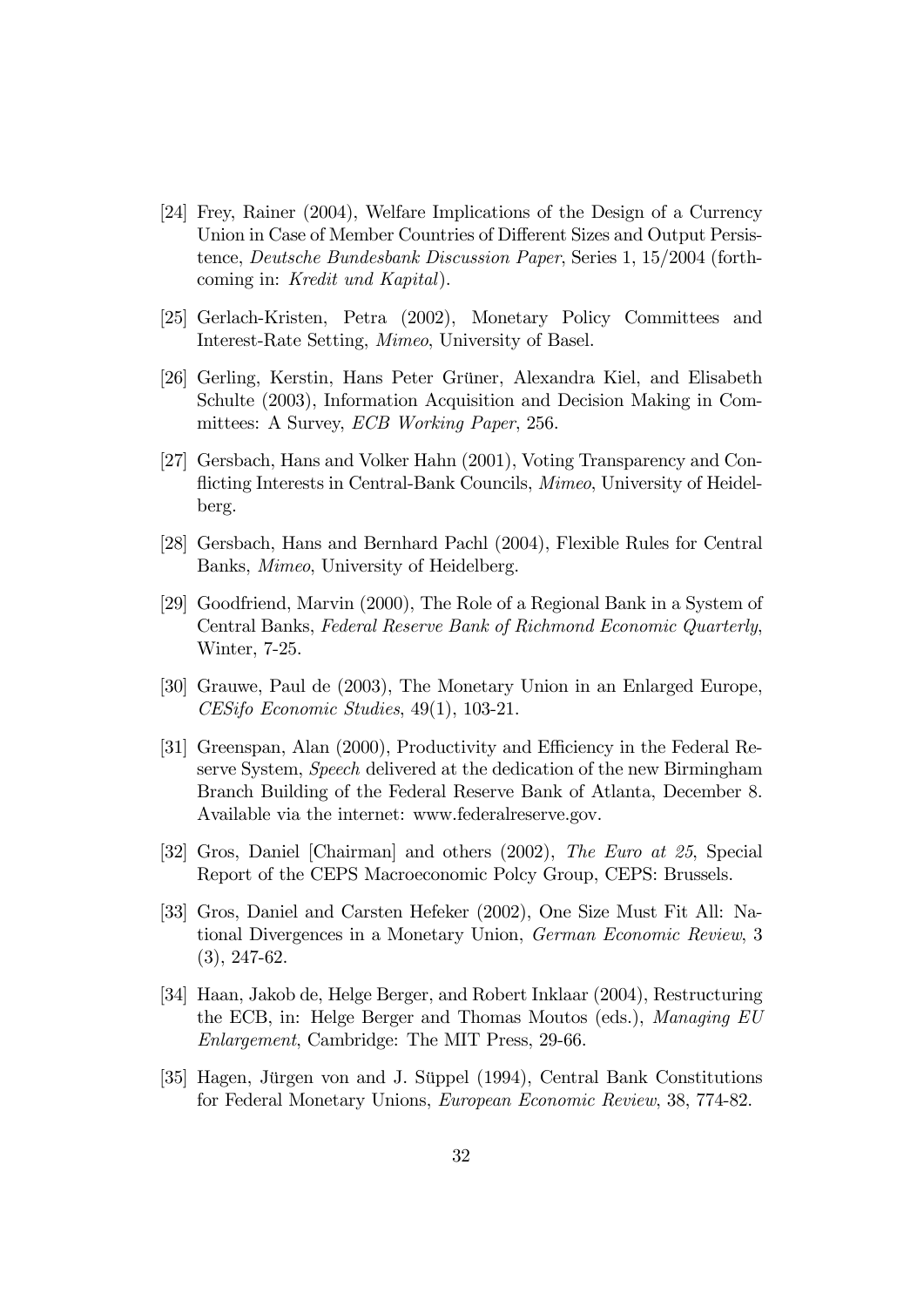- [36] Hefeker, Carsten (2002), Monetary Policy in a Union of 27: Enlargement and Reform Options, Intereconomics, November/December, 315-20.
- [37] Hefeker, Carsten (2003), Federal Monetary Policy, Scandinavian Journal of Economics, 105, 641-59.
- [38] Heinemann, Friedrich and Felix Huefner (2004), Is the View from the Eurotower Purely European? National Divergence and ECB Interest Rate Policy, Scottish Journal of Political Economy, 51(4), 544-58.
- [39] Heisenberg, Dorthee (2003), Cutting the bank Down to Size: Efficient and Legitimate Decision-Making in the European Central Bank After Enlargement, Journal of Common Market Studies, 41(3), 397-420.
- [40] Hibbs, Douglas (1977), Political Parties and Macroeconomic Policy, American Political Science Review, 71, 1467-87.
- [41] Lindner, Axel (2000), Long-Term Appointment of Central Bankers: Cost and Benefits, *European Journal of Political Economy*, 16, 639-54.
- [42] Lohmann, Susanne (1997), Partisan Control of the Money Supply and Decentralized Appointment Powers, European Journal of Political Economy, 13, 225-46.
- [43] Lohmann, Susanne (1998), Federalism and Central Bank Independence: The Politics of German Monetary Policy, 1957-1992, World Politics, 50, 401-46.
- [44] Maier, Philipp, Beata Bierut, and Robert-Paul Berben (2003), The Role of Regional Information in the Optimal composition of a Committee, MEB Discussion Paper (De Nederlandsche Bank), 2003-08.
- [45] Meade, Ellen  $(2003)$ , A (Critical) Appraisal of the ECB's Voting Reform, Intereconomics, forthcoming.
- [46] Meade, Ellen and D.N. Sheets (2002), Regional Influences on U.S. Monetary Policy: Some Implications for Europe, Centre for Economic Performance Discussion Paper, No. 523.
- [47] Waller, C. and Carl Walsh (1996), Central Bank Independence, Economic Behavior, and Optimal Term Length, American Economic Review,  $85(5)$ , 1139–54.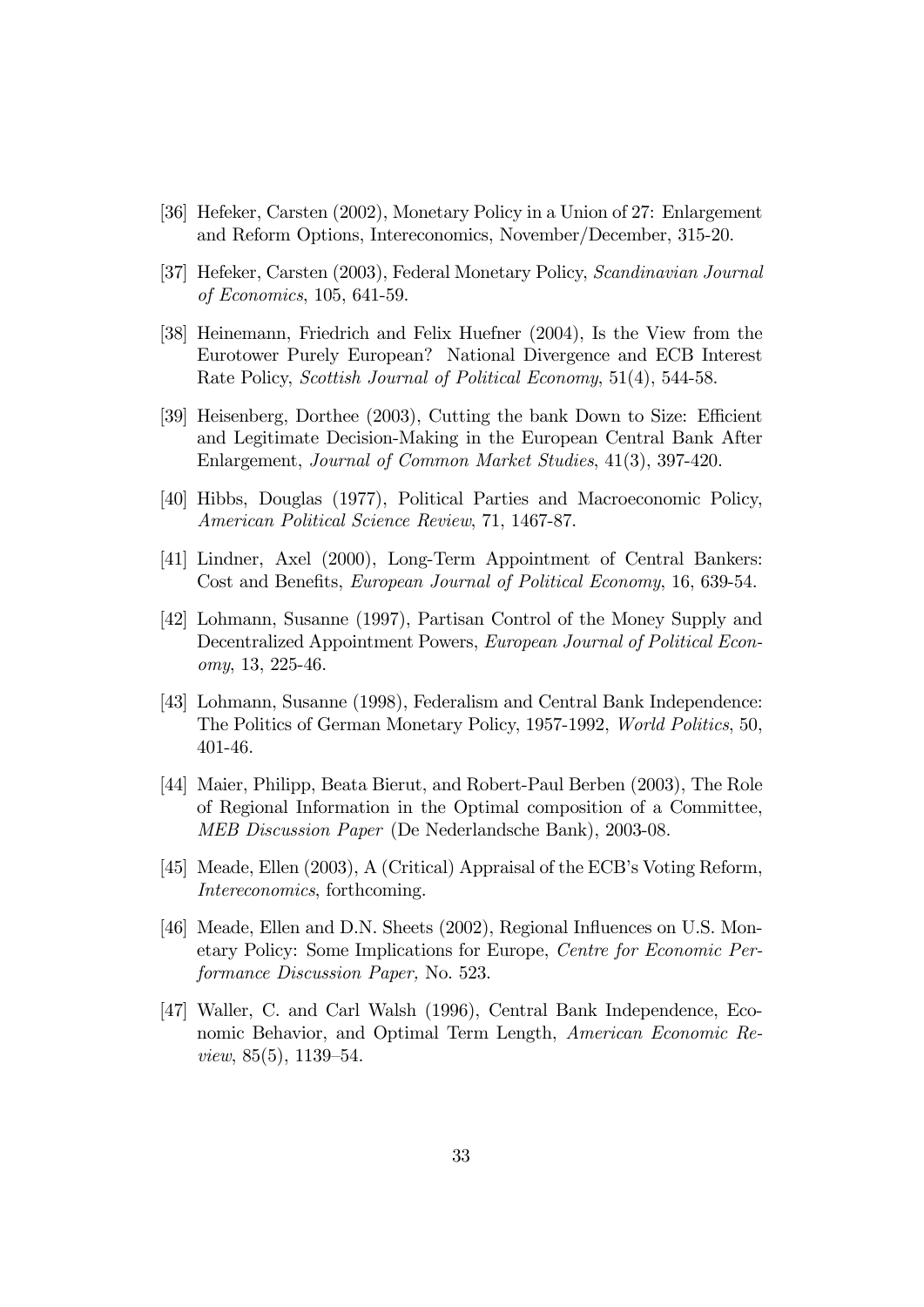# Appendices

### Appendix 1 (Expected welfare under actual policy)

Expected welfare under the actual policy is:

$$
EL^*(\pi_A, y_{1_A}, y_{2_A}) = \frac{1}{1+\lambda} \alpha^2 \sigma_{\varepsilon_1}^2 + \frac{1}{1+\lambda} (1-\alpha)^2 \sigma_{\varepsilon_2}^2
$$
  
+ 
$$
\left(\frac{\lambda^2}{1+\lambda} \alpha(\alpha - 2\chi) + \lambda \chi^2\right) \sigma_{\theta_1}^2 + \left(\frac{\lambda^2}{1+\lambda} (1-\alpha)((1-\alpha) - 2(1-\chi)) + \lambda (1-\chi)^2\right) \sigma_{\theta_2}^2
$$
  
+ 
$$
\left(\frac{1}{1+\lambda} 2\alpha(1-\alpha)\right) \varphi_{\varepsilon_1, \varepsilon_2} \sigma_{\varepsilon_1} \sigma_{\varepsilon_2}
$$
  
+ 
$$
\left(2\frac{\lambda}{1+\lambda} \alpha(\chi - \alpha)\right) \varphi_{\varepsilon_1, \theta_1} \sigma_{\varepsilon_1} \sigma_{\theta_1}
$$
  
+ 
$$
\left(2\frac{\lambda}{1+\lambda} \alpha((1-\chi) - (1-\alpha))\right) \varphi_{\varepsilon_1, \theta_2} \sigma_{\varepsilon_1} \sigma_{\theta_2}
$$
  
+ 
$$
\left(2\frac{\lambda}{1+\lambda} (1-\alpha)(\chi - \alpha)\right) \varphi_{\varepsilon_2, \theta_1} \sigma_{\varepsilon_2} \sigma_{\theta_1}
$$
  
+ 
$$
\left(2\frac{\lambda}{1+\lambda} (1-\alpha)((1-\chi) - (1-\alpha))\right) \varphi_{\varepsilon_2, \theta_2} \sigma_{\varepsilon_2} \sigma_{\theta_2}
$$
  
+ 
$$
\left(2\frac{\lambda^2}{1+\lambda} (\alpha(1-\alpha) - \alpha(1-\chi) - \chi(1-\alpha)) + 2\lambda \chi(1-\chi)\right) \varphi_{\theta_1, \theta_2} \sigma_{\theta_1} \sigma_{\theta_2}
$$

The optimal representation of country one is:

$$
\sigma_{\varepsilon_2}^2 + \chi \lambda^2 (\sigma_{\theta_1}^2 + \sigma_{\theta_2}^2) - \varphi_{\varepsilon_1, \varepsilon_2} \sigma_{\varepsilon_1} \sigma_{\varepsilon_2} - 2 \chi \lambda^2 \varphi_{\theta_1, \theta_2} \sigma_{\theta_1} \sigma_{\theta_2} \n- \lambda (\chi \varphi_{\varepsilon_1, \theta_1} \sigma_{\varepsilon_1} \sigma_{\theta_1} + (1 + \chi) \varphi_{\varepsilon_2, \theta_2} \sigma_{\varepsilon_2} \sigma_{\theta_2}) \n\alpha^* = \frac{+ \lambda (\chi \varphi_{\varepsilon_1, \theta_2} \sigma_{\varepsilon_1} \sigma_{\theta_2} + (1 + \chi) \varphi_{\varepsilon_2, \theta_1} \sigma_{\varepsilon_2} \sigma_{\theta_1})}{\sigma_{\varepsilon_1}^2 + \sigma_{\varepsilon_2}^2 + \lambda^2 (\sigma_{\theta_1}^2 + \sigma_{\theta_2}^2) - 2 (\varphi_{\varepsilon_1, \varepsilon_2} \sigma_{\varepsilon_1} \sigma_{\varepsilon_2} \n+ \lambda^2 \varphi_{\theta_1, \theta_2} \sigma_{\theta_1} \sigma_{\theta_2}) - 2 \lambda (\varphi_{\varepsilon_1, \theta_1} \sigma_{\varepsilon_1} \sigma_{\theta_1} + \varphi_{\varepsilon_2, \theta_2} \sigma_{\varepsilon_2} \sigma_{\theta_2}) \n+ 2 \lambda (\varphi_{\varepsilon_1, \theta_2} \sigma_{\varepsilon_1} \sigma_{\theta_2} + \varphi_{\varepsilon_2, \theta_1} \sigma_{\varepsilon_2} \sigma_{\theta_1})
$$

Appendix 2: The case with correlated economic shocks  $(\varphi_{\theta_1,\theta_2}\neq 0)$ 

The optimal weight for country 1 is

$$
\alpha^* = \frac{\sigma_{\varepsilon_2}^2 + \chi \lambda^2 (\sigma_{\theta_1}^2 + \sigma_{\theta_2}^2) - 2\chi \lambda^2 \varphi_{\theta_1, \theta_2} \sigma_{\theta_1} \sigma_{\theta_2}}{\sigma_{\varepsilon_1}^2 + \sigma_{\varepsilon_2}^2 + \lambda^2 (\sigma_{\theta_1}^2 + \sigma_{\theta_2}^2) - 2\lambda^2 \varphi_{\theta_1, \theta_2} \sigma_{\theta_1} \sigma_{\theta_2}},\tag{15}
$$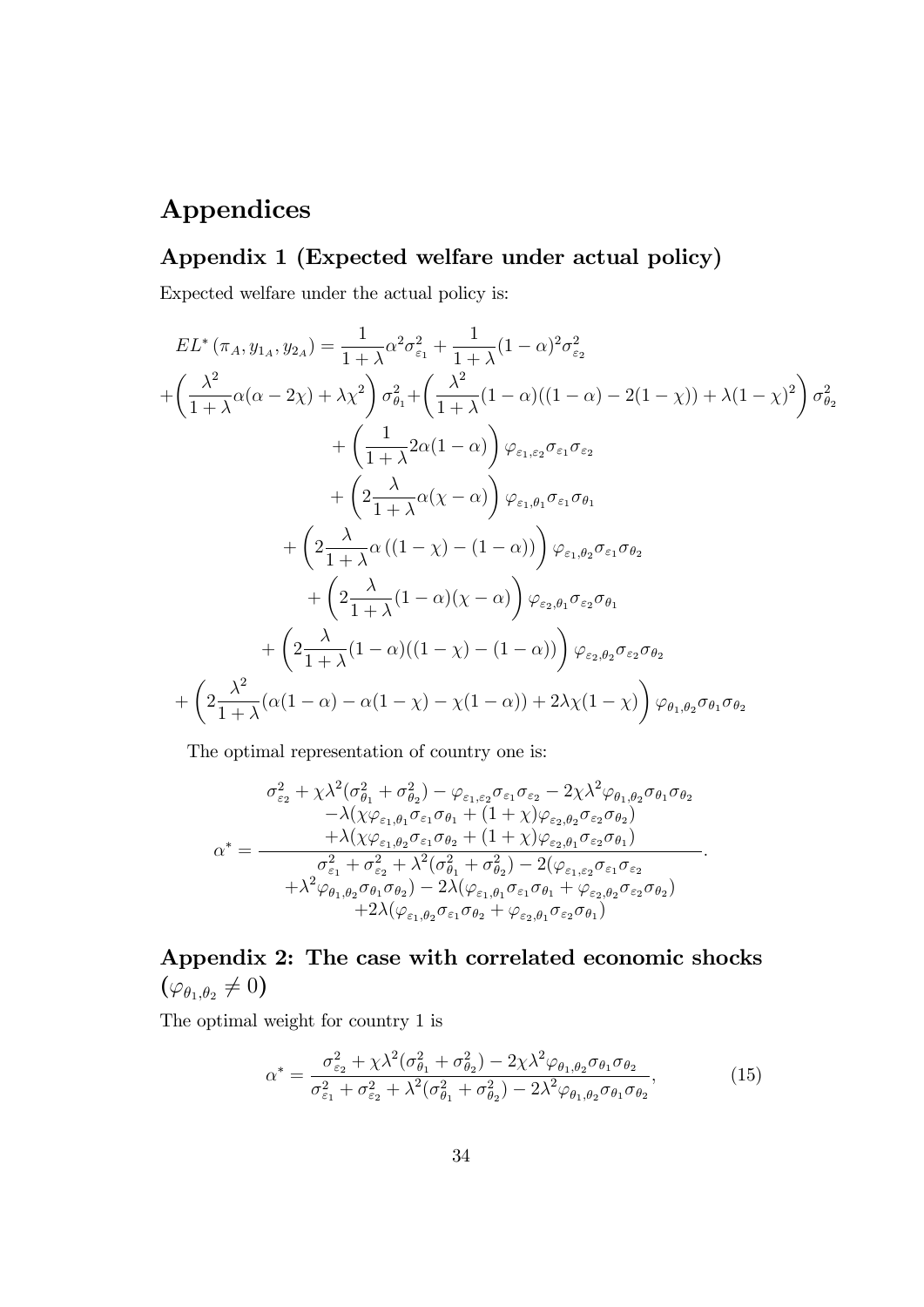which is always within the permissible range  $0 < \alpha^* < 1$  (see below).

### Conditions for  $0 < \alpha^* < 1$

Since  $\sigma_{\varepsilon_2}^2, \sigma_{\varepsilon_1}^2 > 0$ , a sufficient condition for  $\alpha^* > 0$  is that

$$
\varphi_{\theta_1,\theta_2} \leq \left(\sigma_{\theta_1}^2 + \sigma_{\theta_2}^2\right)/2\sigma_{\theta_1}\sigma_{\theta_2}.
$$

Because, by definition,  $\varphi_{\theta_1,\theta_2} \leq 1$ , this condition always holds if  $(\sigma_{\theta_1}^2 + \sigma_{\theta_2}^2)/2\chi\sigma_{\theta_1}\sigma_{\theta_2} \geq$ 1 or  $(\sigma_{\theta_1} - \sigma_{\theta_2})^2 \ge 0$ —which is always fulfilled. The condition for  $\alpha^* < 1$  is

$$
\sigma_{\varepsilon_1}^2 > (\chi - 1) \lambda^2 \left( \sigma_{\theta_1}^2 + \sigma_{\theta_2}^2 - 2\varphi_{\theta_1, \theta_2} \sigma_{\theta_1} \sigma_{\theta_2} \right).
$$

Because  $\sigma_{\varepsilon_1}^2 > 0$  and  $\chi < 1$ , a sufficient condition for the inequality to hold is that the last bracket on the RHS be positive or zero, that is,  $\varphi_{\theta_1,\theta_2} \leq$  $\left(\sigma_{\theta_1}^2 + \sigma_{\theta_2}^2\right)/2\sigma_{\theta_1}\sigma_{\theta_2}$ . This is always fulfilled.

### Conditions for  $\alpha^* \geq \chi$

As in the baseline model, it holds that

$$
\alpha^* \geqq \chi \Leftrightarrow \chi \sigma_{\varepsilon_1}^2 \leqq (1 - \chi) \sigma_{\varepsilon_2}^2.
$$

Proof. Going through the same movements as before, we get

$$
\alpha^* \geq \chi \Leftrightarrow \chi \sigma_{\varepsilon_1}^2 \leq (1 - \chi) \sigma_{\varepsilon_2}^2 \text{ when } \varphi_{\theta_1, \theta_2} < \frac{\sigma_{\varepsilon_1}^2 + \sigma_{\varepsilon_2}^2 + \lambda^2 (\sigma_{\theta_1}^2 + \sigma_{\theta_2}^2)}{2\lambda^2 \sigma_{\theta_1} \sigma_{\theta_2}},
$$

where the last inequality is always fulfilled. To see this, reformulate as  $1 \n\t\t< \left( \sigma_{\varepsilon_1}^2 + \sigma_{\varepsilon_2}^2 + \lambda^2 (\sigma_{\theta_1}^2 + \sigma_{\theta_2}^2) \right) / 2 \lambda^2 \varphi_{\theta_1, \theta_2} \sigma_{\theta_1} \sigma_{\theta_2} \text{ or, equivalently, } \sigma_{\varepsilon_1}^2 + \sigma_{\varepsilon_2}^2 + \sigma_{\varepsilon_1}^2$  $\lambda^2(\sigma_{\theta_1}^2 + \sigma_{\theta_2}^2 - 2\varphi_{\theta_1,\theta_2}\sigma_{\theta_1}\sigma_{\theta_2}) > 0$ . As  $\sigma_{\varepsilon_1}^2, \sigma_{\varepsilon_2}^2 > 0$ , this must be true if  $\varphi_{\theta_1,\theta_2} \leq (\sigma_{\theta_1}^2 + \sigma_{\theta_2}^2)/2\sigma_{\theta_1}\sigma_{\theta_2}$ . This inequality always holds as  $\varphi_{\theta_1,\theta_2} \leq 1$  and  $\left(\sigma_{\theta_1}^2 + \sigma_{\theta_2}^2\right)/2\sigma_{\theta_1}\sigma_{\theta_2} \ge 1$  because  $\left(\sigma_{\theta_1} - \sigma_{\theta_2}\right)^2 \ge 0$ .

#### Comparative statics

Taking the derivative of (15) with regard to **economic volatility**, rearranging, and consulting equation  $(9)$  we find that

(a) 
$$
\frac{\partial \alpha^*}{\partial \sigma_{\theta_1}} \geq 0 \Leftrightarrow \alpha^* \leq \chi
$$
 when  $\varphi_{\theta_1, \theta_2} < \frac{\sigma_{\theta_1}}{\sigma_{\theta_2}}$ , (16)

(b) 
$$
\frac{\partial \alpha^*}{\partial \sigma_{\theta_1}} \leq 0 \Leftrightarrow \alpha^* \leq \chi
$$
 when  $\varphi_{\theta_1, \theta_2} > \frac{\sigma_{\theta_1}}{\sigma_{\theta_2}}$ . (17)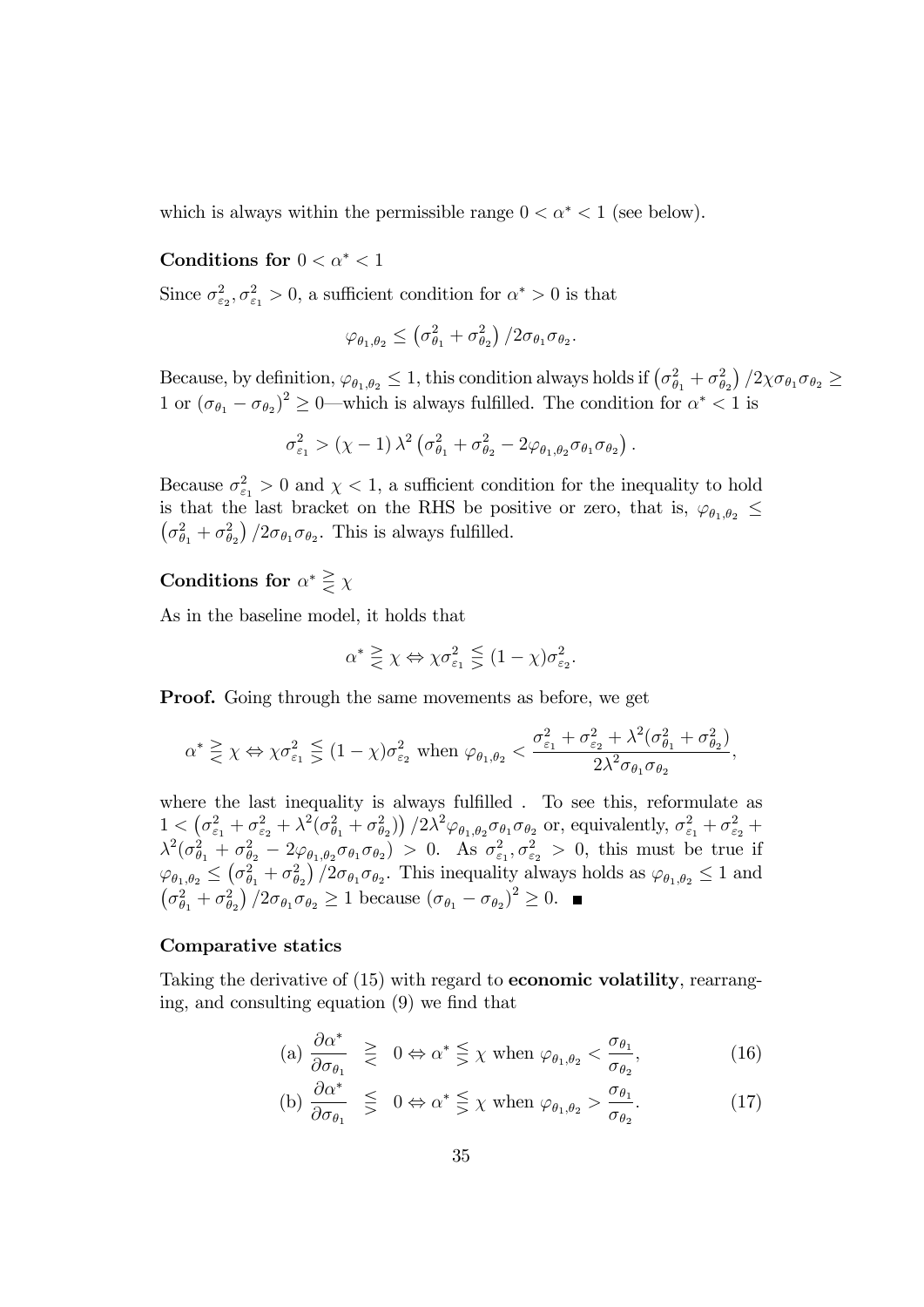Also note that  $\partial \alpha^* / \partial \sigma_{\theta_1} = 0$  when economic shocks are symmetrical in the sense that  $\sigma_{\theta_1} = \sigma_{\theta_2}$ .

In *scenario* (*a*), business cycles are unsynchronized across countries, and a further increase in economic volatility in country 1 is likely to drive the economies even more apart. To see this, note that  $\varphi_{\theta_1,\theta_2} < \sigma_{\theta_1}/\sigma_{\theta_2}$  implies either a negative correlation between economic shocks or, when the correlation is positive, that country 1's economy is more (or at least not significantly less) volatile than country 2's. In this case, equation  $(16)$  demands that the weight of country 1 in the Council should be increasing if it was initially under-represented relative to its economic weight; and it should be decreasing if it was initially over-represented. This helps to reduce the spread between economic and political weights in the currency union.

The alternative *scenario* (b) depicts a currency union with positively correlated business cycles in which country 1's economy is less volatile than country  $2$ 's—thus, somewhat counterintuitively, the economies actually become more similar as  $\sigma_{\theta_1}$  increases.<sup>20</sup> In this case, it becomes less costly to offset inflation preference shocks by allowing voting rights to deviate from the proportional representation of economic size. As a consequence, equation (17) requires that the countryís optimal weight in monetary policy decisions be based more on preference shock considerations. To be precise, country 1ís optimal representation in the Council increases if it was initially overrepresented relative to its economic weight; and it decreases if it was initially under-represented. That is, the spread between economic and political weights in the currency union grows.

Taking the derivative of  $(15)$  with regard to the **coefficient of correla**tion, rearranging, and consulting equation (9) yields:

$$
\frac{\partial \alpha^*}{\partial \varphi_{\theta_1, \theta_2}} \gtrless 0 \Leftrightarrow \alpha^* \gtrless \chi.
$$

Finally, it is straightforward to show that higher preference volatility results in a reduction in optimal representation as in the no-correlation case.

<sup>&</sup>lt;sup>20</sup>Note that the identifying inequality for scenario (b),  $\varphi_{\theta_1,\theta_2} > \sigma_{\theta_1}/\sigma_{\theta_2}$ , requires  $\varphi_{\theta_1,\theta_2} > 0$  and  $\sigma_{\theta_1} < \sigma_{\theta_2}$  since  $\varphi_{\theta_1,\theta_2} < 1$ .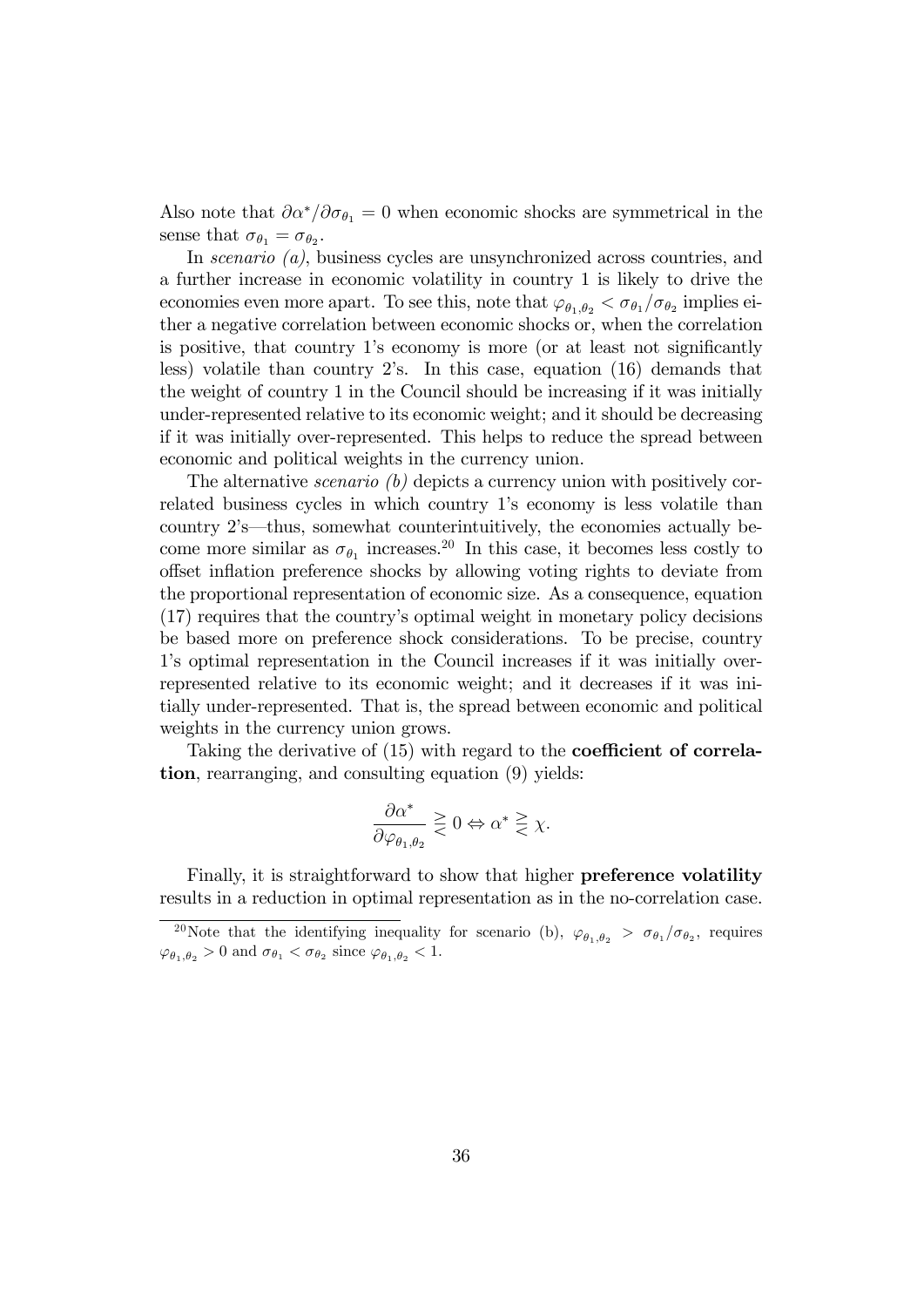# Appendix 3: The case with correlated preference shocks  $(\varphi_{\varepsilon_{1},\varepsilon_{2}}\neq0)$

In this case the optimal weight for country 1 is

$$
\alpha^* = \frac{\sigma_{\varepsilon_2}^2 + \chi \lambda^2 (\sigma_{\theta_1}^2 + \sigma_{\theta_2}^2) - \varphi_{\varepsilon_1, \varepsilon_2} \sigma_{\varepsilon_1} \sigma_{\varepsilon_2}}{\sigma_{\varepsilon_1}^2 + \sigma_{\varepsilon_2}^2 + \lambda^2 (\sigma_{\theta_1}^2 + \sigma_{\theta_2}^2) - 2\varphi_{\varepsilon_1, \varepsilon_2} \sigma_{\varepsilon_1} \sigma_{\varepsilon_2}}.
$$
(18)

### Conditions for  $0 < \alpha^* < 1$

The ratio  $(18)$  has a positive denominator.<sup>21</sup> But the nominator might be either positive or negative depending on the coefficient of correlation between preference shocks  $(\varphi_{\varepsilon_1,\varepsilon_2})$ , and the relative size of preference instability and economic volatility. In particular,  $\alpha^* > 0$  requires

$$
\varphi_{\varepsilon_1,\varepsilon_2}\sigma_{\varepsilon_1}\sigma_{\varepsilon_2} < \sigma_{\varepsilon_2}^2 + \chi \lambda^2 (\sigma_{\theta_1}^2 + \sigma_{\theta_2}^2)
$$

and the condition

$$
\varphi_{\varepsilon_1,\varepsilon_2} \sigma_{\varepsilon_1}\sigma_{\varepsilon_2} < \sigma_{\varepsilon_1}^2 + (1-\chi)\,\lambda^2(\sigma_{\theta_1}^2 + \sigma_{\theta_2}^2)
$$

secures that  $\alpha^* < 1$ . The RHS-terms in both inequalities reflect, in turn, the volatility of preference shocks, country size, and the welfare costs of output volatility. The LHS of both conditions consists of the covariance of preference shocks. Thus, in general, an internal solution for optimal representation requires that the welfare costs induced by the variance of economic shocks be large compared to the variance of inflation preferences. Note that a sufficient condition for an internal solution for optimal representation is that national shocks to inflation preference differ (only) moderately in terms of their volatility and correlation. To be more precise:

$$
0<\alpha^*<1 \Leftarrow \varphi_{\varepsilon_1,\varepsilon_2}\leq \min\left(\frac{\sigma_{\varepsilon_1}}{\sigma_{\varepsilon_2}},\frac{\sigma_{\varepsilon_2}}{\sigma_{\varepsilon_1}}\right).
$$

### Conditions for  $\alpha^* \geq \chi$

We find that

$$
\alpha^* \geq \chi \Leftrightarrow \chi \left( \sigma_{\varepsilon_1}^2 - \varphi_{\varepsilon_1, \varepsilon_2} \sigma_{\varepsilon_1} \sigma_{\varepsilon_2} \right) \lesssim (1 - \chi) \left( \sigma_{\varepsilon_2}^2 - \varphi_{\varepsilon_1, \varepsilon_2} \sigma_{\varepsilon_1} \sigma_{\varepsilon_2} \right). \tag{19}
$$

 $21$ The argument is the familar one: a sufficient condition for a positive denominator is  $\varphi_{\varepsilon_1,\varepsilon_2} \leq \left(\sigma_{\varepsilon_1}^2 + \sigma_{\varepsilon_2}^2\right)/2\sigma_{\varepsilon_1}\sigma_{\varepsilon_2}$ , which is fulfilled because  $\varphi_{\varepsilon_1,\varepsilon_2} \leq 1$ .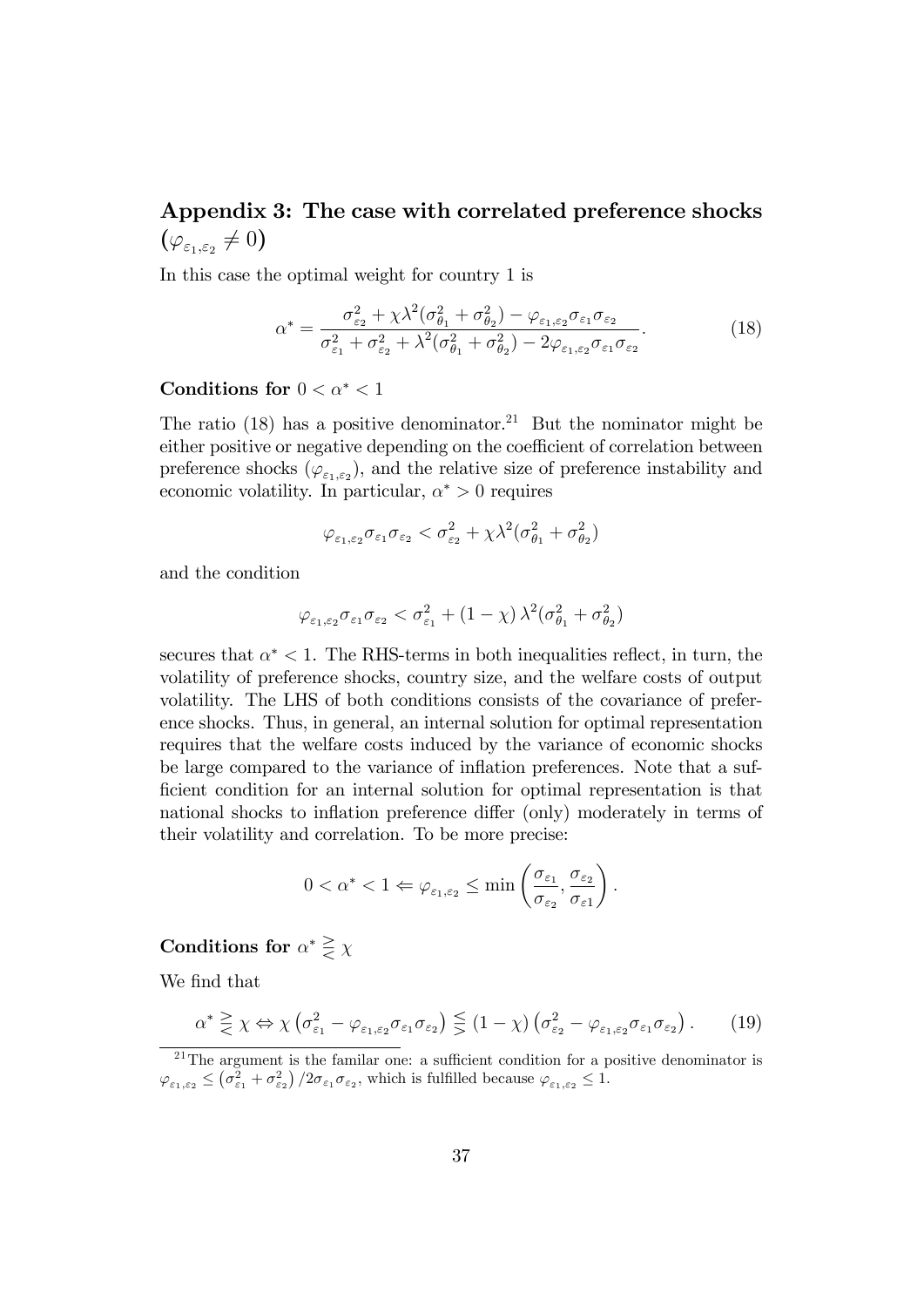This implies that over- (under-)representation will always be optimal if a countryís preferences are very stable (very volatile) in relative terms and preference shocks are sufficiently positively correlated across countries. Formally:

$$
\alpha^* > \chi \Leftarrow \sigma_{\varepsilon_1} < \sigma_{\varepsilon_2} \land \varphi_{\varepsilon_1, \varepsilon_2} > \sigma_{\varepsilon_1} / \sigma_{\varepsilon_2},
$$
\n
$$
\alpha^* < \chi \Leftarrow \sigma_{\varepsilon_2} < \sigma_{\varepsilon_1} \land \varphi_{\varepsilon_1, \varepsilon_2} > \sigma_{\varepsilon_2} / \sigma_{\varepsilon_1}.
$$

**Proof.** According to (19), over-representation requires  $\chi\left(\sigma_{\varepsilon_1}^2 - \varphi_{\varepsilon_1,\varepsilon_2}\sigma_{\varepsilon_1}\sigma_{\varepsilon_2}\right)$  $(1 - \chi) \left( \sigma_{\varepsilon_2}^2 - \varphi_{\varepsilon_1, \varepsilon_2} \sigma_{\varepsilon_1} \sigma_{\varepsilon_2} \right)$ , which is always fulfilled for  $\sigma_{\varepsilon_1}^2 < \varphi_{\varepsilon_1, \varepsilon_2} \sigma_{\varepsilon_1} \sigma_{\varepsilon_2} <$  $\sigma_{\varepsilon_2}^2$ , or, equivalently,  $\sigma_{\varepsilon_1}/\sigma_{\varepsilon_2} < \varphi_{\varepsilon_1,\varepsilon_2} < \sigma_{\varepsilon_2}/\sigma_{\varepsilon_1}$ . Since, by definition,  $\varphi_{\varepsilon_1,\varepsilon_2} \leq 1$ , for  $\sigma_{\varepsilon_1} < \sigma_{\varepsilon_2}$  this reduces to  $\varphi_{\varepsilon_1,\varepsilon_2} > \sigma_{\varepsilon_1}/\sigma_{\varepsilon_2}$ . Equivalently, under-representation requires  $\varphi_{\varepsilon_1,\varepsilon_2} > \sigma_{\varepsilon_2}/\sigma_{\varepsilon_1}$  if  $\sigma_{\varepsilon_2} < \sigma_{\varepsilon_1}$ .

#### Comparative statics

Starting from an interior solution, an increase in the volatility of preference shocks reduces the optimal weight a country holds in the Council. **Proof.** Taking the derivative of equation (18) with regard to  $\sigma_{\varepsilon_1}$ , one finds that

$$
\frac{\partial \alpha^*}{\partial \sigma_{\varepsilon_1}}<0 \Leftarrow \varphi_{\varepsilon_1,\varepsilon_2}\leq \min \left(\frac{\sigma_{\varepsilon_1}}{\sigma_{\varepsilon_2}},\frac{\sigma_{\varepsilon_2}}{\sigma_{\varepsilon 1}}\right)
$$

:

As shown above, if the RHS-inequality is binding, we also have  $0 < \alpha^* < 1$ .

An increase in **economic volatility** suggests a higher optimal voting right in the Council, if the country was initially under-represented and vice versa. More formally:

$$
\frac{\partial \alpha^*}{\partial \sigma_{\theta_1}} \gtrless 0 \Leftrightarrow \alpha^* \lesseqgtr \chi.
$$

**Proof.** Taking the derivative of (18) with regard to  $\sigma_{\theta_1}$  leads to the condition

$$
\frac{\partial \alpha^*}{\partial \sigma_{\theta_1}} \gtrless 0 \Leftrightarrow \chi \left( \sigma_{\varepsilon_1}^2 - \varphi_{\varepsilon_1, \varepsilon_2} \sigma_{\varepsilon_1} \sigma_{\varepsilon_2} \right) \gtrless (1 - \chi) \left( \sigma_{\varepsilon_2}^2 - \varphi_{\varepsilon_1, \varepsilon_2} \sigma_{\varepsilon_1} \sigma_{\varepsilon_2} \right),
$$

which by equation (19) implies the above.  $\blacksquare$ 

If the correlation between preference shocks across countries rises, a country is more likely to see its optimal voting weight increase, if its preferences are relatively stable and it is large in economic terms. To be precise:

$$
\frac{\partial \alpha^*}{\partial \varphi_{\varepsilon_1, \varepsilon_2}} \geq 0 \Leftrightarrow \sigma_{\varepsilon_1}^2 - \chi \lambda^2 (\sigma_{\theta_1}^2 + \sigma_{\theta_2}^2) \leq \sigma_{\varepsilon_2}^2 - (1 - \chi) \lambda^2 (\sigma_{\theta_1}^2 + \sigma_{\theta_2}^2).
$$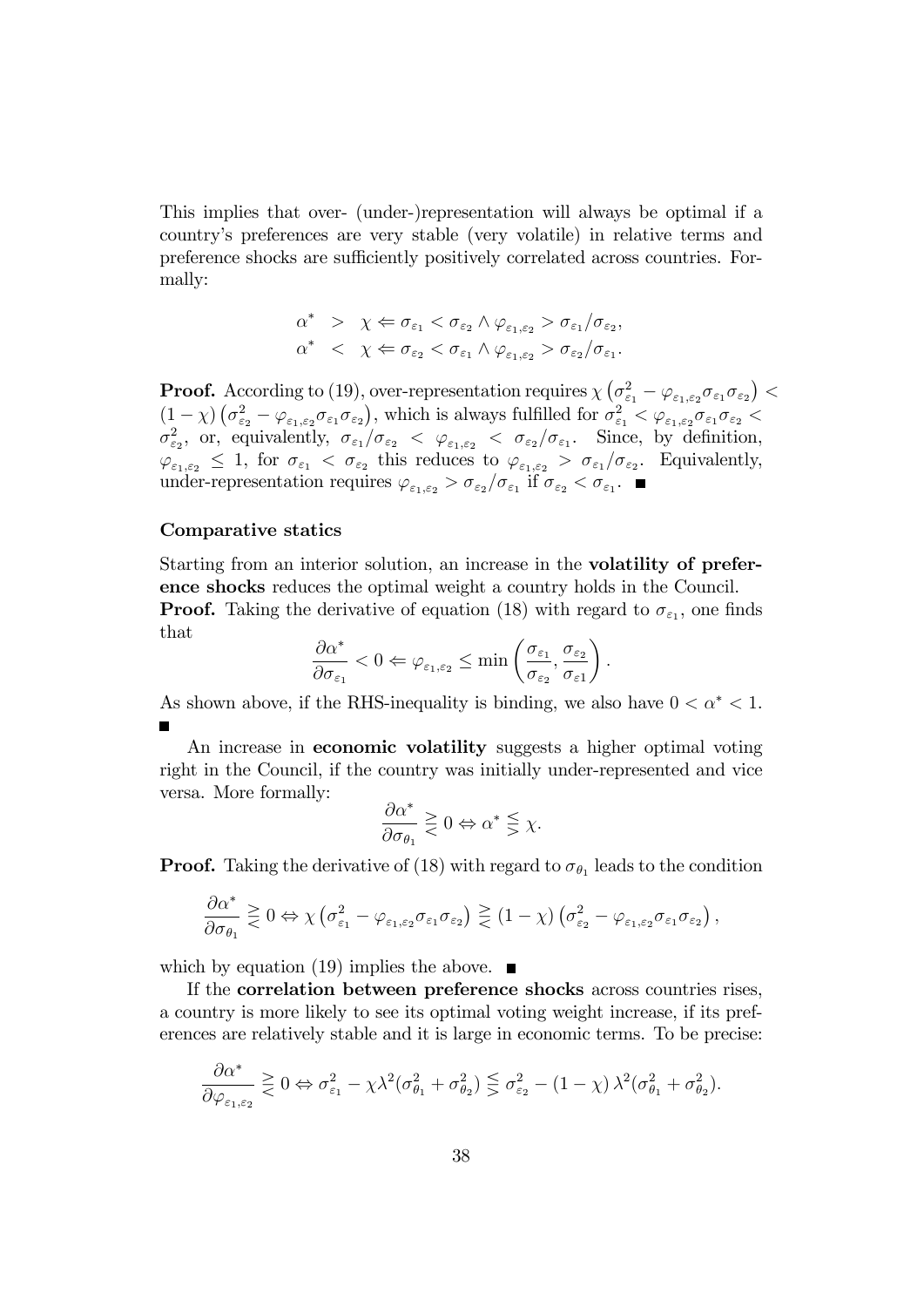**Proof.** Taking the derivative of (18) with regard to  $\varphi_{\varepsilon_1,\varepsilon_2}$  yields the above term, where the RHS of the last inequality is increasing in country 1's relative economic size,  $\chi$ , making the case  $\partial \alpha^* / \partial \varphi_{\varepsilon_1, \varepsilon_2} > 0$  more probable to hold. This, trivially, is also true for a higher  $\sigma_{\varepsilon_2}^2$  or a lower  $\sigma_{\varepsilon_1}^2$ .

# Appendix 4: The case with correlated economic and  $\textbf{preference shocks} \,\, (\varphi_{\varepsilon_1,\theta_1} \neq 0)$

Assuming that all cross-country shocks are independent but allowing economic and shocks to inflation preferences to be correlated within country 1 (i.e.,  $\varphi_{\varepsilon_1, \theta_1} \neq 0$ ), we find that the optimal weight for country 1 becomes

$$
\alpha^* = \frac{\sigma_{\varepsilon_2}^2 + \chi \lambda^2 (\sigma_{\theta_1}^2 + \sigma_{\theta_2}^2) - \chi \lambda \varphi_{\varepsilon_1, \theta_1} \sigma_{\varepsilon_1} \sigma_{\theta_1}}{\sigma_{\varepsilon_1}^2 + \sigma_{\varepsilon_2}^2 + \lambda^2 (\sigma_{\theta_1}^2 + \sigma_{\theta_2}^2) - 2\lambda \varphi_{\varepsilon_1, \theta_1} \sigma_{\varepsilon_1} \sigma_{\theta_1}}.
$$
(20)

While extreme values for  $\alpha^*$  cannot be excluded in general in this case, the optimal voting weight is likely to fall into the permissible range  $0 < \alpha^* < 1$ for a wide range of parameters (see below).

### Conditions for  $0 < \alpha^* < 1$

The denominator of (20) is positive.<sup>22</sup> Thus  $\alpha^* > 0$  requires the nominator to be positive, too. Obviously, this is more likely to be the case if preference shocks and economic shocks in country 2 are volatile. As far as country 1 is concerned, inspection of (20) reveals that, because  $\sigma_{\varepsilon_2}^2, \sigma_{\theta_2}^2 > 0$ , a sufficient condition for  $\alpha^* > 0$  is

$$
\varphi_{\varepsilon_1,\theta_1} \leq \frac{\lambda \sigma_{\theta_1}}{\sigma_{\varepsilon_1}},
$$

which is always fulfilled if the welfare costs associated with economic volatility exceed the volatility of preferences in country 1 or the correlation between preference and economic shocks in country 1 is non-positive, i.e. if  $\varphi_{\varepsilon_1,\theta_1} \leq 0$ .

To ensure that  $\alpha^* < 1$ , we need that

$$
\varphi_{\varepsilon_1,\theta_1}\sigma_{\varepsilon_1}\sigma_{\theta_1} < \frac{1}{(2-\chi)}\sigma_{\varepsilon_1}^2 + \frac{(1-\chi)\lambda}{(2-\chi)}(\sigma_{\theta_1}^2 + \sigma_{\theta_2}^2),
$$

which is likely to be fulfilled unless the "political-economic" covariance between preference and economic shocks within country 1, the LHS of the

<sup>&</sup>lt;sup>22</sup>The denominator is positive if  $\sigma_{\varepsilon_2}^2 + \lambda^2 \sigma_{\theta_2}^2 > 2\lambda \varphi_{\varepsilon_1, \theta_1} \sigma_{\varepsilon_1} \sigma_{\theta_1} - \sigma_{\varepsilon_1}^2 - \lambda^2 \sigma_{\theta_1}^2$ . The RHS is always non-positive and the inequality always holds because  $\sigma_{\varepsilon_1}^2 > 0$  and  $\varphi_{\varepsilon_1,\theta_1} \leq 1$ .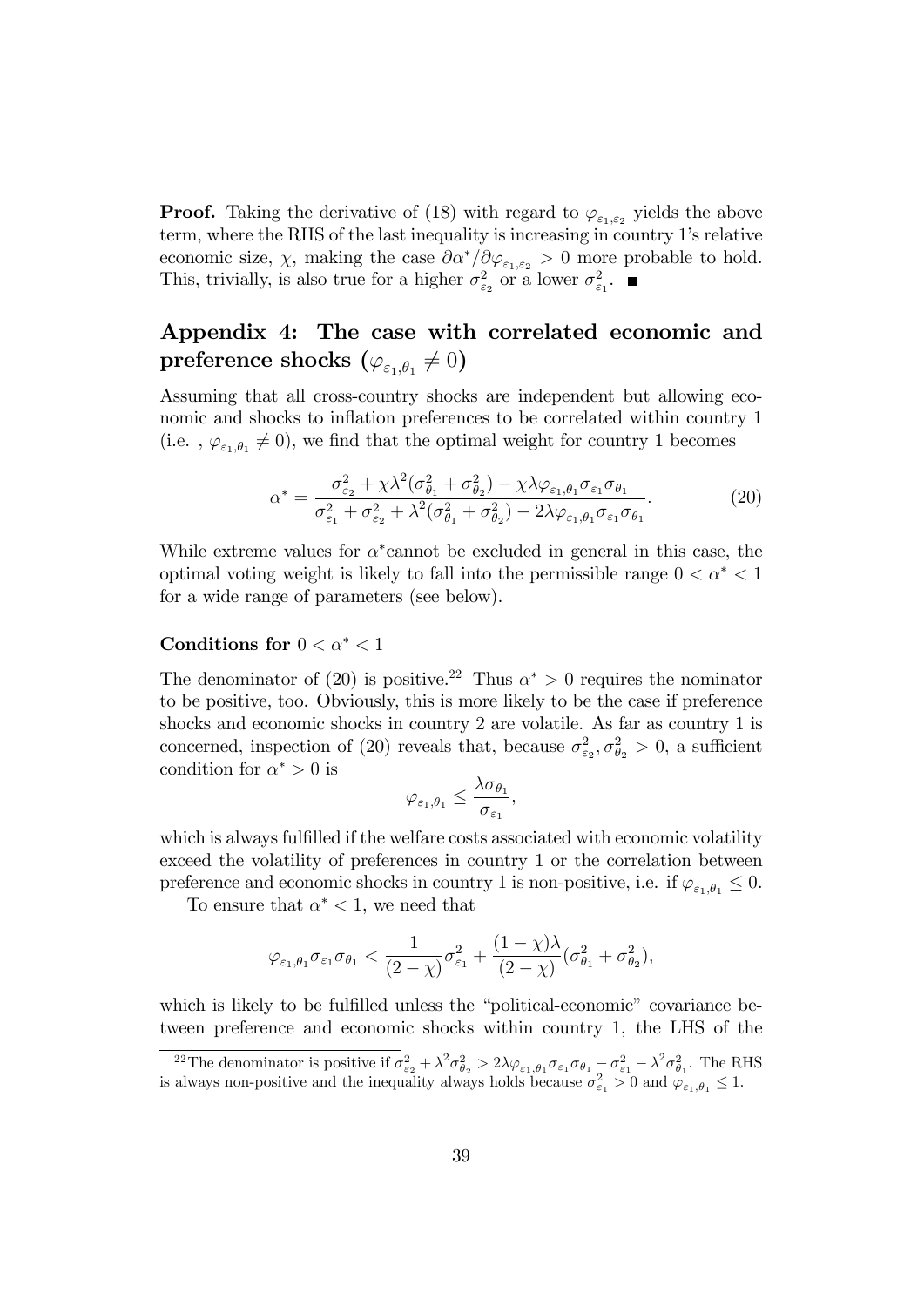inequality, takes on extreme values that dominate the RHS, which unambiguously increases in the sum of the variances of the economic shocks in countries 1 and 2 and the preference shock in country 1. Note that this inequality, too, will always be fulfilled for non-positive values of  $\varphi_{\varepsilon_1,\theta_1}$ .

We conclude that an interior solution with  $0 < \alpha^* < 1$  is more likely the smaller the coefficient of correlation (with a negative correlation always implying an interior solution) and the larger the welfare costs of economic volatility in the currency union.

### Conditions for  $\alpha^* \geq \chi$

We find:

$$
\alpha^* \geqq \chi \Leftrightarrow \chi \left( \sigma_{\varepsilon_1}^2 - \lambda \varphi_{\varepsilon_1, \theta_1} \sigma_{\varepsilon_1} \sigma_{\theta_1} \right) \lesssim (1 - \chi) \sigma_{\varepsilon_2}^2. \tag{21}
$$

### Comparative statics

Taking the derivative of optimal representation (20) with regard to preference volatility yields

$$
\frac{\partial \alpha^*}{\partial \sigma_{\varepsilon_1}} \gtrless 0 \Leftarrow \varphi_{\varepsilon_1, \theta_1} \gtrless \frac{2\sigma_{\varepsilon_1}}{(2-\chi)\lambda \sigma_{\theta_1}}.
$$

Moreover, note that if preference shocks are symmetrical or more volatile than economic shocks in welfare terms, i.e.  $\sigma_{\varepsilon_1} \geq \lambda \sigma_{\theta_1}$ , the optimal voting weight will always decrease as the preferences become less stable.

**Proof.** Define  $\Gamma = \sigma_{\varepsilon_2}^2 + \chi \lambda^2 (\sigma_{\theta_1}^2 + \sigma_{\theta_2}^2) - \chi \lambda \varphi_{\varepsilon_1, \theta_1} \sigma_{\varepsilon_1} \sigma_{\theta_1}$  and  $\Delta = \sigma_{\varepsilon_1}^2 + \sigma_{\varepsilon_2}^2 +$  $\lambda^2(\sigma_{\theta_1}^2+\sigma_{\theta_2}^2)-2\lambda\varphi_{\varepsilon_1,\theta_1}\sigma_{\varepsilon_1}\sigma_{\theta_1}$  so that  $\alpha^*=\Gamma/\Delta$ . Then, taking the derivative of equation (20) with regard to  $\sigma_{\varepsilon_1}$ , one finds that

$$
\frac{\partial \alpha^*}{\partial \sigma_{\varepsilon_1}} \gtrless 0 \Leftrightarrow -\Delta \left(\lambda \chi \varphi_{\varepsilon_1, \theta_1} \sigma_{\theta_1}\right) - \Gamma 2 \left(\sigma_{\varepsilon_1} - \lambda \varphi_{\varepsilon_1, \theta_1} \sigma_{\theta_1}\right) \gtrless 0.
$$

In an interior solution:  $0 < \alpha^* < 1$  and, thus,  $0 < \Gamma < \Delta$ . This leads to the sufficient condition noted above. Note that  $0 < \chi < 1$  implies  $2\sigma_{\epsilon_1}/(2 \chi$ ) $\lambda \sigma_{\theta_1} > 1$  when  $\lambda \sigma_{\theta_1} \ge \sigma_{\epsilon_1}$ .

Taking the derivative of optimal representation with regard to economic volatility gives

$$
\frac{\partial \alpha^*}{\partial \sigma_{\theta_1}} \gtrless 0 \Leftrightarrow \varphi_{\varepsilon_1, \theta_1} \gtrless \frac{2(1-\chi)\lambda \sigma_{\theta_1}}{(2-\chi)\sigma_{\varepsilon_1}}.
$$

**Proof.** Define  $\Gamma = \sigma_{\varepsilon_2}^2 + \chi \lambda^2 (\sigma_{\theta_1}^2 + \sigma_{\theta_2}^2) - \chi \lambda \varphi_{\varepsilon_1, \theta_1} \sigma_{\varepsilon_1} \sigma_{\theta_1}$  and  $\Delta = \sigma_{\varepsilon_1}^2 + \chi \lambda^2 (\sigma_{\theta_1}^2 + \sigma_{\theta_2}^2) - \chi \lambda \varphi_{\varepsilon_1, \theta_1} \sigma_{\varepsilon_1} \sigma_{\theta_1}$  $\sigma_{\varepsilon_2}^2 + \lambda^2 (\sigma_{\theta_1}^2 + \sigma_{\theta_2}^2) - 2\lambda \varphi_{\varepsilon_1, \theta_1} \sigma_{\varepsilon_1} \sigma_{\theta_1}$  so that  $\alpha^* = \frac{\Gamma}{\Delta}$  $\frac{\Gamma}{\Delta}$ . Taking the derivative of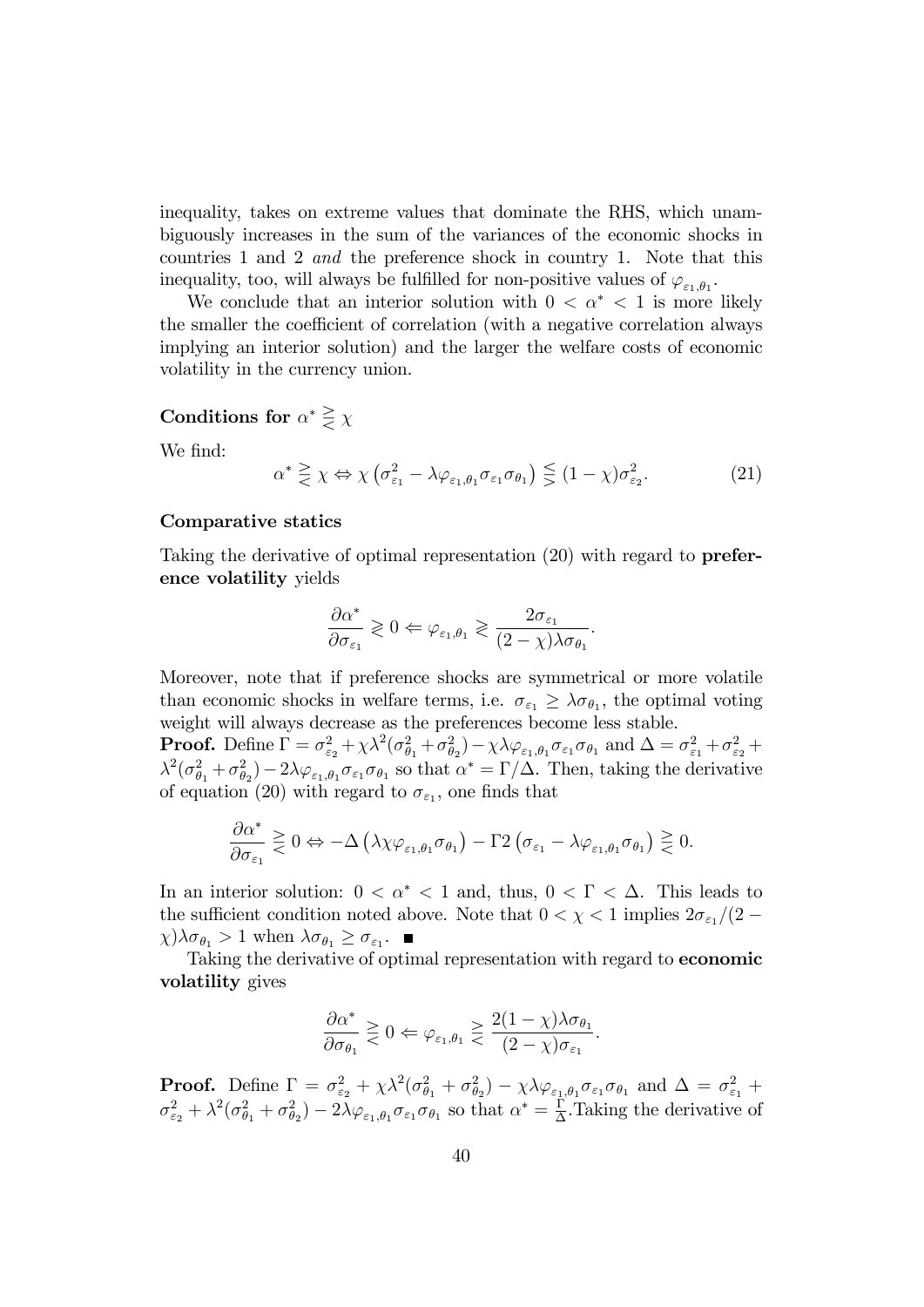equation (20) with regard to  $\sigma_{\varepsilon_1}$ , one finds that

$$
\frac{\partial \alpha^*}{\partial \sigma_{\theta_1}} \gtrless 0 \Longleftrightarrow \Delta \left( 2\sigma_{\theta_1} \chi \lambda^2 - \lambda \chi \varphi_{\varepsilon_1, \theta_1} \sigma_{\varepsilon_1} \right) - \Gamma 2 \left( \lambda^2 \sigma_{\theta_1} - \lambda \varphi_{\varepsilon_1, \theta_1} \sigma_{\varepsilon_1} \right) \gtrless 0.
$$

In an interior solution:  $0 < \alpha^* < 1$  and, thus,  $0 < \Gamma < \Delta$ . This implies the sufficient condition stated in the Result. This scenario is especially plausible if the initial level of economic volatility (in welfare terms) is small compared to preference volatility.<sup>23</sup>

Taking the derivative of  $(20)$  with regard to the **coefficient of correla-** ${\rm \bf tion}\ \varphi_{\varepsilon_1,\theta_1} \ {\rm yields}$ 

$$
\frac{\partial \alpha^*}{\partial \varphi_{\varepsilon_1, \theta_1}} \gtrless 0 \Leftrightarrow \chi \sigma_{\varepsilon_1}^2 \lesssim (2 - \chi) \sigma_{\varepsilon_2}^2 + \chi \lambda^2 (\sigma_{\theta_1}^2 + \sigma_{\theta_2}^2).
$$

The RHS of the last inequality unambiguously increases in  $\sigma_{\varepsilon_2}^2$ ,  $\sigma_{\theta_1}^2$ , and  $\sigma_{\theta_2}^2$ .

### Appendix 5: Comparative statics with relative-weight uncertainty

On the one hand, an increase in economic volatility strengthens the economic argument underlying the calculation of  $\alpha_{\lambda}^{*}$ , suggesting higher representation for initially under-represented countries. On the other, a higher  $\sigma_{\theta_1}$ decreases  $\alpha_{\lambda_P}^*$ , which tends to reduce  $\alpha_{\lambda}^*$ . This latter effect always dominates. To see this, note the partial derivative

$$
\frac{\partial \alpha_{\lambda}^{*}}{\partial \sigma_{\theta_1}} \gtrless 0 \Leftrightarrow \chi \sigma_{\theta_1}^2 \sigma_{\varepsilon_1}^2 \gtrless (1-\chi) \sigma_{\theta_2}^2 \sigma_{\varepsilon_2}^2 + \chi \sigma_{\varepsilon_1}^2 (\sigma_{\theta_1}^2 + \sigma_{\theta_2}^2) + \frac{1}{\lambda^2} \sigma_{\theta_2}^2 \sigma_{\varepsilon_1}^2 \sigma_{\varepsilon_2}^2. \tag{22}
$$

The term  $\chi \sigma_{\theta_1}^2 \sigma_{\varepsilon_1}^2 \ge (1 - \chi) \sigma_{\theta_2}^2 \sigma_{\varepsilon_2}^2$  in (22) represents the condition for overand under-representation in (13). That is, in principle, under-representation works toward a positive impact of  $\sigma_{\theta_1}$  on optimal representation just as in the baseline model with preference uncertainty regarding the inflation target. However, the additional terms  $\chi \sigma_{\varepsilon_1}^2(\sigma_{\theta_1}^2 + \sigma_{\theta_2}^2) + \frac{1}{\lambda^2} \sigma_{\theta_2}^2 \sigma_{\varepsilon_1}^2 \sigma_{\varepsilon_2}^2$  on the RHS inequality in  $(22)$  will always over-compensate that effect. This can be shown by rearranging (22):

$$
\frac{\partial \alpha_{\lambda}^{*}}{\partial \sigma_{\theta_1}} = -(1 - \chi)\lambda^2 \sigma_{\theta_2}^2 \sigma_{\varepsilon_2}^2 - \chi \lambda^2 \sigma_{\theta_2}^2 \sigma_{\varepsilon_1}^2 - \sigma_{\theta_2}^2 \sigma_{\varepsilon_1}^2 \sigma_{\varepsilon_2}^2 < 0.
$$

<sup>&</sup>lt;sup>23</sup>The proof suggests that a necessary condition for  $\partial \alpha^* / \partial \sigma_{\theta_1}$  to be positive is that  $\lambda\sigma_{\theta_1} < \sigma_{\varepsilon_1}$ . Note that  $\partial\alpha^*/\partial\sigma_{\theta_1}$  is always negative if  $\lambda\sigma_{\theta_1}$  is already very large compared to  $\sigma_{\varepsilon_1}$  in the sense that  $\lambda \sigma_{\theta_1}/\sigma_{\theta_1} > (2 - \chi)/2(1 - \chi) > 1$ .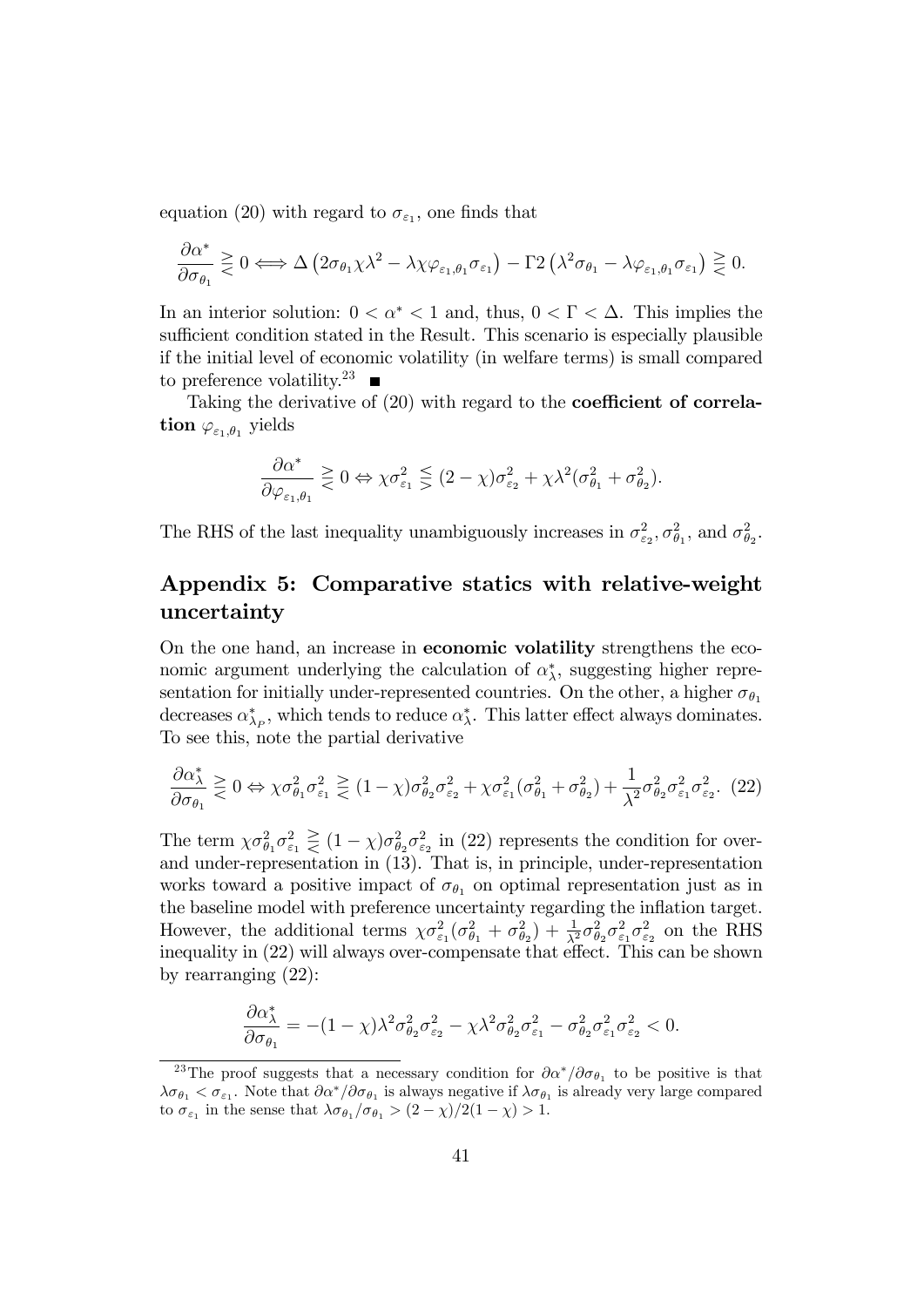In the case of under-representation, we have  $\alpha_{\lambda_P}^* < \alpha_{\lambda}^* < \chi$ . In contrast to the result of the baseline model where  $\alpha^*$  approaches  $\chi$  as  $\sigma_{\theta_1}$  rises when a country was initially under-represented, here, the distance between  $\alpha_{\lambda}^{*}$  and  $\chi$  grows. However, for plausible parameter values  $\alpha_{\lambda}^{*}$  does not approach  $\alpha_{\lambda_P}^{*}$ , either as this moves down even further with  $\sigma_{\theta_1}$  increasing. Technically we need  $\overline{\phantom{a}}$ 

$$
\left|\frac{\partial \alpha_{\lambda_P}^*}{\partial \sigma_{\theta_1}}\right| > \left|\frac{\partial \alpha_{\lambda}^*}{\partial \sigma_{\theta_1}}\right|,
$$

which is true if

$$
\frac{2\sigma_{\theta_1}\sigma_{\varepsilon_1}^2\sigma_{\varepsilon_2}^2}{\left(\sigma_{\theta_1}^2\sigma_{\varepsilon_1}^2 + \sigma_{\theta_2}^2\sigma_{\varepsilon_2}^2\right)^2} > \frac{(1-\chi)\lambda^2\sigma_{\varepsilon_2}^2 + \chi\lambda^2\sigma_{\theta_1}^2 + \sigma_{\varepsilon_1}^2\sigma_{\varepsilon_2}^2}{\left(\lambda^2(\sigma_{\theta_1}^2 + \sigma_{\theta_2}^2) + \sigma_{\theta_1}^2\sigma_{\varepsilon_1}^2 + \sigma_{\theta_2}^2\sigma_{\varepsilon_2}^2\right)^2}.
$$

Again, this is fulfilled for plausible parameter values (numerical results available on request).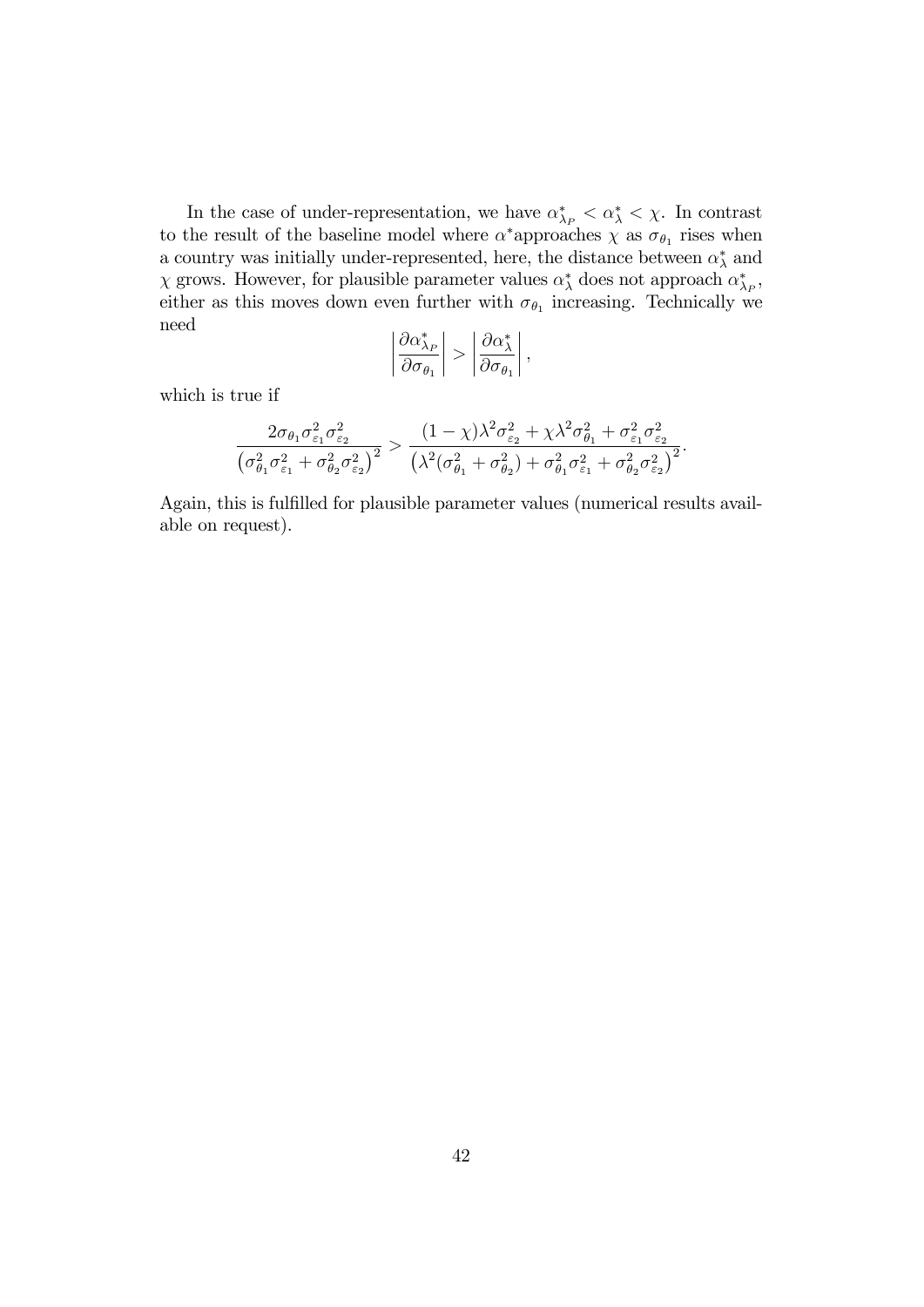# CESifo Working Paper Series

(for full list see www.cesifo.de)

1281 Ayal Kimhi, Growth, Inequality and Labor Markets in LDCs: A Survey, September 2004

 $\mathcal{L}_\mathcal{L} = \{ \mathcal{L}_\mathcal{L} = \{ \mathcal{L}_\mathcal{L} = \{ \mathcal{L}_\mathcal{L} = \{ \mathcal{L}_\mathcal{L} = \{ \mathcal{L}_\mathcal{L} = \{ \mathcal{L}_\mathcal{L} = \{ \mathcal{L}_\mathcal{L} = \{ \mathcal{L}_\mathcal{L} = \{ \mathcal{L}_\mathcal{L} = \{ \mathcal{L}_\mathcal{L} = \{ \mathcal{L}_\mathcal{L} = \{ \mathcal{L}_\mathcal{L} = \{ \mathcal{L}_\mathcal{L} = \{ \mathcal{L}_\mathcal{$ 

- 1282 Robert Dur and Amihai Glazer, Optimal Incentive Contracts for a Worker who Envies his Boss, September 2004
- 1283 Klaus Abberger, Nonparametric Regression and the Detection of Turning Points in the Ifo Business Climate, September 2004
- 1284 Werner Güth and Rupert Sausgruber, Tax Morale and Optimal Taxation, September 2004
- 1285 Luis H. R. Alvarez and Erkki Koskela, Does Risk Aversion Accelerate Optimal Forest Rotation under Uncertainty?, September 2004
- 1286 Giorgio Brunello and Maria De Paola, Market Failures and the Under-Provision of Training, September 2004
- 1287 Sanjeev Goyal, Marco van der Leij and José Luis Moraga-González, Economics: An Emerging Small World?, September 2004
- 1288 Sandro Maffei, Nikolai Raabe and Heinrich W. Ursprung, Political Repression and Child Labor: Theory and Empirical Evidence, September 2004
- 1289 Georg Götz and Klaus Gugler, Market Concentration and Product Variety under Spatial Competition: Evidence from Retail Gasoline, September 2004
- 1290 Jonathan Temple and Ludger Wößmann, Dualism and Cross-Country Growth Regressions, September 2004
- 1291 Ravi Kanbur, Jukka Pirttilä and Matti Tuomala, Non-Welfarist Optimal Taxation and Behavioral Public Economics, October 2004
- 1292 Maarten C. W. Janssen, José Luis Moraga-González and Matthijs R. Wildenbeest, Consumer Search and Oligopolistic Pricing: An Empirical Investigation, October 2004
- 1293 Kira Börner and Christa Hainz, The Political Economy of Corruption and the Role of Financial Institutions, October 2004
- 1294 Christoph A. Schaltegger and Lars P. Feld, Do Large Cabinets Favor Large Governments? Evidence from Swiss Sub-Federal Jurisdictions, October 2004
- 1295 Marc-Andreas Mündler, The Existence of Informationally Efficient Markets When Individuals Are Rational, October 2004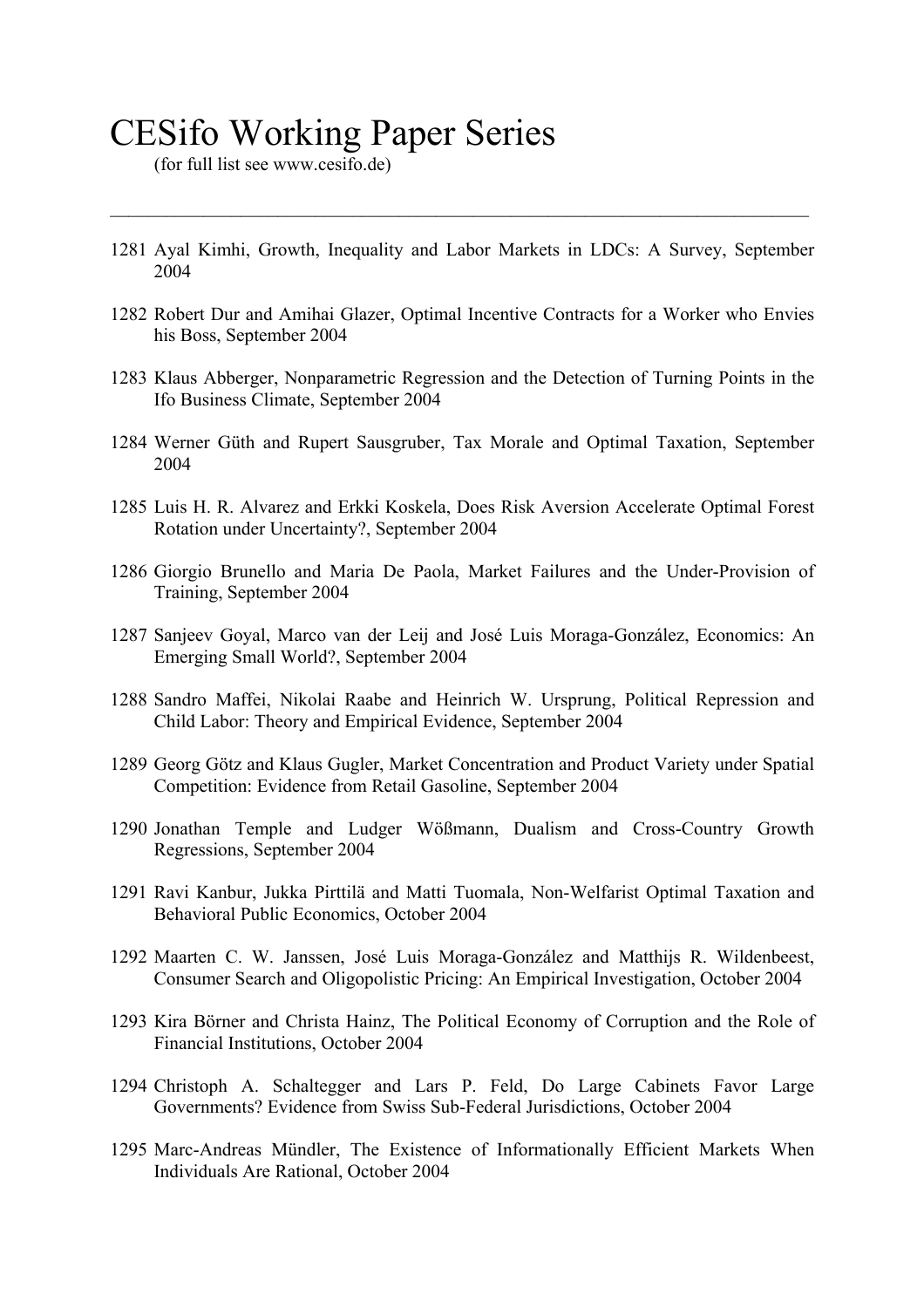- 1296 Hendrik Jürges, Wolfram F. Richter and Kerstin Schneider, Teacher Quality and Incentives: Theoretical and Empirical Effects of Standards on Teacher Quality, October 2004
- 1297 David S. Evans and Michael Salinger, An Empirical Analysis of Bundling and Tying: Over-the-Counter Pain Relief and Cold Medicines, October 2004
- 1298 Gershon Ben-Shakhar, Gary Bornstein, Astrid Hopfensitz and Frans van Winden, Reciprocity and Emotions: Arousal, Self-Reports, and Expectations, October 2004
- 1299 B. Zorina Khan and Kenneth L. Sokoloff, Institutions and Technological Innovation During Early Economic Growth: Evidence from the Great Inventors of the United States, 1790 – 1930, October 2004
- 1300 Piero Gottardi and Roberto Serrano, Market Power and Information Revelation in Dynamic Trading, October 2004
- 1301 Alan V. Deardorff, Who Makes the Rules of Globalization?, October 2004
- 1302 Sheilagh Ogilvie, The Use and Abuse of Trust: Social Capital and its Deployment by Early Modern Guilds, October 2004
- 1303 Mario Jametti and Thomas von Ungern-Sternberg, Disaster Insurance or a Disastrous Insurance – Natural Disaster Insurance in France, October 2004
- 1304 Pieter A. Gautier and José Luis Moraga-González, Strategic Wage Setting and Coordination Frictions with Multiple Applications, October 2004
- 1305 Julia Darby, Anton Muscatelli and Graeme Roy, Fiscal Federalism, Fiscal Consolidations and Cuts in Central Government Grants: Evidence from an Event Study, October 2004
- 1306 Michael Waldman, Antitrust Perspectives for Durable-Goods Markets, October 2004
- 1307 Josef Honerkamp, Stefan Moog and Bernd Raffelhüschen, Earlier or Later: A General Equilibrium Analysis of Bringing Forward an Already Announced Tax Reform, October 2004
- 1308 M. Hashem Pesaran, A Pair-Wise Approach to Testing for Output and Growth Convergence, October 2004
- 1309 John Bishop and Ferran Mane, Educational Reform and Disadvantaged Students: Are They Better Off or Worse Off?, October 2004
- 1310 Alfredo Schclarek, Consumption and Keynesian Fiscal Policy, October 2004
- 1311 Wolfram F. Richter, Efficiency Effects of Tax Deductions for Work-Related Expenses, October 2004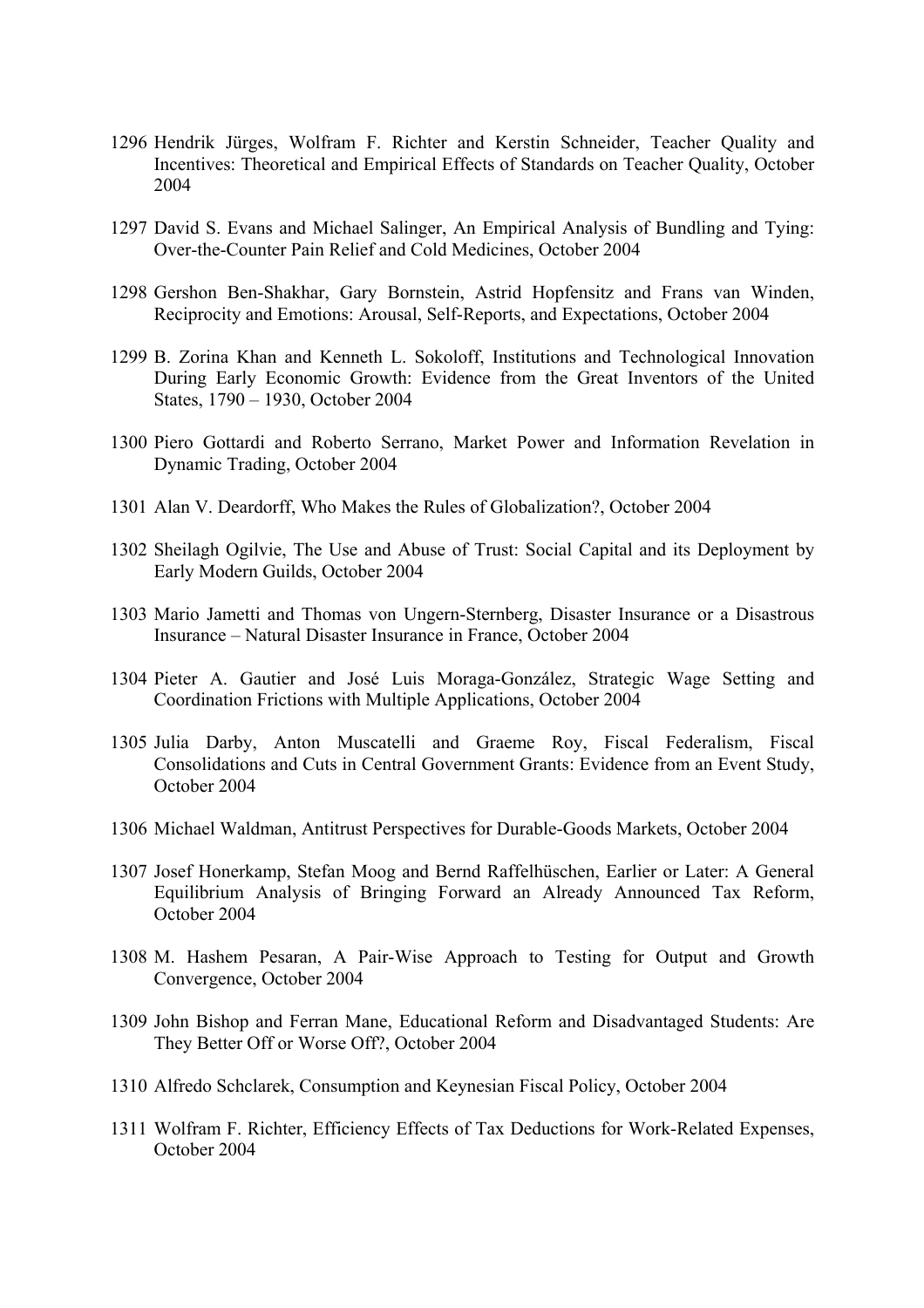- 1312 Franco Mariuzzo, Patrick Paul Walsh and Ciara Whelan, EU Merger Control in Differentiated Product Industries, October 2004
- 1313 Kurt Schmidheiny, Income Segregation and Local Progressive Taxation: Empirical Evidence from Switzerland, October 2004
- 1314 David S. Evans, Andrei Hagiu and Richard Schmalensee, A Survey of the Economic Role of Software Platforms in Computer-Based Industries, October 2004
- 1315 Frank Riedel and Elmar Wolfstetter, Immediate Demand Reduction in Simultaneous Ascending Bid Auctions, October 2004
- 1316 Patricia Crifo and Jean-Louis Rullière, Incentives and Anonymity Principle: Crowding Out Toward Users, October 2004
- 1317 Attila Ambrus and Rossella Argenziano, Network Markets and Consumers Coordination, October 2004
- 1318 Margarita Katsimi and Thomas Moutos, Monopoly, Inequality and Redistribution Via the Public Provision of Private Goods, October 2004
- 1319 Jens Josephson and Karl Wärneryd, Long-Run Selection and the Work Ethic, October 2004
- 1320 Jan K. Brueckner and Oleg Smirnov, Workings of the Melting Pot: Social Networks and the Evolution of Population Attributes, October 2004
- 1321 Thomas Fuchs and Ludger Wößmann, Computers and Student Learning: Bivariate and Multivariate Evidence on the Availability and Use of Computers at Home and at School, November 2004
- 1322 Alberto Bisin, Piero Gottardi and Adriano A. Rampini, Managerial Hedging and Portfolio Monitoring, November 2004
- 1323 Cecilia García-Peñalosa and Jean-François Wen, Redistribution and Occupational Choice in a Schumpeterian Growth Model, November 2004
- 1324 William Martin and Robert Rowthorn, Will Stability Last?, November 2004
- 1325 Jianpei Li and Elmar Wolfstetter, Partnership Dissolution, Complementarity, and Investment Incentives, November 2004
- 1326 Hans Fehr, Sabine Jokisch and Laurence J. Kotlikoff, Fertility, Mortality, and the Developed World's Demographic Transition, November 2004
- 1327 Adam Elbourne and Jakob de Haan, Asymmetric Monetary Transmission in EMU: The Robustness of VAR Conclusions and Cecchetti's Legal Family Theory, November 2004
- 1328 Karel-Jan Alsem, Steven Brakman, Lex Hoogduin and Gerard Kuper, The Impact of Newspapers on Consumer Confidence: Does Spin Bias Exist?, November 2004